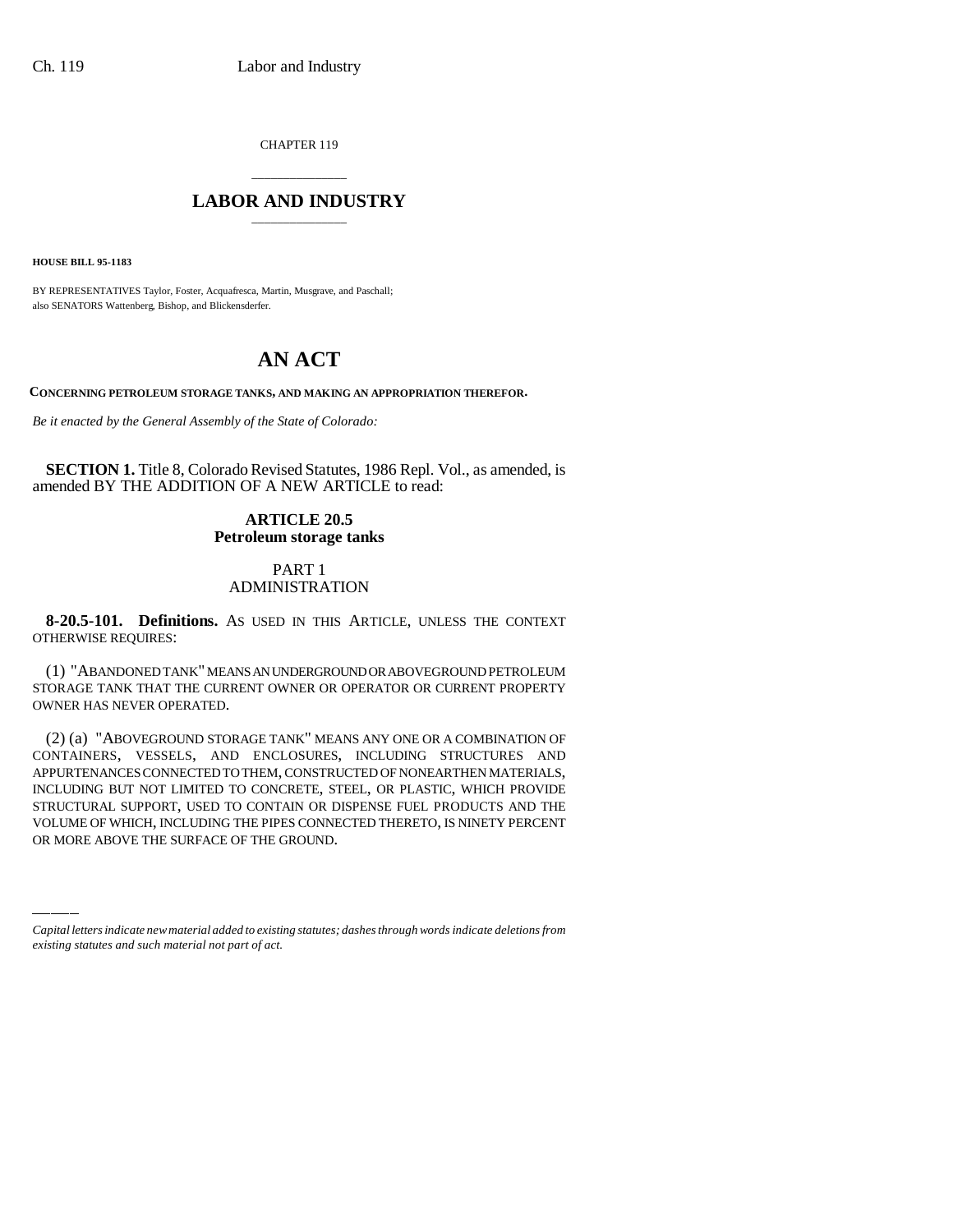(b) "ABOVEGROUND STORAGE TANK" DOES NOT INCLUDE ANY ABOVEGROUND STORAGE TANK ASSOCIATED WITH OIL OR GAS PRODUCTION AND GATHERING OPERATIONS.

(3) "CLOSURE" MEANS THE ABANDONMENT OF AN UNDERGROUND STORAGE TANK IN PLACE OR THE REMOVAL AND DISPOSAL OF AN UNDERGROUND STORAGE TANK.

(4) "DEPARTMENT" MEANS THE DEPARTMENT OF LABOR AND EMPLOYMENT, CREATED IN SECTION 24-1-121, C.R.S.

(5) "DESIGNEE" MEANS A QUALIFIED MUNICIPALITY, CITY, HOME RULE CITY, CITY AND COUNTY, COUNTY, FIRE PROTECTION DISTRICT, OR ANY OTHER POLITICAL SUBDIVISION OF THE STATE, INCLUDING A COUNTY, DISTRICT, OR REGIONAL HEALTH DEPARTMENT CREATED PURSUANT TO SECTION 25-1-501 OR PART 7 OF ARTICLE 1 OF TITLE 25, C.R.S., WHICH COUNTY, DISTRICT, OR REGIONAL HEALTH DEPARTMENT IS ACTING UNDER AGREEMENT OR CONTRACT WITH THE DEPARTMENT FOR THE IMPLEMENTATION OF THE PROVISIONS OF THIS ARTICLE.

(6) "FUEL PRODUCTS" MEANS ALL GASOLINE, BENZINE, BENZENE, NAPHTHA, BENZOL, KEROSENE, AND OTHER VOLATILE AND INFLAMMABLE LIQUIDS, PRODUCED, COMPOUNDED, AND OFFERED FOR SALE OR USED FOR THE PURPOSE OF GENERATING HEAT, LIGHT, OR POWER IN INTERNAL COMBUSTION ENGINES, CLEANING, OR FOR ANY OTHER SIMILAR USAGE.

(7) "MUNICIPALITY" MEANS ANY CITY OR ANY TOWN OPERATING UNDER GENERAL OR SPECIAL LAWS OF THE STATE OF COLORADO OR ANY HOME RULE CITY OR TOWN, THE CHARTER OR ORDINANCES OF WHICH CONTAIN NO PROVISIONS INCONSISTENT WITH THE PROVISIONS OF PART 3 OF THIS ARTICLE.

(8) "OPERATOR" MEANS ANY PERSON IN CONTROL OF, OR HAVING RESPONSIBILITY FOR, THE OPERATION OF AN UNDERGROUND OR ABOVEGROUND STORAGE TANK.

(9) "ORPHAN TANK" MEANS AN UNDERGROUND STORAGE TANK WHICH IS:

(a) OWNED OR OPERATED BY AN UNIDENTIFIED OWNER AS DEFINED IN THIS ARTICLE; OR

(b) NO LONGER IN USE AND WAS NOT CLOSED IN ACCORDANCE WITH THE PROCEDURES REQUIRED BY THIS ARTICLE AND THE PROPERTY HAS CHANGED OWNERSHIP PRIOR TO DECEMBER 22, 1988, AND SUCH PROPERTY IS NO LONGER USED TO DISPENSE FUELS.

(10) (a) "OWNER" MEANS:

(I) IN THE CASE OF AN UNDERGROUND STORAGE TANK IN USE ON OR AFTER NOVEMBER 8, 1984, OR BROUGHT INTO USE AFTER THAT DATE, ANY PERSON WHO OWNS AN UNDERGROUND STORAGE TANK USED FOR THE STORAGE, USE, OR DISPENSING OF REGULATED SUBSTANCES;

(II) IN THE CASE OF AN UNDERGROUND STORAGE TANK IN USE BEFORE NOVEMBER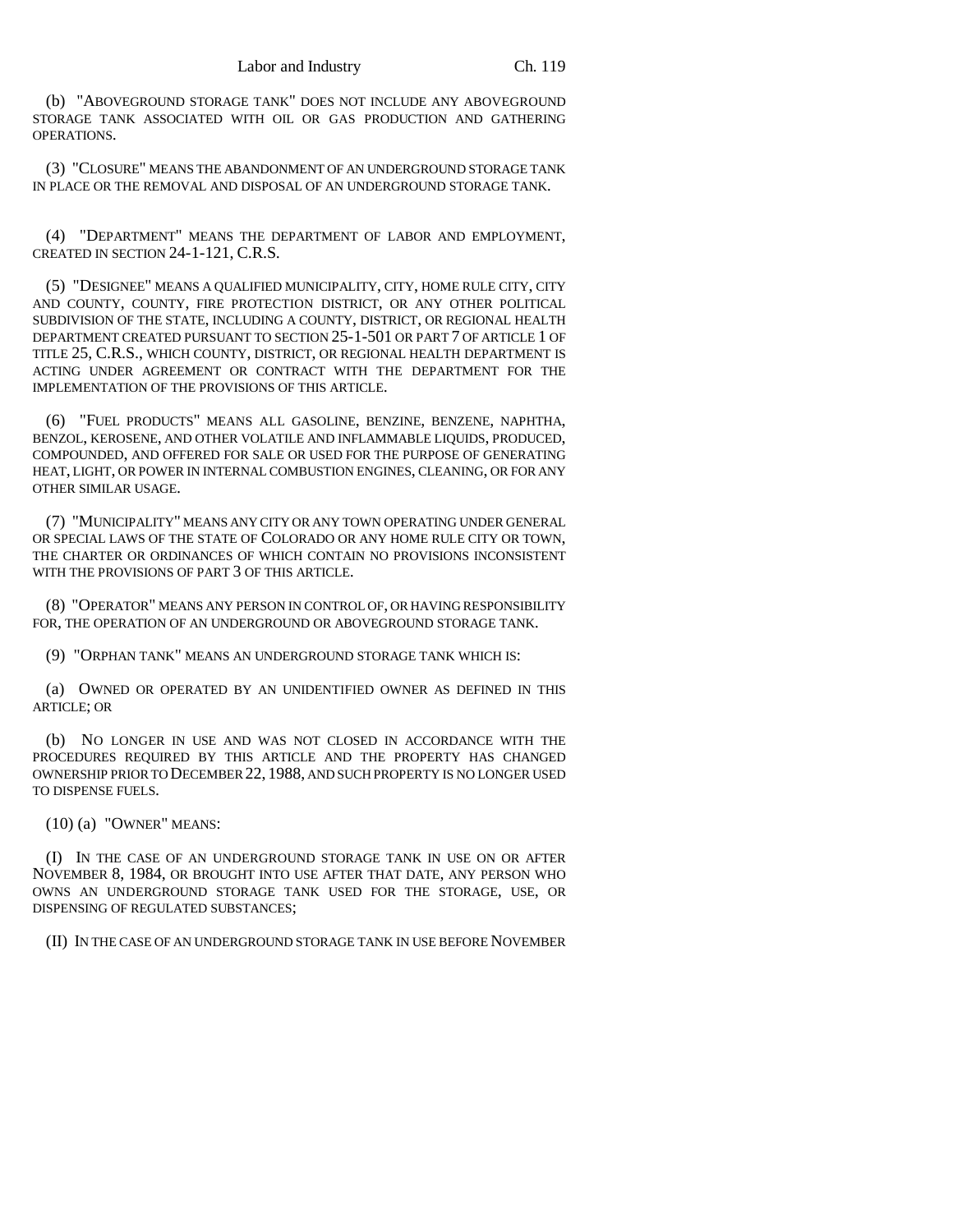8, 1984, BUT NO LONGER IN USE ON OR AFTER NOVEMBER 8, 1984, ANY PERSON WHO OWNED SUCH TANK IMMEDIATELY BEFORE THE DISCONTINUATION OF ITS USE; OR

(III) ANY PERSON WHO OWNS AN ABOVEGROUND STORAGE TANK.

(b) FOR PURPOSES OF CORRECTIVE ACTION FOR PETROLEUM RELEASES, THE TERM "OWNER" DOES NOT INCLUDE ANY PERSON WHO, WITHOUT PARTICIPATING IN THE MANAGEMENT OF AN UNDERGROUND STORAGE TANK AND OTHERWISE NOT ENGAGED IN PETROLEUM PRODUCTION, REFINING, AND MARKETING, HOLDS INDICIA OF OWNERSHIP PRIMARILY TO PROTECT A SECURITY INTEREST IN OR LIEN ON THE TANK OR THE PROPERTY WHERE THE TANK IS LOCATED.

(11) "PERSON" MEANS ANY INDIVIDUAL, TRUST, FIRM, JOINT-STOCK COMPANY, CORPORATION (INCLUDING A GOVERNMENT CORPORATION), PARTNERSHIP, ASSOCIATION, COMMISSION, MUNICIPALITY, STATE, COUNTY, CITY AND COUNTY, POLITICAL SUBDIVISION OF A STATE, INTERSTATE BODY, CONSORTIUM, JOINT VENTURE, COMMERCIAL ENTITY, OR THE GOVERNMENT OF THE UNITED STATES.

(12) "PROPERTY OWNER" MEANS A PERSON HAVING A LEGAL OR EQUITABLE INTEREST IN REAL OR PERSONAL PROPERTY THAT IS SUBJECT TO THIS ARTICLE.

### (13) "REGULATED SUBSTANCE" MEANS:

(a) ANY SUBSTANCE DEFINED IN SECTION 101 (14) OF THE FEDERAL "COMPREHENSIVE ENVIRONMENTAL RESPONSE,COMPENSATION, AND LIABILITY ACT OF 1980", AS AMENDED, BUT NOT INCLUDING ANY SUBSTANCE REGULATED AS A HAZARDOUS WASTE UNDER SUBTITLE (C) OF THE FEDERAL "RESOURCE CONSERVATION AND RECOVERY ACT OF 1976", AS AMENDED; OR

(b) PETROLEUM, INCLUDING CRUDE OIL, AND CRUDE OIL OR ANY FRACTION THEREOF THAT IS LIQUID AT STANDARD CONDITIONS OF TEMPERATURE AND PRESSURE (60 DEGREES FAHRENHEIT AND 14.7 POUNDS PER SQUARE INCH ABSOLUTE).

(14) "RELEASE" MEANS ANY SPILLING, LEAKING, EMITTING, DISCHARGING, ESCAPING, LEACHING, OR DISPOSING OF A REGULATED SUBSTANCE FROM AN UNDERGROUND STORAGE TANK INTO GROUNDWATER, SURFACE WATER, OR SUBSURFACE SOILS.

(15) "REPORTABLE QUANTITIES" MEANS QUANTITIES OF A RELEASED REGULATED SUBSTANCE WHICH EQUAL OR EXCEED THE REPORTABLE QUANTITY UNDER THE FEDERAL "COMPREHENSIVE ENVIRONMENTAL RESPONSE, COMPENSATION, AND LIABILITY ACT OF 1980", AS AMENDED, AND PETROLEUM PRODUCTS IN QUANTITIES OF TWENTY-FIVE GALLONS OR MORE.

(16) "TANK" MEANS A STATIONARY DEVICE DESIGNED TO CONTAIN AN ACCUMULATION OF A REGULATED SUBSTANCE, CONSTRUCTED PRIMARILY OF NONEARTHEN MATERIALS WHICH PROVIDE STRUCTURAL SUPPORT INCLUDING, BUT NOT LIMITED TO, WOOD, CONCRETE, STEEL, OR PLASTIC.

(17) (a) "UNDERGROUND STORAGE TANK" MEANS ANY ONE OR COMBINATION OF TANKS, INCLUDING UNDERGROUND PIPES CONNECTED THERETO, EXCEPT THOSE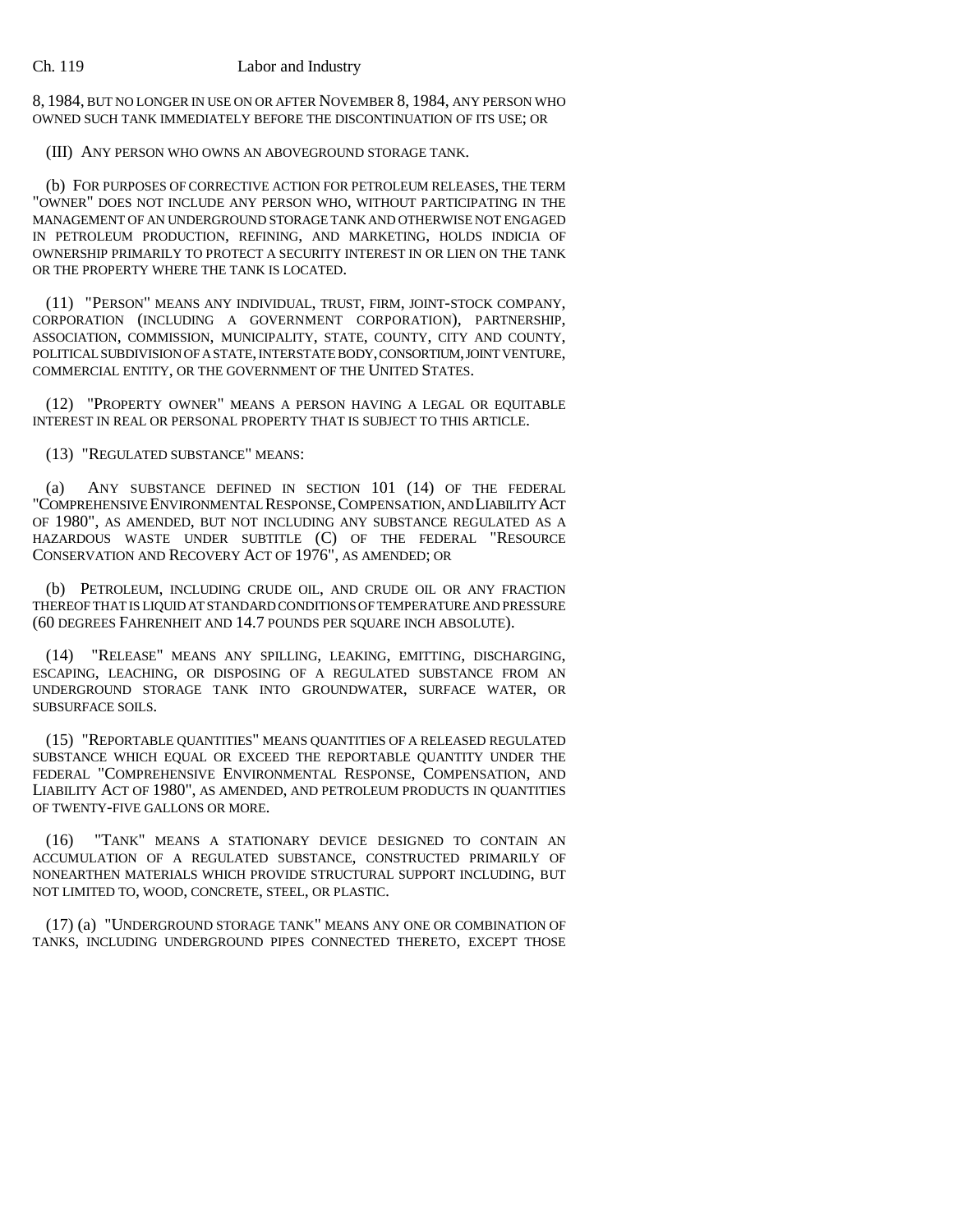IDENTIFIED IN PARAGRAPH (b) OF THIS SUBSECTION (17), THAT IS USED TO CONTAIN AN ACCUMULATION OF REGULATED SUBSTANCES AND THE VOLUME OF WHICH, INCLUDING THE VOLUME OF UNDERGROUND PIPES CONNECTED THERETO, IS TEN PERCENT OR MORE BENEATH THE SURFACE OF THE GROUND.

(b) "UNDERGROUND STORAGE TANK" DOES NOT INCLUDE:

(I) ANY FARM OR RESIDENTIAL TANK WITH A CAPACITY OF ONE THOUSAND ONE HUNDRED GALLONS OR LESS USED FOR STORING MOTOR FUEL FOR NONCOMMERCIAL PURPOSES;

(II) ANY TANK USED FOR STORING HEATING OIL FOR CONSUMPTIVE USE ON THE PREMISES WHERE STORED;

(III) ANY SEPTIC TANK;

(IV) ANY PIPELINE FACILITY, INCLUDING ITS GATHERING LINES, REGULATED UNDER THE FEDERAL "NATURAL GAS PIPELINE SAFETY ACT OF 1968", AS AMENDED, OR THE FEDERAL "HAZARDOUS LIQUID PIPELINE SAFETY ACT OF 1979", AS AMENDED, OR REGULATED UNDER COLORADO LAW IF SUCH FACILITY IS AN INTRASTATE FACILITY;

(V) ANY SURFACE IMPOUNDMENT, PIT, POND, LAGOON, OR LANDFILL;

(VI) ANY STORM-WATER OR WASTE-WATER COLLECTION SYSTEM;

(VII) ANY FLOW-THROUGH PROCESS TANK;

(VIII) ANY LIQUID TRAP OR ASSOCIATED GATHERING LINES DIRECTLY RELATED TO OIL OR GAS PRODUCTION AND GATHERING OPERATIONS;

(IX) ANY STORAGE TANK SITUATED IN AN UNDERGROUND AREA, SUCH AS A BASEMENT, CELLAR, MINE-WORKING, DRIFT, SHAFT, OR TUNNEL AREA, IF THE TANK IS SITUATED UPON OR ABOVE THE SURFACE OF THE FLOOR; OR

(X) ANY PIPES CONNECTED TO ANY TANK DESCRIBED IN SUBPARAGRAPHS (I) TO (IX) OF THIS PARAGRAPH (b).

(18) "UPGRADE" MEANS THE ADDITION OR RETROFIT OF SOME SYSTEMS SUCH AS CATHODIC PROTECTION, LINING, MODIFICATION OF THE SYSTEM PIPING, OR SPILL AND OVERFILL CONTROLS TO IMPROVE THE ABILITY OF A PETROLEUM STORAGE TANK SYSTEM TO PREVENT THE RELEASE OF PRODUCT.

**8-20.5-102. Registration and fees.** (1) EACH OWNER OR OPERATOR OF AN UNDERGROUND OR ABOVEGROUND STORAGE TANK SHALL REGISTER SUCH TANK WITH THE STATE INSPECTOR OF OILS WITHIN THIRTY DAYS AFTER THE FIRST DAY ON WHICH THE TANK IS ACTUALLY USED TO CONTAIN A REGULATED SUBSTANCE OR, IN THE CASE OF AN ABOVEGROUND STORAGE TANK, ON OR BEFORE JULY 1,1993, OR, THEREAFTER, WITHIN THIRTY DAYS AFTER THE FIRST DAY ON WHICH THE TANK IS ACTUALLY USED TO CONTAIN A REGULATED SUBSTANCE. EACH OWNER OR OPERATOR SHALL RENEW SUCH REGISTRATION ANNUALLY ON OR BEFORE THE CALENDAR DAY AND MONTH OF INITIAL REGISTRATION FOR EACH YEAR IN WHICH THE STORAGE TANK IS IN USE. AN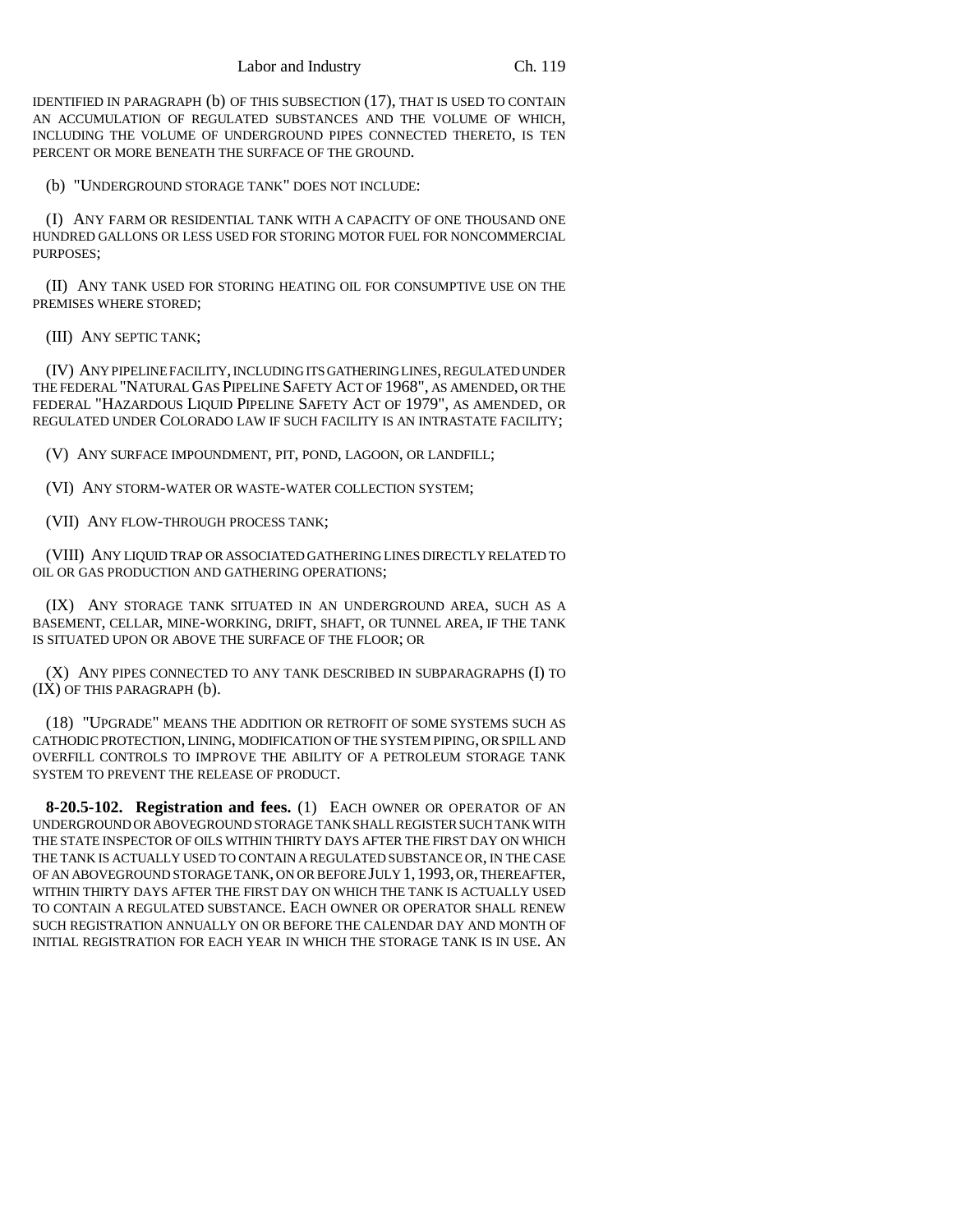UNDERGROUND STORAGE TANK IS CONSIDERED TO BE IN USE AT ALL TIMES, EXCEPT WHEN THE TANK HAS BEEN EITHER REMOVED FROM THE GROUND OR PERMANENTLY CLOSED IN ACCORDANCE WITH THE RULES PROMULGATED PURSUANT TO SECTION 8-20.5-202 (1) (g) WHICH RELATE TO THE CLOSURE OF SUCH TANKS.

(2) TO REGISTER OR RENEW REGISTRATION OF AN UNDERGROUND OR ABOVEGROUND STORAGE TANK, THE OWNER OR OPERATOR OF THE TANK SHALL SUBMIT TO THE STATE INSPECTOR OF OILS A COMPLETED REGISTRATION OR RENEWAL FORM AND PAYMENT OF THE FEE ESTABLISHED IN SUBSECTION (3) OF THIS SECTION. THE STATE INSPECTOR OF OILS SHALL PROVIDE REGISTRATION AND RENEWAL FORMS.

(3) THE REGISTRATION AND RENEWAL FEE SHALL BE THIRTY-FIVE DOLLARS FOR EACH TANK FOR EACH YEAR. THE FEES COLLECTED PURSUANT TO THIS SUBSECTION (3) SHALL BE CREDITED TO THE PETROLEUM STORAGE TANK FUND CREATED IN SECTION 8-20.5-103.

(4) THE STATE INSPECTOR OF OILS SHALL COLLECT DELINQUENT REGISTRATION AND RENEWAL FEES AND ASSESS A PENALTY OF TWICE THE AMOUNT OF SUCH FEES AND REASONABLE COSTS ASSOCIATED WITH THE COLLECTION OF SUCH FEES.

**8-20.5-103. Petroleum storage tank fund - creation.** (1) THERE IS HEREBY CREATED IN THE STATE TREASURY THE PETROLEUM STORAGE TANK FUND. SUCH FUND SHALL CONSIST OF THE FOLLOWING:

(a) REGISTRATION AND ANNUAL RENEWAL FEES COLLECTED FROM OWNERS OR OPERATORS OF ABOVEGROUND AND UNDERGROUND STORAGE TANKS PURSUANT TO SECTION 8-20.5-102 (3);

(b) CIVIL PENALTIES COLLECTED PURSUANT TO SECTION 8-20.5-107;

(c) FEES COLLECTED PURSUANT TO SECTION 8-20.5-102 (4);

(d) SURCHARGE FUNDS COLLECTED PURSUANT TO SECTION 8-20-206.5;

(e) MONEYS REIMBURSED TO THE DEPARTMENT IN PAYMENT FOR COSTS INCURRED IN THE INVESTIGATION OF A RELEASE AND PERFORMANCE OF CORRECTIVE ACTION PURSUANT TO SECTION 8-20.5-209;

(f) ANY MONEYS APPROPRIATED TO THE FUND BY THE GENERAL ASSEMBLY; AND

(g) ANY MONEYS GRANTED TO THE DEPARTMENT FROM A FEDERAL AGENCY FOR ADMINISTRATION OF THE UNDERGROUND STORAGE TANK PROGRAM.

(2) THE MONEYS IN THE PETROLEUM STORAGE TANK FUND AND ALL INTEREST EARNED ON MONEYS IN THE FUND SHALL NOT BE CREDITED OR TRANSFERRED TO THE GENERAL FUND AT THE END OF THE FISCAL YEAR.

(3) THE MONEYS IN THE FUND SHALL BE SUBJECT TO ANNUAL APPROPRIATION BY THE GENERAL ASSEMBLY. THE FUND SHALL BE USED FOR:

(a) USE IN PETROLEUM CORRECTIVE ACTION PURPOSES AND THIRD-PARTY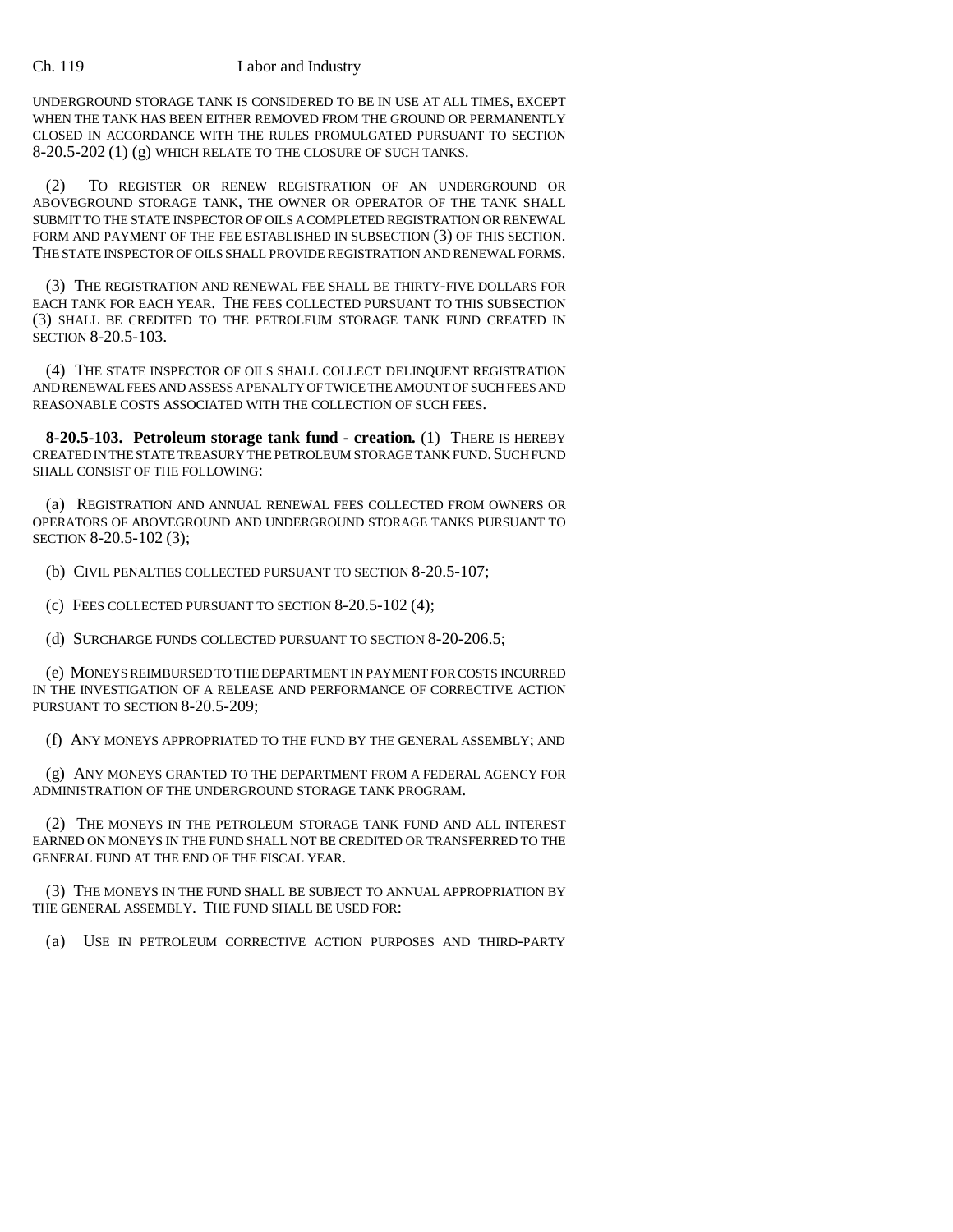LIABILITY, EXCEPT FOR INITIAL ABATEMENT AND CORRECTIVE ACTION PURPOSES FOR AVIATION FUEL AND FUEL DELIVERED FOR USE IN RAILROAD LOCOMOTIVES, WHERE THE COSTS EXCEED THE MINIMUM FINANCIAL RESPONSIBILITY REQUIREMENTS OF THE OWNER OR OPERATOR PROVIDED FOR IN SECTION 8-20.5-206;

(b) ADMINISTRATIVE COSTS, LIMITED EACH YEAR TO THE AMOUNT OF THE REGISTRATION FEE STATED IN SECTION 8-20.5-102, INCLUDING COSTS FOR CONTRACT SERVICES AND COSTS RELATED TO THE DELEGATION OF DUTIES TO UNITS OF LOCAL GOVERNMENT WHICH ARE INCURRED BY THE DEPARTMENT OF LABOR AND EMPLOYMENT IN CARRYING OUT ADMINISTRATIVE RESPONSIBILITIES PURSUANT TO THIS ARTICLE;

(c) ANY COSTS RELATED TO THE ABATEMENT OF FIRE AND SAFETY HAZARDS AS ORDERED BY THE STATE INSPECTOR OF OILS PURSUANT TO SECTION 8-20.5-208 (3);

(d) INVESTIGATION OF RELEASES OR SUSPECTED RELEASES AND PERFORMANCE OF CORRECTIVE ACTION FOR PETROLEUM RELEASES BY THE DEPARTMENT OR ITS DESIGNATED AGENT PURSUANT TO SECTION 8-20.5-209;

(e) ANY FEDERAL PROGRAM PERTAINING TO PETROLEUM UNDERGROUND STORAGE TANKS, WHICH PROGRAM REQUIRES STATE-MATCHING DOLLARS.

(4) APPROPRIATIONS OF MONEYS OUT OF THE FUND FOR THE PURPOSE OF INITIAL ABATEMENT RESPONSE OR FOR CORRECTIVE ACTION PURPOSES IN THE CLEANUP OF RELEASES SHALL BE USED ONLY FOR THOSE STATED PURPOSES AND SHALL NOT BE USED FOR ANY ADMINISTRATIVE COSTS INCURRED BY THE DEPARTMENT. ANY AMOUNTS USED FOR INITIAL ABATEMENT RESPONSE OR FOR CORRECTIVE ACTION PURPOSES SHALL BE REPORTED ANNUALLY TO THE GENERAL ASSEMBLY AND THE JOINT BUDGET COMMITTEE.

(5) SUBJECT TO SECTION 8-20.5-104, THE FUND SHALL BE AVAILABLE ONLY TO THOSE UNDERGROUND AND ABOVEGROUND STORAGE TANKS OWNERS OR OPERATORS WHO ARE IN COMPLIANCE WITH THE PROVISIONS OF SECTION 8-20.5-209 AND REGULATIONS PROMULGATED PURSUANT TO SECTIONS 8-20.5-202 AND 8-20.5-302.

**8-20.5-104. Regulations - petroleum storage tank committee.** (1) THE GOVERNOR SHALL APPOINT A PETROLEUM STORAGE TANK COMMITTEE WHICH SHALL BE COMPRISED OF SEVEN MEMBERS WHO HAVE TECHNICAL EXPERTISE AND KNOWLEDGE IN FIELDS RELATED TO CORRECTIVE ACTIONS TAKEN TO MITIGATE UNDERGROUND AND ABOVEGROUND STORAGE TANK RELEASES. THE STATE INSPECTOR OF OILS OR THE STATE INSPECTOR'S DESIGNEE, THE EXECUTIVE DIRECTOR OF THE DEPARTMENT OR THE DESIGNEE OF THE EXECUTIVE DIRECTOR, AND AN OWNER OR OPERATOR SHALL BE PERMANENT MEMBERS OF THE COMMITTEE. THE REMAINING FOUR MEMBERS OF THE COMMITTEE SHALL BE CHOSEN FROM AMONG THE FOLLOWING GROUPS, WITH NO MORE THAN ONE MEMBER REPRESENTING EACH GROUP: FIRE PROTECTION DISTRICTS; ELECTED LOCAL GOVERNMENTAL OFFICIALS; COMPANIES THAT REFINE AND RETAIL MOTOR FUELS IN COLORADO; COMPANIES THAT WHOLESALE MOTOR FUELS IN COLORADO; OWNERS AND OPERATORS OF INDEPENDENT RETAIL OUTLETS; COMPANIES THAT CONDUCT CORRECTIVE ACTIONS OR INSTALL AND REPAIR UNDERGROUND AND ABOVEGROUND STORAGE TANKS; AND PRIVATE CITIZENS OR INTEREST GROUPS. THE DEPARTMENT SHALL PROVIDE STAFF TO SUPPORT THE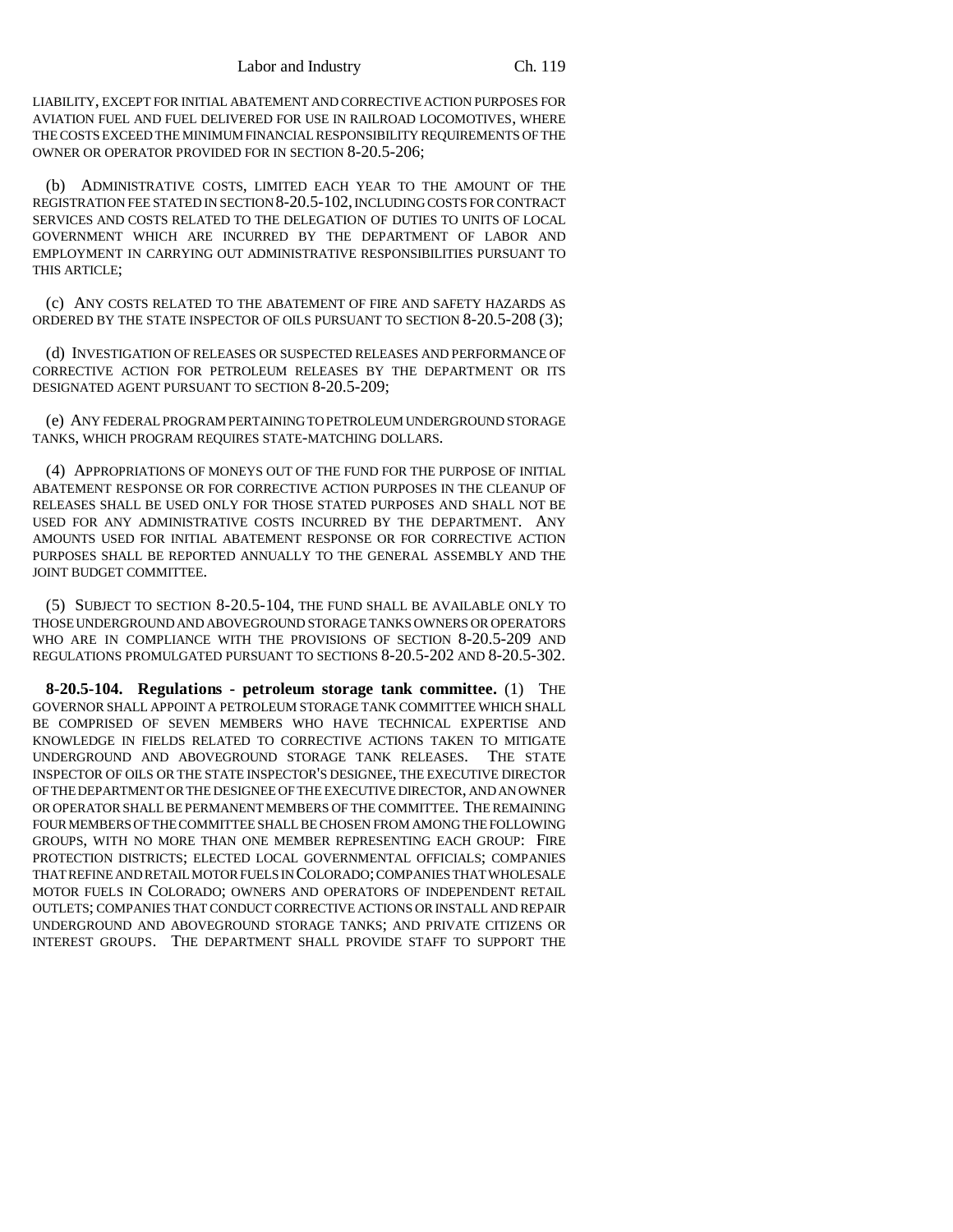ACTIVITIES OF THE COMMITTEE.

(2) MEMBERS OF THE COMMITTEE SHALL SERVE THREE-YEAR TERMS. ALL VACANCIES SHALL BE FILLED BY THE GOVERNOR TO SERVE THE REMAINDER OF THE UNEXPIRED TERM.

(3) MEMBERS OF THE COMMITTEE SHALL RECEIVE NO ADDITIONAL SALARY OR PER DIEM REIMBURSEMENT FOR THEIR SERVICES AS MEMBERS OF THE COMMITTEE, BUT SHALL BE ALLOWED TRAVEL AND PARKING COSTS AND MAINTENANCE EXPENSES WHILE ON OFFICIAL COMMITTEE BUSINESS CONDUCTED MORE THAN ONE HUNDRED MILES FROM THEIR RESPECTIVE RESIDENCES.

(4) THE COMMITTEE SHALL BE REQUIRED TO MEET NO MORE THAN TWICE IN ANY MONTH. THE COMMITTEE SHALL RECOMMEND ALL REGULATORY ACTIONS PROPOSED BY THE COMMITTEE TO THE STATE INSPECTOR OF OILS FOR ADOPTION OR RATIFICATION. THE COMMITTEE SHALL CONDUCT THE FOLLOWING ACTIVITIES IN ACCORDANCE WITH SECTION 24-4-105, C.R.S., AS ITS ROUTINE BUSINESS:

(a) ESTABLISH PROCEDURES, PRACTICES, AND POLICIES GOVERNING THE COMMITTEE'S ACTIVITIES;

(b) REVIEW STANDARDS AND REGULATIONS GOVERNING UNDERGROUND AND ABOVEGROUND STORAGE TANKS;

(c) ESTABLISH PROCEDURES, PRACTICES, AND POLICIES GOVERNING THE FORM AND PROCEDURES FOR APPLICATIONS TO THE PETROLEUM STORAGE TANK FUND FOR REIMBURSEMENT COMPENSATION;

(d) (I) ESTABLISH PROCEDURES, PRACTICES, AND POLICIES GOVERNING ANY AND ALL ASPECTS OF PROCESSING, ADJUSTING, DEFENDING, OR PAYING CLAIMS AGAINST THE FUND. TO ENCOURAGE TANK OWNERS AND OPERATORS TO REPORT AND REMEDIATE CONTAMINATION AND ACHIEVE COMPLIANCE WITH REGULATIONS PROMULGATED BY THE STATE INSPECTOR OF OILS, THE COMMITTEE MAY APPROVE CLAIMS INVOLVING TANKS NOT OPERATED IN SUBSTANTIAL COMPLIANCE, BUT MAY ALSO DETERMINE THE AMOUNT, IF ANY, BY WHICH SUCH CLAIMS MAY BE REDUCED FOR NONCOMPLIANCE. BEFORE IMPOSING ANY REDUCTION FOR NONCOMPLIANCE THE COMMITTEE SHALL DETERMINE WHETHER THE RULES ISSUED BY THE STATE INSPECTOR OF OILS ARE BOTH SUBSTANTIALLY AND PROCEDURALLY NO MORE STRINGENT THAN UNITED STATES ENVIRONMENTAL PROTECTION AGENCY REGULATIONS UNDER 42 U.S.C. SEC. 6991 AND WHETHER THE AREAS OF NONCOMPLIANCE WERE BROUGHT INTO COMPLIANCE PRIOR TO APPLICATION TO THE FUND, WHERE POSSIBLE. THE COMMITTEE SHALL USE THE FOLLOWING GUIDELINES WHEN IMPOSING A REDUCTION FOR NONCOMPLIANCE:

(A) UP TO A TEN PERCENT REDUCTION FOR FAILURE TO REGISTER A TANK;

(B) UP TO A TWENTY-FIVE PERCENT REDUCTION FOR IMPROPER RELEASE DETECTION;

(C) UP TO A TEN PERCENT REDUCTION FOR IMPROPER RELEASE REPORTING;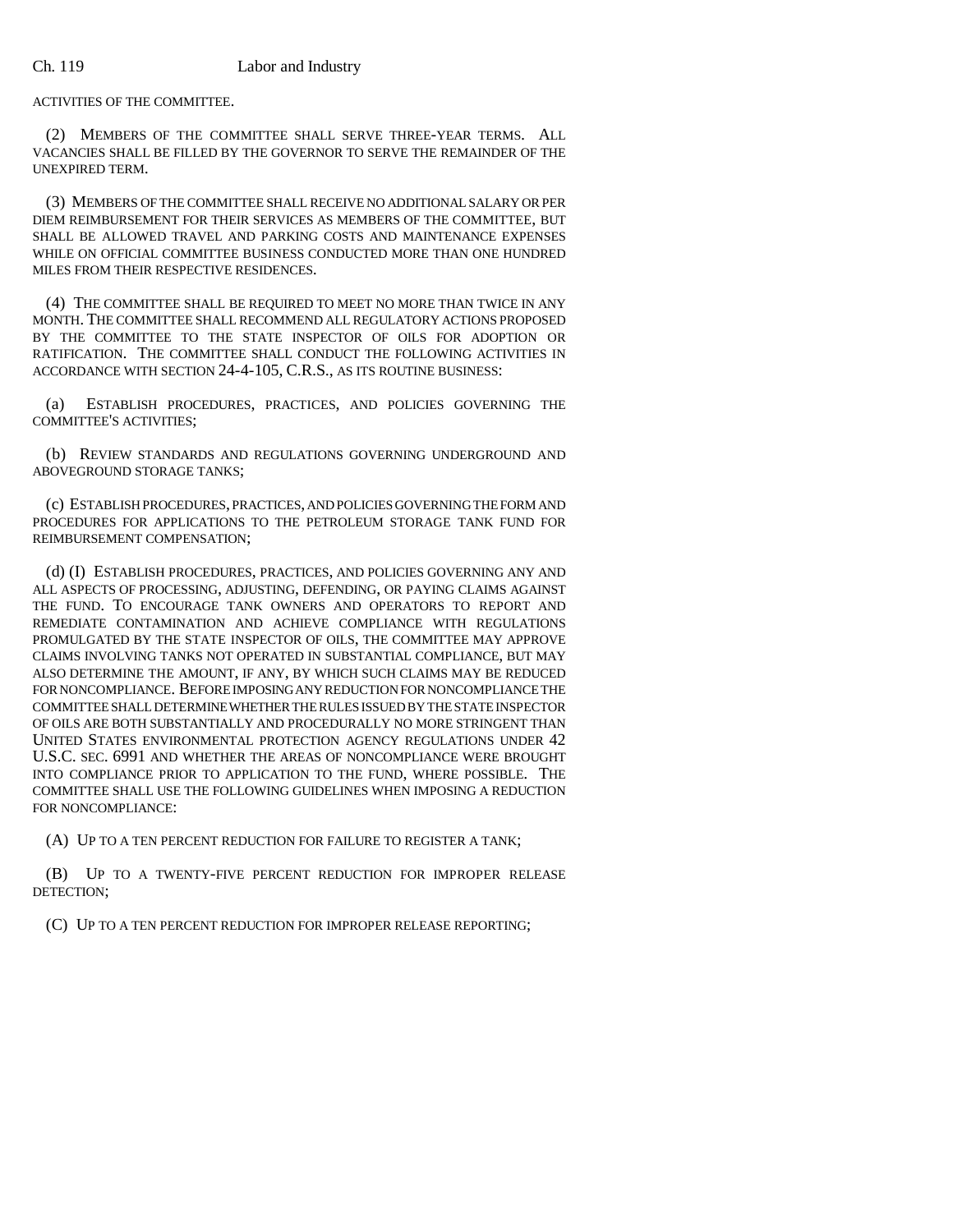(D) UP TO A TWENTY PERCENT REDUCTION FOR IMPROPER OUT-OF-SERVICE AND CLOSURE.

(II) NOTHING IN THIS ARTICLE SHALL BE CONSTRUED TO REQUIRE THE COMMITTEE TO APPROVE A CLAIM INVOLVING SUBSTANTIAL NONCOMPLIANCE. THE COMMITTEE SHALL ESTABLISH SPECIFIC CRITERIA TO DEFINE WHEN DENIAL FOR SUBSTANTIAL NONCOMPLIANCE MAY BE IMPOSED.

(e) ESTABLISH PRIORITIES GOVERNING THE TYPES OF CORRECTIVE ACTIONS WHICH SHALL BE REIMBURSED FROM THE FUND;

(f) REVIEW CORRECTIVE ACTION PLANS SUBMITTED PURSUANT TO SECTION 8-20.5-209, FOR WHICH NO AGREEMENT HAS BEEN REACHED THROUGH INFORMAL CONFERENCES BETWEEN THE DEPARTMENT AND THE OWNER OR OPERATOR, AND MAKE A RECOMMENDATION TO THE DEPARTMENT, UPON REQUEST FROM THE DEPARTMENT OR THE OWNER OR THE OPERATOR, AS TO THE CORRECTIVE ACTION THAT IS ACCEPTABLE;

(g) ISSUE PUBLIC NOTICES AND HOLD PUBLIC HEARINGS TO OBTAIN COMMENT ON THE ACTIVITIES DESCRIBED IN THIS SUBSECTION (4).

(h) (I) PAY INTEREST TO ALL PERSONS WHO FILE A PROPERLY AND FULLY COMPLETED CLAIM FOR REIMBURSEMENT AND ARE NOT REIMBURSED IN A TIMELY MANNER. FOR PURPOSES OF THIS PARAGRAPH (h), INTEREST SHALL ACCRUE ON THE AMOUNT APPROVED FOR PAYMENT BY THE COMMITTEE AT THE RATE DETERMINED PURSUANT TO SECTION 39-21-110.5,C.R.S., FOR EACH DAY A PROPERLY AND FULLY COMPLETED APPLICATION IS NOT PROCESSED IN A TIMELY MANNER.

(II) FOR PURPOSES OF THIS PARAGRAPH (h), "TIMELY MANNER" MEANS:

(A) THAT AN APPLICATION FILED WITH THE PETROLEUM STORAGE TANK FUND ON OR AFTER JANUARY 1, 1996, SHALL BE SUBMITTED FOR REVIEW BY THE COMMITTEE WITHIN NINETY WORKING DAYS OF RECEIPT;

(B) THAT AN APPLICATION FILED WITH THE PETROLEUM STORAGE TANK FUND ON OR AFTER JULY 1, 1995, BUT BEFORE JANUARY 1, 1996, SHALL BE SUBMITTED FOR REVIEW BY THE COMMITTEE WITHIN ONE HUNDRED TWENTY WORKING DAYS OF RECEIPT;

(C) THAT AN APPLICATION FILED WITH THE PETROLEUM STORAGE TANK FUND BEFORE JULY 1, 1995, SHALL BE SUBMITTED FOR REVIEW BY THE COMMITTEE NO LATER THAN DECEMBER 31, 1995;

(D) THAT REIMBURSEMENT CHECKS SHALL BE ISSUED WITHIN THIRTY DAYS AFTER DISBURSEMENT IS APPROVED BY THE COMMITTEE.

THE COMMITTEE MAY, IN ORDER TO PERFORM ANY OR ALL OF THEIR RESPONSIBILITIES AND FUNCTIONS UNDER SUBSECTION (4) OF THIS SECTION, CONTRACT FOR THE USE OF OUTSIDE EXPERTS, CONSULTANTS, OR SERVICES.

(6) REDUCTIONS DETERMINED BY THE COMMITTEE BECAUSE OF NONCOMPLIANCE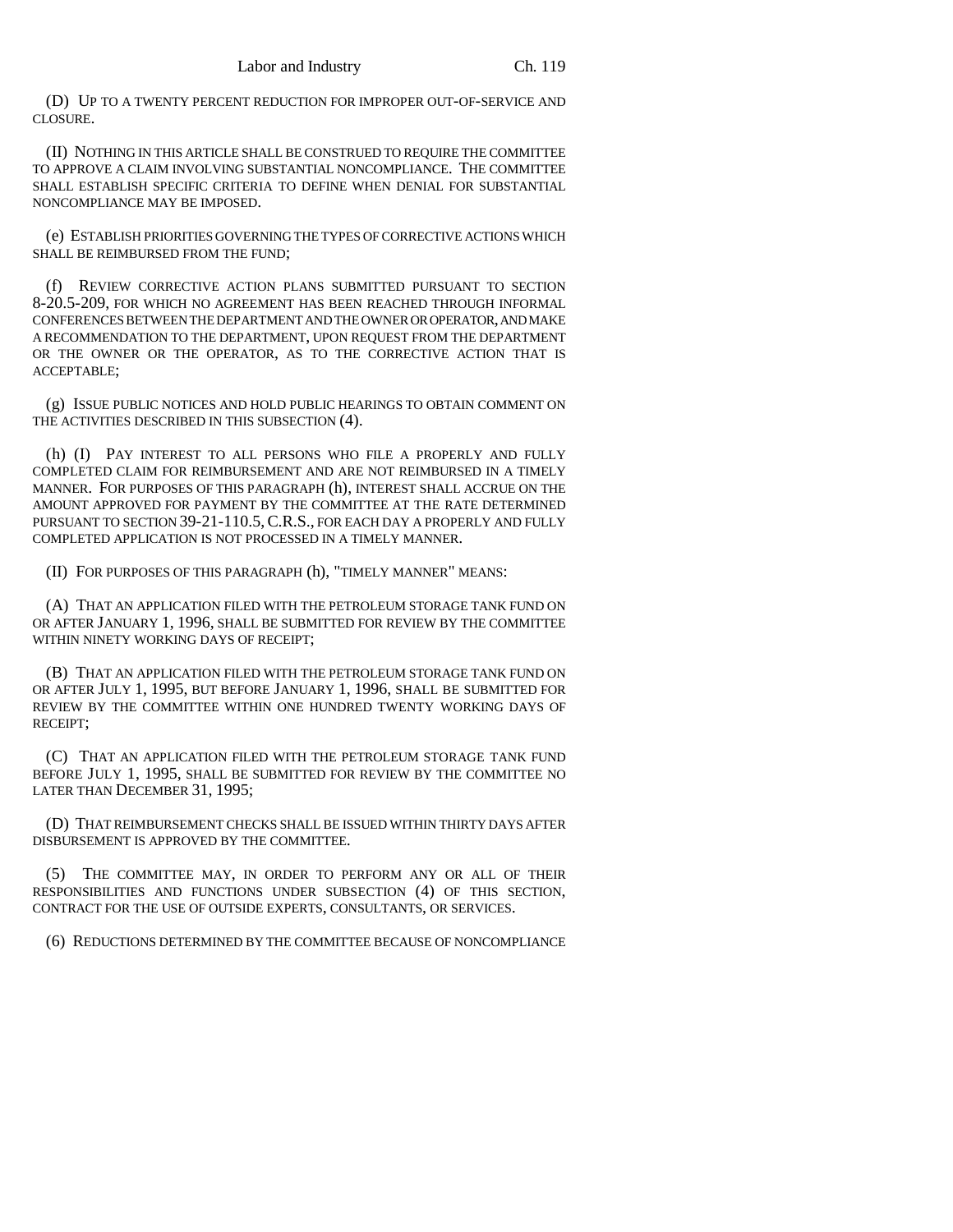SHALL BE CUMULATIVE AND SHALL APPLY TO ALL ELIGIBLE COSTS APPROVED BY THE COMMITTEE IN THE INITIAL AND ALL SUPPLEMENTAL CLAIMS FOR THE OCCURRENCE AS DEFINED IN SECTION 8-20.5-206 (2); EXCEPT THAT IN NO INSTANCE SHALL CUMULATIVE REDUCTIONS FOR NONCOMPLIANCE APPLY TO CLAIMS SUBMITTED IN ACCORDANCE WITH SECTION 8-20.5-206 (3) OR 8-20.5-303 (3).

(7) THE REDUCTIONS DESCRIBED IN SUBSECTIONS (4) (d) AND (6) OF THIS SECTION PERTAIN TO THIS SECTION ONLY AND SHALL NOT BE CONSTRUED TO HAVE ANY IMPACT ON COST-RECOVERY ACTIONS TAKEN IN ACCORDANCE WITH SECTION 8-20.5-209 OR ANY CIVIL OR CRIMINAL PENALTIES IMPOSED AS PART OF AN ENFORCEMENT PROCEEDING.

(8) AT ITS FIRST MEETING OF EACH FISCAL YEAR, ON OR ABOUT JULY 1, THE COMMITTEE SHALL ESTABLISH AND SET ASIDE FOR REIMBURSEMENTS TO THOSE INDIVIDUALS WHO ARE ELIGIBLE TO MAKE APPLICATION TO THE FUND IN ACCORDANCE WITH SECTION 8-20.5-206 (3) OR 8-20.5-303 (3), AN AMOUNT EQUAL TO TWENTY PERCENT OF THE TOTAL ANNUAL ALLOCATION TO THE CAPITAL CONSTRUCTION BUDGET OF THE DEPARTMENT FROM THE PETROLEUM STORAGE TANK FUND, WHICH AMOUNT SHALL BE USED FOR THE PURPOSE OF CONDUCTING REMEDIATION ACTIVITIES IN ACCORDANCE WITH SECTIONS 8-20.5-206(3),8-20.5-209, AND 8-20.5-303(3) AND SHALL PROTECT THE INTEGRITY OF THE FUND AS A FINANCIAL ASSURANCE MECHANISM FOR TANK OWNERS AND OPERATORS. THE COMMITTEE SHALL REEXAMINE ON A QUARTERLY BASIS THE UNENCUMBERED BALANCE OF THIS ALLOCATION AND MAY SET ASIDE LESSER OR ADDITIONAL AMOUNTS FOR REIMBURSEMENTS TO SUCH APPLICANTS BASED ON THE RELATIVE NUMBER OF REQUESTED REIMBURSEMENTS FROM THE OWNERS AND OPERATORS OF ACTIVE SITES, WITH PREFERENCE GIVEN TO THE REMEDIATION OF RECENTLY CONTAMINATED LOCATIONS AND TO ACTIVE TANK SITES BASED ON THEIR HIGHER POTENTIAL FOR ENVIRONMENTAL IMPACT.

(9) THE PETROLEUM STORAGE TANK COMMITTEE SHALL EXERCISE ITS POWERS AND PERFORM ITS DUTIES AND FUNCTIONS SPECIFIED BY THIS SECTION UNDER THE DEPARTMENT OF LABOR AND EMPLOYMENT AND THE EXECUTIVE DIRECTOR THEREOF AS IF THE SAME WERE TRANSFERRED TO THE DEPARTMENT BY A **TYPE 1** TRANSFER, AS SUCH TRANSFER IS DEFINED IN SECTION 24-1-105, C.R.S.

**8-20.5-105. Confidentiality.** (1) ANY RECORDS, REPORTS, AND INFORMATION OBTAINED FROM ANY PERSON UNDER THE PROVISIONS OF THIS ARTICLE SHALL BE AVAILABLE TO THE PUBLIC; EXCEPT THAT ANY RECORDS GRANTED CONFIDENTIALITY BY THE STATE INSPECTOR OF OILS OR A DESIGNEE, OR GRANTED CONFIDENTIALITY UNDER EXISTING COLORADO STATUTES OR REGULATIONS, SHALL REMAIN CONFIDENTIAL.

(2) ANY PERSON MAKING SUCH CONFIDENTIAL RECORDS AVAILABLE TO ANY PERSON OR ORGANIZATION WITHOUT AUTHORIZATION FROM THE AFFECTED OPERATOR OR OWNER COMMITS A CLASS 3 MISDEMEANOR AND SHALL BE PUNISHED AS PROVIDED IN SECTION 18-1-106, C.R.S.

(3) CONFIDENTIAL RECORDS MAY BE DISCLOSED TO OFFICERS, EMPLOYEES, OR AUTHORIZED REPRESENTATIVES OF THE STATE OR OF THE UNITED STATES WHO HAVE BEEN CHARGED WITH ADMINISTERING THIS ARTICLE OR SUBTITLE I OF THE FEDERAL "RESOURCE CONSERVATION AND RECOVERY ACT OF 1976", AS AMENDED. SUCH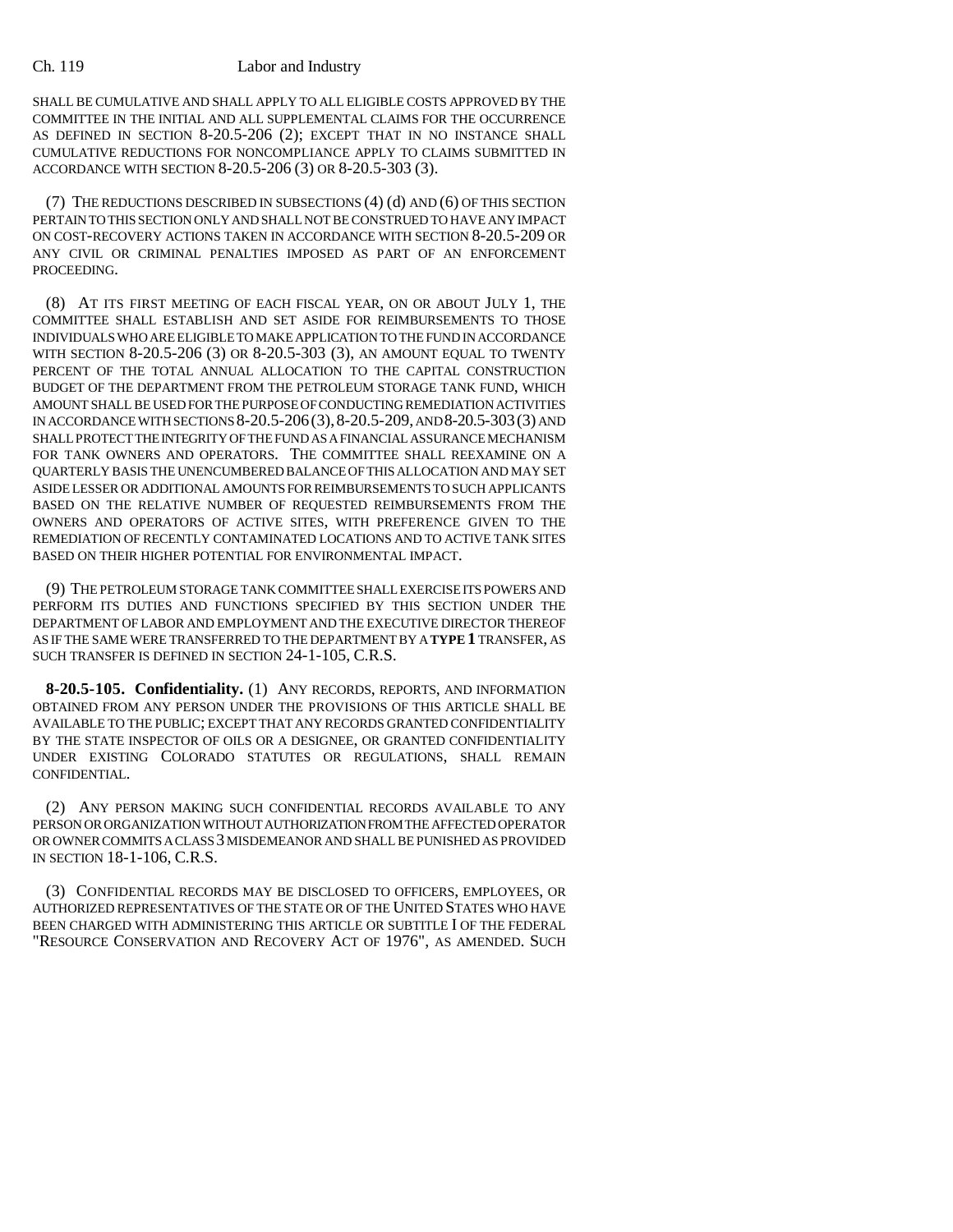DISCLOSURE SHALL NOT CONSTITUTE A WAIVER OF CONFIDENTIALITY.

**8-20.5-106. Injunctions.** IN ADDITION TO THE REMEDIES PROVIDED IN THIS ARTICLE, THE INSPECTOR OF OILS IS AUTHORIZED TO APPLY TO THE DISTRICT COURT, IN THE JUDICIAL DISTRICT WHERE THE VIOLATION HAS OCCURRED, FOR A TEMPORARY OR PERMANENT INJUNCTION RESTRAINING ANY PERSON FROM VIOLATING ANY PROVISION OF THIS ARTICLE, REGARDLESS OF WHETHER THERE IS AN ADEQUATE REMEDY AT LAW.

**8-20.5-107. Enforcement orders - civil penalties.** (1) A NOTICE OF VIOLATION MAY BE ISSUED BY THE STATE INSPECTOR OF OILS TO ANY PERSON WHO IS BELIEVED TO HAVE VIOLATED ANY PROVISION OF THIS ARTICLE, ANY RULE OR REGULATION PROMULGATED PURSUANT THERETO, OR ANY WARRANT ISSUED PURSUANT TO SECTION 8-20.5-208. THE NOTICE OF VIOLATION SHALL BE SERVED PERSONALLY OR BY CERTIFIED MAIL, RETURN RECEIPT REQUESTED, UPON THE ALLEGED VIOLATOR.

(2) THE NOTICE OF VIOLATION SHALL SET FORTH THE FACTS WHICH ALLEGEDLY CONSTITUTE THE VIOLATION AND THE PROVISIONS WHICH HAVE ALLEGEDLY BEEN VIOLATED OF EITHER THIS ARTICLE OR ANY REGULATION PROMULGATED PURSUANT THERETO.THE NOTICE OF VIOLATION MAY REQUIRE THE ALLEGED VIOLATOR TO TAKE ANY ACTIONS NECESSARY TO CORRECT THE ALLEGED VIOLATION.

(3) WITHIN TEN WORKING DAYS AFTER SERVICE OF THE NOTICE OF VIOLATION, THE ALLEGED VIOLATOR MAY FILE A WRITTEN REQUEST WITH THE STATE INSPECTOR OF OILS FOR AN INFORMAL CONFERENCE REGARDING THE NOTICE OF VIOLATION. IF THE ALLEGED VIOLATOR FAILS TO TIMELY REQUEST AN INFORMAL CONFERENCE, ALL PROVISIONS OF THE NOTICE OF VIOLATION SHALL BECOME FINAL AND NOT SUBJECT TO FURTHER ADMINISTRATIVE REVIEW. THE STATE INSPECTOR OF OILS MAY THEN SEEK JUDICIAL ENFORCEMENT OF THE NOTICE OF VIOLATION.

(4) UPON RECEIPT OF THE WRITTEN REQUEST, THE STATE INSPECTOR OF OILS SHALL PROVIDE THE ALLEGED VIOLATOR WITH A WRITTEN NOTICE OF THE DATE, TIME, AND PLACE OF THE INFORMAL CONFERENCE. THE STATE INSPECTOR OF OILS OR A DESIGNEE SHALL PRESIDE AT THE INFORMAL CONFERENCE, DURING WHICH THE ALLEGED VIOLATOR AND THE ENTITY WHICH ISSUED THE NOTICE OF VIOLATION MAY PRESENT INFORMATION AND ARGUMENTS REGARDING THE ALLEGATIONS AND REQUIREMENTS OF THE NOTICE OF VIOLATION.

(5) WITHIN TWENTY WORKING DAYS AFTER THE INFORMAL CONFERENCE, THE STATE INSPECTOR OF OILS SHALL UPHOLD, MODIFY, OR STRIKE THE ALLEGATIONS OF THE NOTICE OF VIOLATION AND MAY ISSUE AN ENFORCEMENT ORDER. THE DECISION SHALL BE SERVED UPON THE ALLEGED VIOLATOR PERSONALLY OR BY CERTIFIED MAIL, RETURN RECEIPT REQUESTED. SUCH NOTICE OF VIOLATION OR ENFORCEMENT ORDER MAY BE APPEALED WITHIN TWENTY WORKING DAYS TO THE EXECUTIVE DIRECTOR OF THE DEPARTMENT. THE EXECUTIVE DIRECTOR OF THE DEPARTMENT MAY EITHER CONDUCT THE HEARING PERSONALLY OR APPOINT AN ADMINISTRATIVE LAW JUDGE FROM THE DIVISION OF ADMINISTRATIVE HEARINGS IN THE DEPARTMENT OF ADMINISTRATION TO CONDUCT THE HEARING. THE EXECUTIVE DIRECTOR OF THE DEPARTMENT MAY REVIEW SUCH DECISION IN ACCORDANCE WITH THE PROVISIONS OF SECTION 24-4-105, C.R.S., AND FINAL AGENCY ACTION SHALL BE DETERMINED IN ACCORDANCE WITH THE PROVISIONS OF SAID SECTION. SUCH FINAL AGENCY ACTION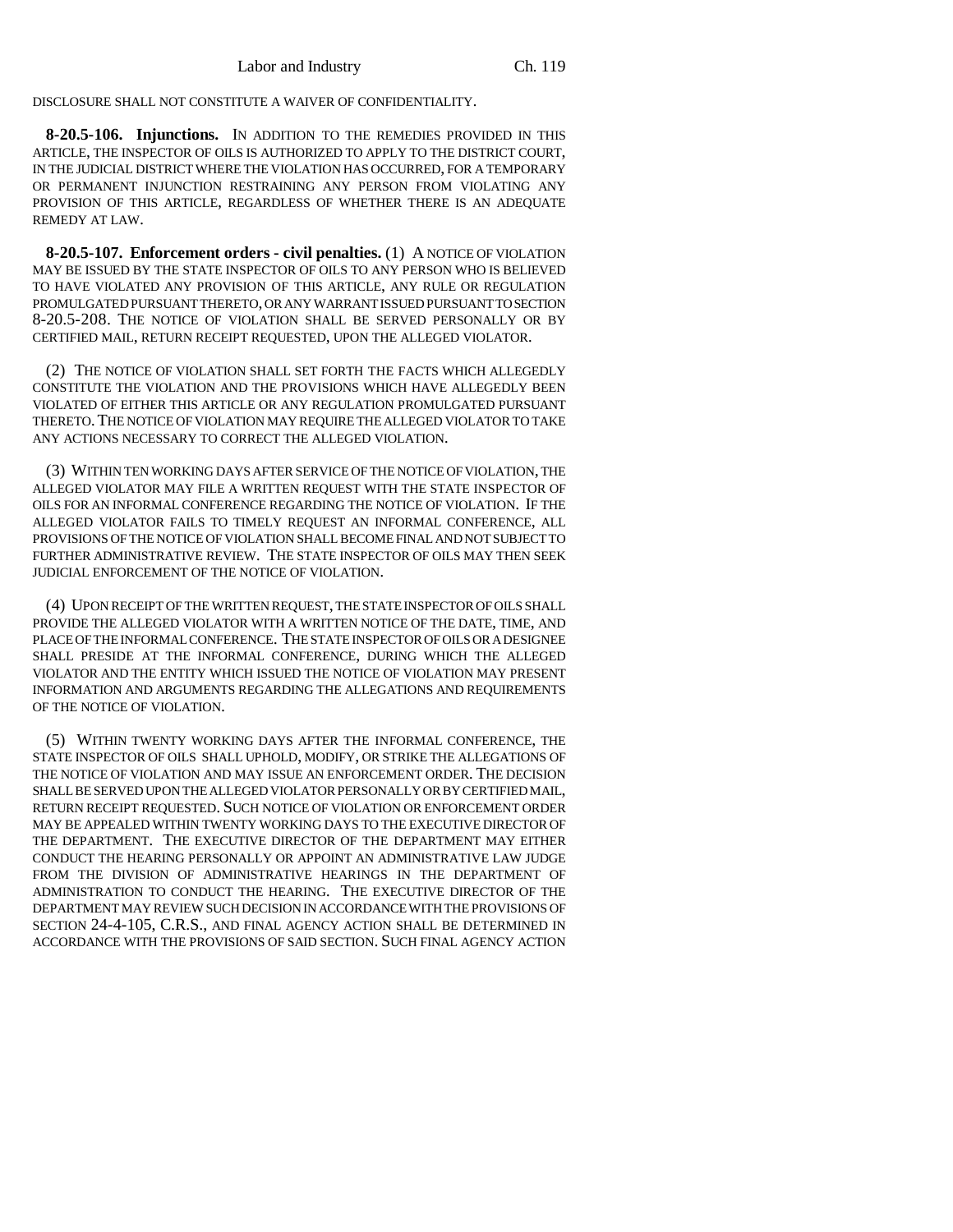SHALL BE SUBJECT TO JUDICIAL REVIEW IN ACCORDANCE WITH SECTION 24-4-106, C.R.S.

(6) THE ENFORCEMENT ORDER MAY REQUIRE THE ALLEGED VIOLATOR TO PAY A CIVIL PENALTY NOT TO EXCEED FIVE THOUSAND DOLLARS PER TANK FOR EACH DAY OF VIOLATION.

(7) THE STATE INSPECTOR OF OILS MAY FILE SUIT IN THE DISTRICT COURT FOR THE JUDICIAL DISTRICT IN WHICH VIOLATIONS HAVE OCCURRED TO OBTAIN JUDICIAL ENFORCEMENT OF THE PROVISIONS OF ANY ENFORCEMENT ORDER. THE PETROLEUM STORAGE TANK FUND MAY BE SUBROGATED TO THE RIGHTS OF AN OWNER OR OPERATOR WITH RESPECT TO A CLAIMED AMOUNT AT THE TIME A CLAIM IS FILED WITH THE FUND.

**8-20.5-108. Petroleum storage tank administration - transfer to department of labor and employment - legislative declaration.** (1) (a) THE GENERAL ASSEMBLY HEREBY FINDS, DETERMINES, AND DECLARES THAT THERE IS A SIGNIFICANT BACKLOG IN THE PROCESSING OF CLAIMS BEING MADE AGAINST THE PETROLEUM STORAGE TANK FUND. CLAIMS FOR REIMBURSEMENT FOR CLEANING UP PETROLEUM CONTAMINATION ARE NOT ACTED UPON IN A TIMELY MANNER, WHICH PLACES THE STORAGE TANK OWNER IN FINANCIAL JEOPARDY. LENDERS ARE RELUCTANT TO WRITE LOANS ON CONTAMINATED PROPERTY, CAUSING THE NEXT PHASE OF REMEDIATION TO BE DELAYED AND ALLOWING CONTAMINATION TO SPREAD, THREATENING THE ENVIRONMENT AND UNNECESSARILY ESCALATING FUTURE CLEANUP EXPENSES.

(b) THE GENERAL ASSEMBLY FURTHER FINDS, DETERMINES, AND DECLARES THAT IT IS IN THE BEST INTEREST OF THIS STATE TO TRANSFER PETROLEUM STORAGE TANK ADMINISTRATIVE FUNCTIONS PERFORMED BY THE DEPARTMENT OF PUBLIC HEALTH AND ENVIRONMENT TO THE DEPARTMENT OF LABOR AND EMPLOYMENT, AND THEREBY CONSOLIDATE THE ADMINISTRATION AND REGULATION OF PETROLEUM STORAGE TANKS IN THIS STATE UNDER ONE DEPARTMENT, WHICH WILL MINIMIZE THE COST OF SUCH FUNCTIONS AND CENTRALIZE MANAGEMENT.

(2) (a) THE ADMINISTRATIVE FUNCTIONS OF THE PETROLEUM TANK STORAGE FUND, INCLUDING CLAIMS PROCESSING, CORRECTIVE ACTION PLAN REVIEW AND APPROVAL, AND ANY OTHER RESPONSIBILITIES FOR PETROLEUM STORAGE TANK PROGRAMS PERFORMED BY THE DEPARTMENT OF PUBLIC HEALTH AND ENVIRONMENT PRIOR TO JULY 1, 1995, ARE TRANSFERRED TO THE DEPARTMENT OF LABOR AND EMPLOYMENT. ALL EMPLOYEES OF THE DEPARTMENT OF PUBLIC HEALTH AND ENVIRONMENT, EXCLUDING ANY CONTRACT LABOR, WHO PERFORM THE FUNCTIONS TRANSFERRED PURSUANT TO THIS SUBSECTION (2) AND WHOSE EMPLOYMENT IN THE DEPARTMENT OF LABOR AND EMPLOYMENT IS DEEMED NECESSARY BY THE EXECUTIVE DIRECTOR OF THE SAID DEPARTMENT ARE TRANSFERRED TO THE DEPARTMENT OF LABOR AND EMPLOYMENT AND SHALL BECOME EMPLOYEES THEREOF.

(b) SUCH EMPLOYEES SHALL RETAIN ALL RIGHTS TO THE STATE PERSONNEL SYSTEM AND RETIREMENT BENEFITS UNDER THE LAWS OF THIS STATE, AND THEIR SERVICES SHALL BE DEEMED TO HAVE BEEN CONTINUOUS. ALL TRANSFERS AND ANY ABOLISHMENT OF POSITIONS IN THE STATE PERSONNEL SYSTEM SHALL BE MADE AND PROCESSED IN ACCORDANCE WITH STATE PERSONNEL SYSTEM LAWS AND RULES.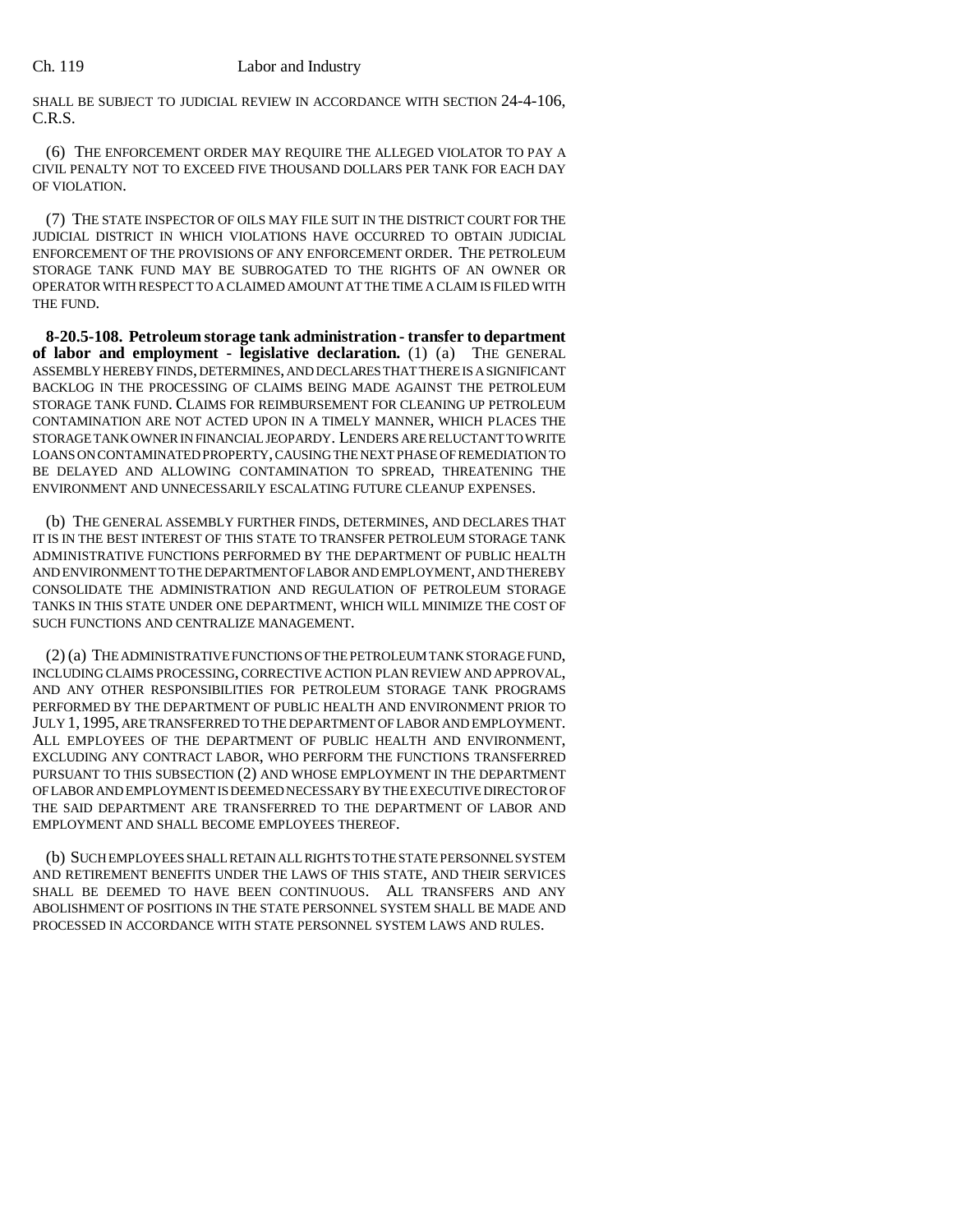(c) ON JULY 1, 1995, ALL ITEMS OF PROPERTY, REAL AND PERSONAL, INCLUDING OFFICE FURNITURE AND FIXTURES, BOOKS, DOCUMENTS, AND RECORDS OF THE DEPARTMENT OF PUBLIC HEALTH AND ENVIRONMENT PERTAINING TO THE DUTIES AND FUNCTIONS TRANSFERRED TO THE DEPARTMENT OF LABOR AND EMPLOYMENT PURSUANT TO THIS SUBSECTION (2) ARE TRANSFERRED TO THE DEPARTMENT OF LABOR AND EMPLOYMENT AND SHALL BECOME THE PROPERTY OF SUCH DEPARTMENT.

(3) (a) THE GENERAL ASSEMBLY FURTHER DECLARES THAT TO ADEQUATELY ADDRESS THE PROBLEMS ENCOUNTERED BY THE ADMINISTRATORS OF THE PETROLEUM STORAGE TANK FUND, THE PETROLEUM STORAGE TANK COMMITTEE MAY ENTER INTO PERSONAL SERVICE CONTRACTS WITH PERSONS AND ENTITIES IN THE PRIVATE SECTOR TO REDUCE THE CLAIMS PROCESSING BACKLOG TO AN APPROPRIATE LEVEL, AS DETERMINED BY THE COMMITTEE. THE PERSONS AND ENTITIES WITH WHOM THE COMMITTEE CONTRACTS SHALL PERFORM THE ADMINISTRATIVE FUNCTIONS OF THE PETROLEUM STORAGE TANK FUND, AS DESCRIBED IN SUBSECTION (2) OF THIS SECTION, TO ELIMINATE THE SIGNIFICANT CLAIMS PROCESSING BACKLOG OF THE FUND.

(b) THE PERSONAL SERVICE CONTRACTS DESCRIBED IN PARAGRAPH (a) OF THIS SUBSECTION (3) SHALL BE ENTERED INTO ONLY FOR THE PURPOSE OF INCREASING EFFICIENCY IN THE DELIVERY OF PETROLEUM STORAGE TANK CLAIMS PROCESSING SERVICES AND SHALL NOT CONTINUE IN EFFECT AFTER REDUCTION OF THE BACKLOG.

(c) THIS SUBSECTION (3) IS REPEALED, EFFECTIVE DECEMBER 31, 1996.

#### PART 2 UNDERGROUND STORAGE TANKS

**8-20.5-201. Legislative declaration.** THE GENERAL ASSEMBLY HEREBY FINDS AND DECLARES THAT THE LEAKAGE OF REGULATED SUBSTANCES FROM UNDERGROUND STORAGE TANKS CONSTITUTES A POTENTIAL THREAT TO THE WATERS AND THE ENVIRONMENT OF THE STATE OF COLORADO AND PRESENTS A POTENTIAL MENACE TO THE PUBLIC HEALTH, SAFETY, AND WELFARE OF THE PEOPLE OF THE STATE OF COLORADO AND THAT, TO THAT END, IT IS THE PURPOSE OF THIS PART 2 TO ESTABLISH A PROGRAM FOR THE PROTECTION OF THE ENVIRONMENT AND OF THE PUBLIC HEALTH AND SAFETY BY PREVENTING AND MITIGATING THE CONTAMINATION OF THE SUBSURFACE SOIL, GROUNDWATER, AND SURFACE WATER WHICH MAY RESULT FROM LEAKING UNDERGROUND STORAGE TANKS.

**8-20.5-202. Duties of the state inspector of oils.** (1) THE STATE INSPECTOR OF OILS SHALL MAKE, PROMULGATE, AND ENFORCE REGULATIONS WHICH ARE NO MORE STRINGENT THAN THE REQUIREMENTS CONTAINED IN 42 U.S.C. 6991 AND THE REGULATIONS PROMULGATED THEREUNDER FOR:

(a) NOTIFICATION REQUIREMENTS FOR OWNERS AND OPERATORS OF UNDERGROUND STORAGE TANKS;

(b) DESIGN, PERFORMANCE, CONSTRUCTION, AND INSTALLATION STANDARDS FOR NEW UNDERGROUND STORAGE TANKS;

(c) DESIGN, PERFORMANCE, CONSTRUCTION, AND INSTALLATION STANDARDS FOR THE UPGRADING OF EXISTING UNDERGROUND STORAGE TANKS;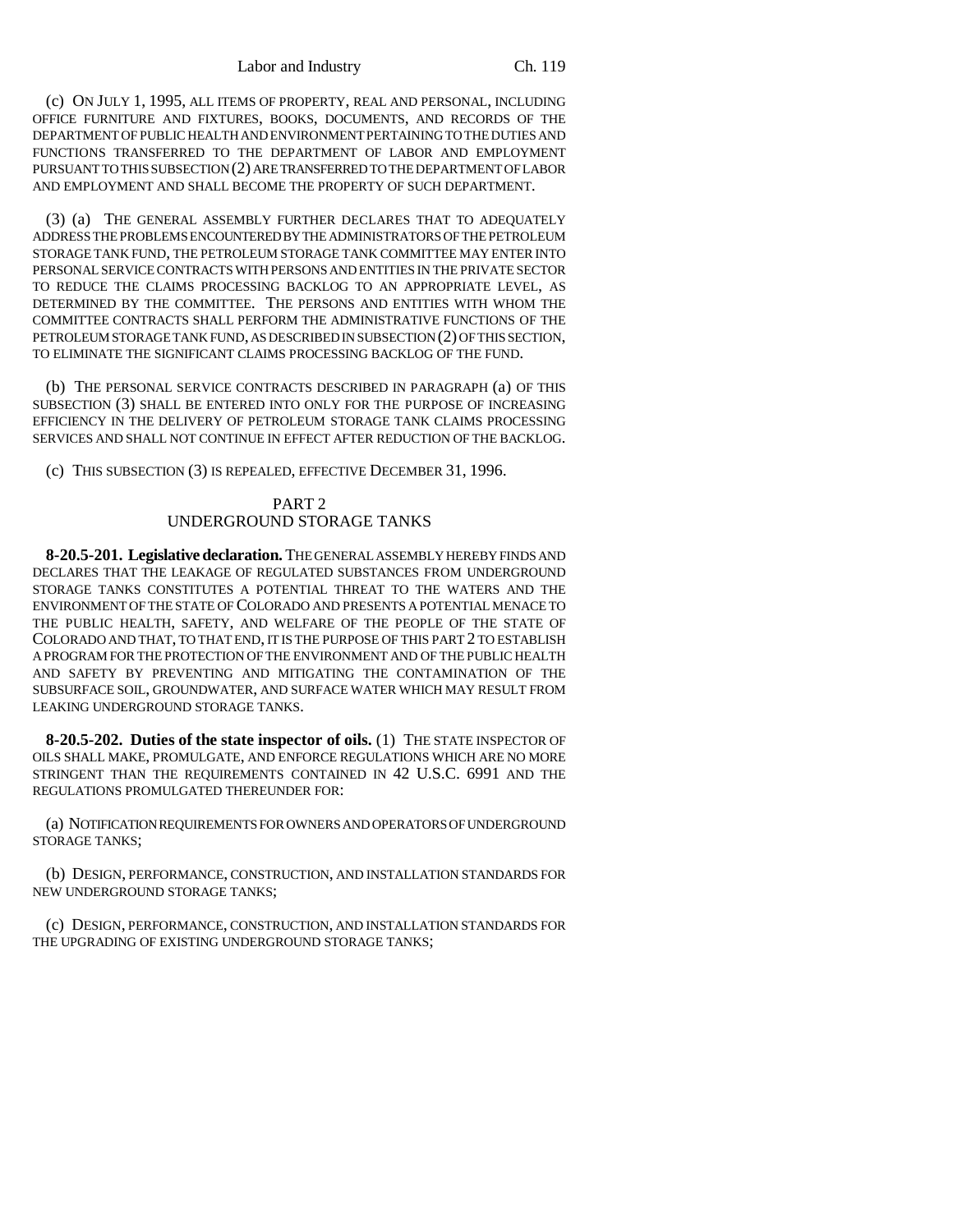(d) GENERAL OPERATING REQUIREMENTS;

(e) RELEASE DETECTION;

(f) RELEASE REPORTING, INVESTIGATION, AND CONFIRMATION;

(g) OUT-OF-SERVICE UNDERGROUND STORAGE TANK SYSTEMS AND CLOSURE; AND

(h) FINANCIAL RESPONSIBILITY FOR UNDERGROUND STORAGE TANK SYSTEMS CONTAINING REGULATED SUBSTANCES.

(2) THE STATE INSPECTOR OF OILS SHALL ENSURE THAT:

(a) ALL RELEASES FROM UNDERGROUND STORAGE TANK SYSTEMS ARE PROMPTLY ASSESSED AND THAT FURTHER RELEASES ARE STOPPED;

(b) ACTIONS ARE TAKEN TO IDENTIFY, CONTAIN, AND MITIGATE ANY IMMEDIATE FIRE AND SAFETY HAZARDS THAT ARE POSED BY A RELEASE;

(c) ALL RELEASES FROM UNDERGROUND STORAGE TANK SYSTEMS ARE INVESTIGATED TO DETERMINE IF THERE ARE IMPACTS OF REPORTABLE QUANTITIES ON SUBSURFACE SOIL, GROUNDWATER, AND ANY NEARBY SURFACE WATER;

(d) ALL RELEASES ABOVE REPORTABLE QUANTITIES ARE REPORTED TO THE STATE INSPECTOR OF OILS.

(3) THE STATE INSPECTOR OF OILS SHALL, IF NECESSARY, NEGOTIATE AND ENTER INTO MEMORANDA OF AGREEMENT WITH AND APPLY FOR AND RECEIVE GRANTS FROM THE UNITED STATES ENVIRONMENTAL PROTECTION AGENCY PURSUANT TO THE PROVISIONS OF THIS ARTICLE.

(4) THE STATE INSPECTOR OF OILS SHALL ESTABLISH CRITERIA PURSUANT TO SUBSECTION (1) OF THIS SECTION FOR DELEGATION OF AUTHORITY TO LOCAL AGENCIES.

(5) THE STATE INSPECTOR OF OILS SHALL SUBMIT TO THE GENERAL ASSEMBLY NO LATER THAN JANUARY 15 OF EACH YEAR A REPORT SPECIFICALLY DETAILING VIOLATIONS AND ENFORCEMENT ACTIVITIES AND UNITED STATES ENVIRONMENTAL PROTECTION AGENCY OVERSIGHT.

**8-20.5-203. Performance of duties by owner or operator.** DUTIES IMPOSED BY THIS PART 2 ON THE OWNER OR THE OPERATOR MAY BE PERFORMED BY EITHER THE OWNER OR THE OPERATOR. IF NEITHER THE OWNER NOR THE OPERATOR PERFORMS THE DUTIES IMPOSED BY THIS PART 2, BOTH SHALL BE CONSIDERED IN VIOLATION OF THIS PART 2.

**8-20.5-204. Installation and upgrading of underground storage tanks.** (1) PLANS FOR ANY INSTALLATION OF A NEW UNDERGROUND STORAGE TANK AND PLANS FOR THE COMPLETE UPGRADING OF AN EXISTING UNDERGROUND STORAGE TANK SHALL BE SUBMITTED BY THE OWNER OR OPERATOR OF THE PROPOSED OR EXISTING UNDERGROUND STORAGE TANK TO THE STATE INSPECTOR OF OILS FOR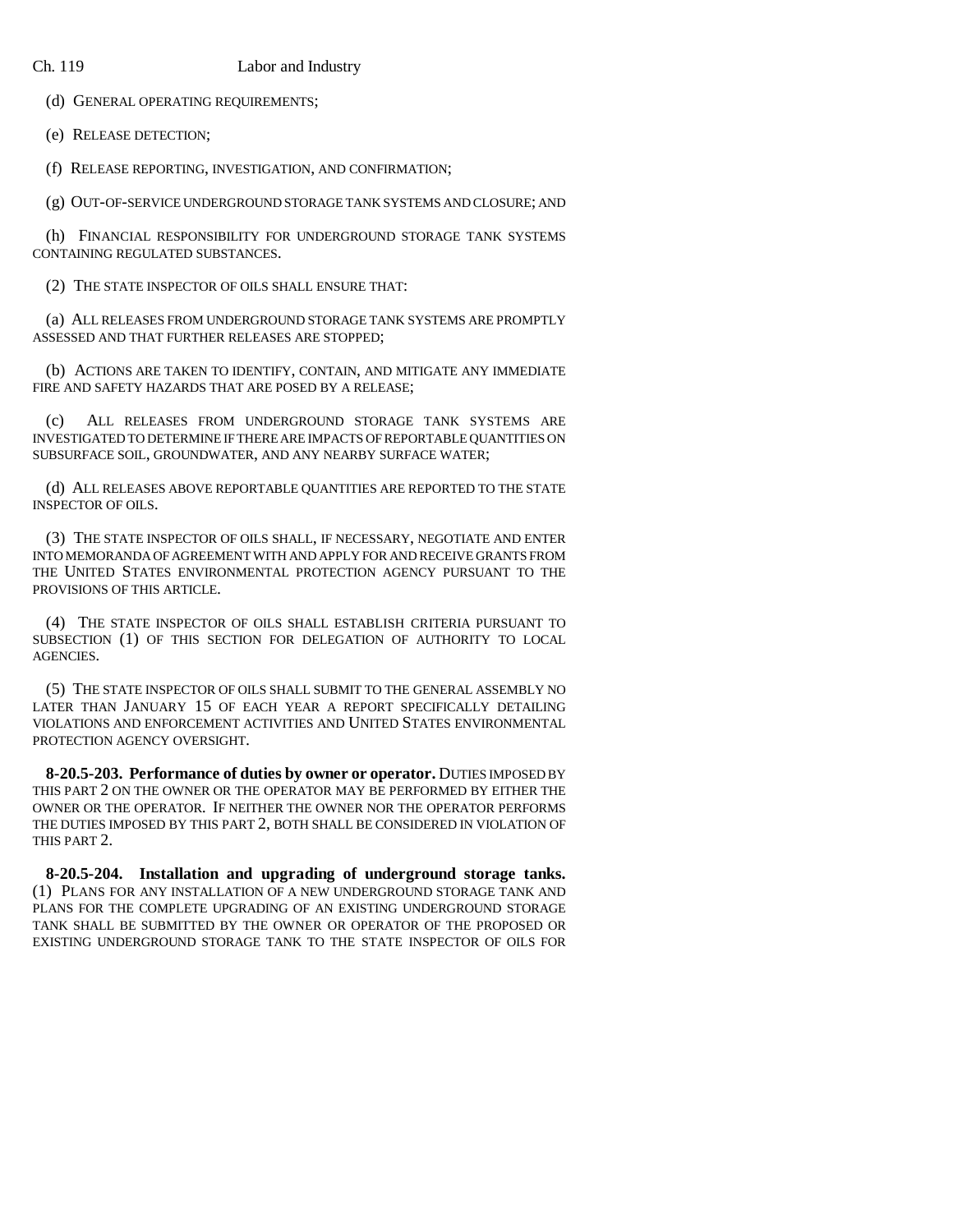APPROVAL PRIOR TO SUCH INSTALLATION OR UPGRADING.

(2) PLANS FOR THE INSTALLATION OF A NEW UNDERGROUND STORAGE TANK OR FOR THE COMPLETE UPGRADING OF AN EXISTING UNDERGROUND STORAGE TANK SHALL BE IN COMPLIANCE WITH THE REGULATIONS PROMULGATED PURSUANT TO SECTION 8-20.5-202 (1). THE STATE INSPECTOR OF OILS OR A DESIGNEE SHALL APPROVE OR REJECT PROPOSED PLANS AND AMENDMENTS THERETO WITHIN TWENTY WORKING DAYS AFTER SUBMITTAL OF THE PLAN. IF NO ACTION IS TAKEN BY THE INSPECTOR OF OILS OR A DESIGNEE WITHIN TWENTY WORKING DAYS OF SUBMITTAL, THE PLANS SHALL BE DEEMED APPROVED.

(3) IN AN EMERGENCY SITUATION THE STATE INSPECTOR OF OILS SHALL RESPOND TO PLANS WITHIN TWENTY-FOUR HOURS.

(4) THE STATE INSPECTOR OF OILS OR A DESIGNEE SHALL MAKE AN ON-SITE INSPECTION OF EVERY NEW INSTALLATION AND EVERY UPGRADING OF AN EXISTING UNDERGROUND STORAGE TANK PRIOR TO THE OPERATIONAL START-UP OF SUCH TANK TO ENSURE THAT ALL OF THE STANDARDS ESTABLISHED IN THIS PART 2 HAVE BEEN MET. THE STATE INSPECTOR OF OILS OR A DESIGNEE SHALL COMPLETE THE ON-SITE INSPECTION WITHIN TEN CALENDAR DAYS PRIOR TO THE ANTICIPATED OPERATIONAL START-UP DATE. FOR THE PURPOSES OF THIS SUBSECTION (4), A DESIGNEE MAY BE AN UNDERGROUND STORAGE TANK INSPECTOR WHEN LICENSED AS SUCH BY THE STATE INSPECTOR OF OILS.

(5) ALL INSTALLATIONS AND INSPECTIONS OF UNDERGROUND STORAGE TANKS SHALL BE PERFORMED IN ACCORDANCE WITH THE REGULATIONS PROMULGATED BY THE STATE INSPECTOR OF OILS PURSUANT TO SECTION 8-20.5-202 (1).

(6) THE STATE INSPECTOR OF OILS SHALL ESTABLISH A FEE TO BE PAID BY EACH PERSON SUBMITTING PLANS PURSUANT TO SUBSECTION (1) OF THIS SECTION FOR ON-SITE INSPECTION. THE FEES PAID PURSUANT TO THIS SUBSECTION (6) SHALL BE:

(a) USED FOR THE ADMINISTRATION OF THIS SECTION; AND

(b) NO MORE THAN NECESSARY TO OFFSET THE DIRECT COSTS OF THE INSPECTIONS CONDUCTED PURSUANT TO SUBSECTIONS (4) AND (5) OF THIS SECTION, BUT IN NO EVENT MORE THAN ONE HUNDRED FIFTY DOLLARS.

**8-20.5-205. More stringent requirements prohibited.** (1) NO MUNICIPALITY, CITY, HOME RULE CITY, CITY AND COUNTY, COUNTY, OR OTHER POLITICAL SUBDIVISION OF THE STATE SHALL ADOPT OR ENFORCE ANY REQUIREMENT MORE STRINGENT THAN THE PROVISIONS OF THIS PART 2. THIS SECTION DOES NOT APPLY TO REQUIREMENTS ESTABLISHED PURSUANT TO THE UNIFORM FIRE CODE OR THE NATIONAL FIRE PROTECTION ASSOCIATION CODES, NOR DOES IT APPLY TO REQUIREMENTS ESTABLISHED PURSUANT TO LOCAL ZONING REGULATIONS.

(2) THE LIMITATION IN SUBSECTION (1) OF THIS SECTION SHALL NOT APPLY TO ANY MUNICIPALITY, CITY, HOME RULE CITY, CITY AND COUNTY, COUNTY, OR OTHER POLITICAL SUBDIVISION OF THE STATE WHICH HAS RECEIVED AN EXEMPTION FROM THE COMMITTEE CREATED IN SECTION 8-20.5-104. THE COMMITTEE MAY GRANT A SITE-SPECIFIC EXEMPTION WHEN THE APPLICANT DEMONSTRATES THAT SUCH AN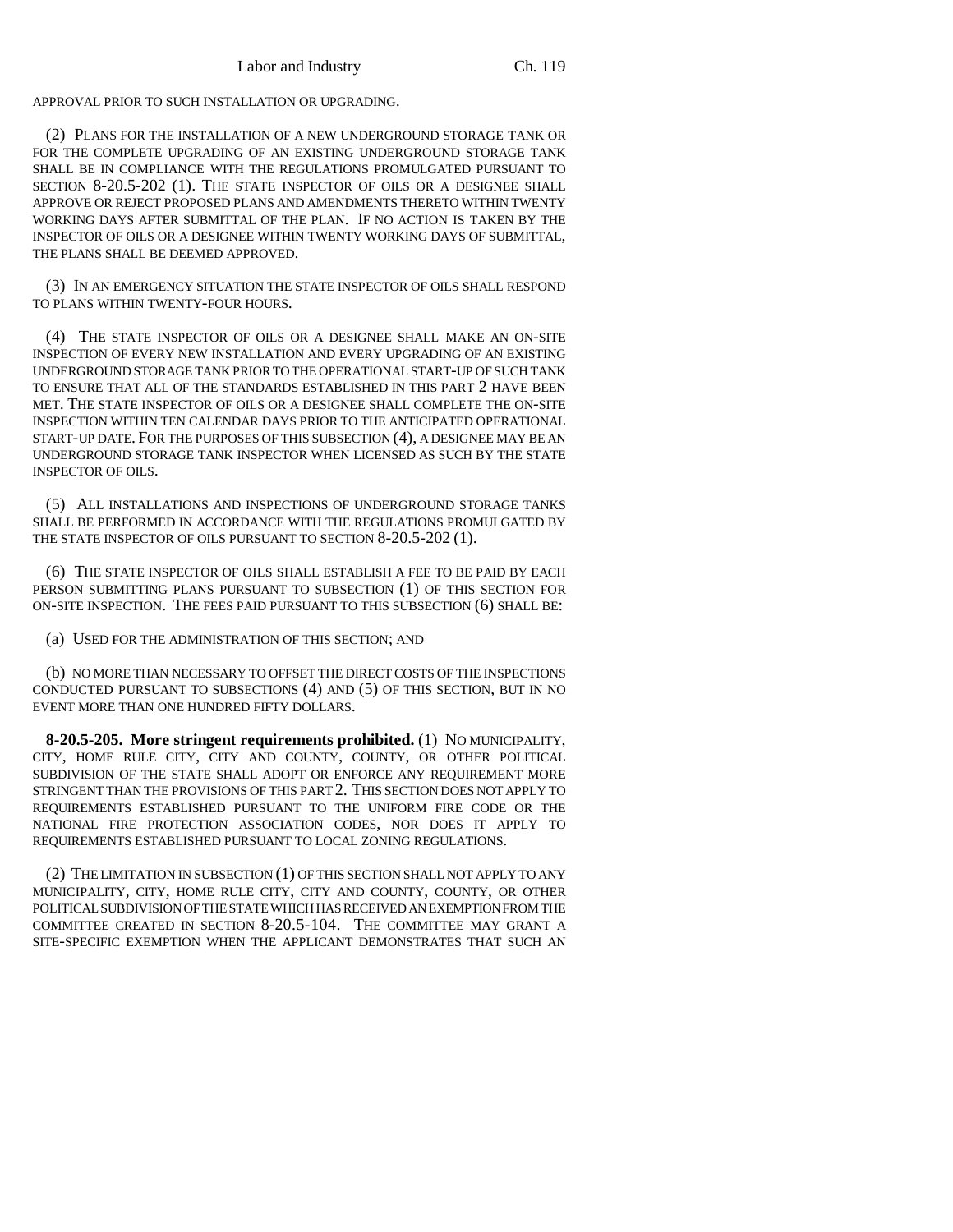EXEMPTION WOULD BE COST BENEFICIAL AND SERVE THE HEALTH, SAFETY, OR ECONOMIC INTEREST OF ITS CITIZENS BASED ON CONSIDERATION OF LOCAL HYDROLOGIC, GEOLOGIC, OR OTHER CONDITIONS, INCLUDING LOCATION OF POPULATION CONCENTRATIONS OR COMMERCIAL AREAS.

**8-20.5-206. Financial responsibility for petroleum underground storage tanks.** (1) (a) MONEYS IN THE PETROLEUM STORAGE TANK FUND, CREATED PURSUANT TO SECTION 8-20.5-103, AND REFERRED TO IN THIS SECTION AS THE "FUND", MAY BE USED BY CERTAIN OWNERS AND OPERATORS OF PETROLEUM STORAGE TANKS TO DEMONSTRATE THEIR COMPLIANCE WITH THE FINANCIAL RESPONSIBILITY REQUIREMENTS IN FEDERAL REGULATIONS. OWNERS AND OPERATORS NOT ELIGIBLE FOR ACCESS TO THE FUND SHALL BE SOLELY RESPONSIBLE FOR SECURING INDEPENDENT FINANCIAL ASSISTANCE, BUT MAY USE ANY FEDERALLY APPROVED FINANCIAL ASSURANCE MECHANISM IDENTIFIED IN 40CFR.280.94 THROUGH 280.103 TO HELP FUND THE COST OF COMPLYING WITH SUCH REQUIREMENTS.

(b) AFTER PAYMENT IS MADE FROM THE FUND FOR REMEDIATION EXPENSES, THE OWNER OR OPERATOR ON WHOSE BEHALF THE PAYMENT WAS MADE SHALL PAY TO THE FUND THE REMEDIATION AMOUNT OR TEN THOUSAND DOLLARS, WHICHEVER IS LESS.

(c) AFTER PAYMENT IS MADE FROM THE FUND FOR PERSONAL INJURY OR PROPERTY DAMAGE SETTLEMENT EXPENSES, OR A COMBINATION OF BOTH, THE OWNER OR OPERATOR ON WHOSE BEHALF THE PAYMENT WAS MADE SHALL PAY TO THE FUND THE AGGREGATE SETTLEMENT PAYMENT AMOUNT OR TWENTY-FIVE THOUSAND DOLLARS, WHICHEVER IS LESS.

(d) MONEYS IN THE FUND SHALL NOT BE USED FOR ANY REMEDIATION ACTIVITY AT A LOCATION THAT IS WITHIN A SITE IDENTIFIED BY THE NATIONAL PRIORITIES LIST, OR WHERE A RESPONSE ACTION BY THIS STATE HAS BEGUN PURSUANT TO THE FEDERAL "COMPREHENSIVE ENVIRONMENTAL RESPONSE,COMPENSATION, AND LIABILITY ACT OF 1980".

(e) IF AN OWNER OR OPERATOR CANNOT MEET THE FINANCIAL REQUIREMENTS OF PARAGRAPHS (b) AND (c) OF THIS SUBSECTION (1), ANOTHER APPROVED FINANCIAL ASSURANCE MECHANISM MUST BE IDENTIFIED FOR SUCH OWNER OR OPERATOR TO REMAIN IN COMPLIANCE WITH THIS SECTION AND TO BE ALLOWED TO CONTINUE OPERATION OF AN UNDERGROUND PETROLEUM STORAGE TANK.

(2) THE MAXIMUM AMOUNT OF LIABILITY OF THE FUND UNDER THIS SECTION DURING ANY FISCAL YEAR SHALL BE ONE MILLION DOLLARS PER OCCURRENCE AND TWO MILLION DOLLARS AGGREGATE, FOR TANKS THAT ARE THE RESPONSIBILITY OF AN INDIVIDUAL OWNER OR OPERATOR. FOR PURPOSES OF THIS SECTION, AN "OCCURRENCE" MEANS THE PERIOD OF TIME FROM IDENTIFICATION THROUGH REMEDIATION, OF A LEAK, SPILL, OR RELEASE OF A PETROLEUM PRODUCT FROM AN UNDERGROUND STORAGE TANK. IN THE EVENT THE COST OF REMEDIATION OR THIRD PARTY CLAIMS EXCEEDS THE AMOUNT AVAILABLE TO PAY SUCH COSTS, SUCH COSTS AND CLAIMS SHALL BE PAID ON A PRO RATA BASIS AS DETERMINED BY THE COMMITTEE CREATED IN SECTION 8-20.5-104. ANY BALANCE OWED SHALL BE PAID AS MONEYS BECOME AVAILABLE IN THE FUND. ANY EXCESS COSTS THAT ARE NOT PAID BY THE FUND OR BY THE FEDERAL LEAKING UNDERGROUND STORAGE TANK TRUST FUND SHALL BE PAID BY AND ARE THE SOLE RESPONSIBILITY OF THE RESPONSIBLE OWNER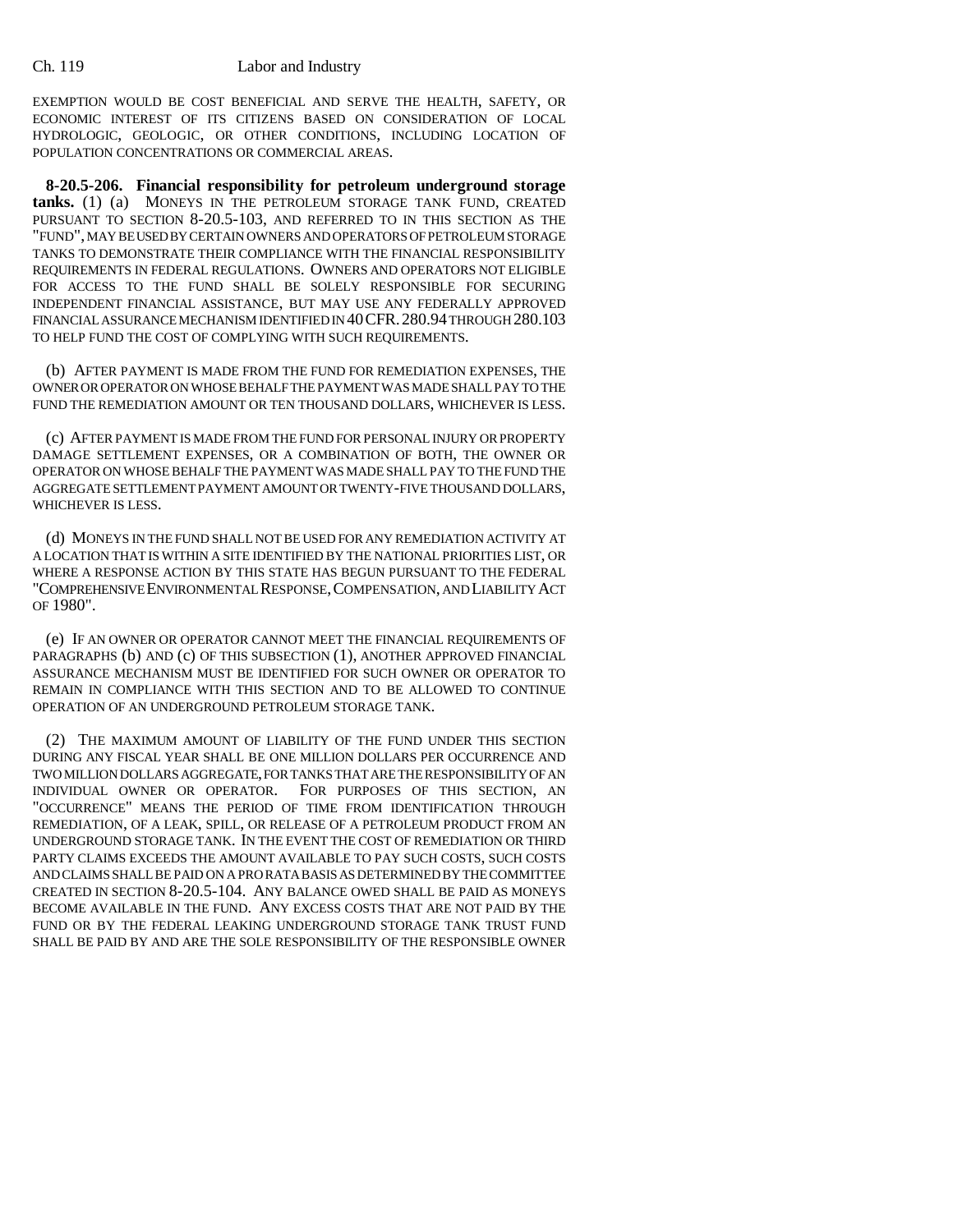#### OR OPERATOR.

(3) MONEYS IN THE FUND SHALL BE AVAILABLE TO PAY REQUIRED CLEANUP COSTS AND THIRD-PARTY LIABILITY PAYMENTS WITH NO DEDUCTIBLES FOR THE FOLLOWING PERSONS WHO ARE DEEMED TO BEAR NO RESPONSIBILITY FOR THE RELEASE:

(a) A PROPERTY OWNER WHO HAS NEVER OPERATED PETROLEUM UNDERGROUND STORAGE TANKS AT THE PROPERTY WHERE THE RELEASE OCCURRED, PROVIDED SUCH PROPERTY WAS ACQUIRED ON OR BEFORE JUNE 3, 1992, AND THE PROPERTY OWNER HAD NO REASON TO KNOW THAT A RELEASE HAD OCCURRED;

(b) WHEN AN ORPHAN OR ABANDONED PETROLEUM UNDERGROUND STORAGE TANK IS INVOLVED AND THE CURRENT OWNER, OPERATOR, OR PROPERTY OWNER HAS NEVER OPERATED THE TANK OR TANKS AND HAD NO REASON TO KNOW THAT A RELEASE HAD OCCURRED;

(c) A CURRENT OWNER OR OPERATOR OF PETROLEUM UNDERGROUND STORAGE TANKS IF AT THE TIME THE OWNER OR OPERATOR ACQUIRED SUCH TANKS SUCH OWNER OR OPERATOR HAD NO REASON TO KNOW THAT A RELEASE HAD ALREADY OCCURRED, IF SUCH OWNER OR OPERATOR HAS OPERATED THE TANKS IN ACCORDANCE WITH SECTIONS 8-20.5-202 AND 8-20.5-302, AND IF THE RELEASE WAS DETECTED ON OR BEFORE DECEMBER 22, 1998;

(d) ANY MORTGAGEE OR HOLDER OF AN EVIDENCE OF DEBT SECURED BY A DEED OF TRUST WHO, THROUGH FORECLOSURE OF THE MORTGAGE OR DEED OF TRUST OR THROUGH RECEIPT OF A DEED TO THE PROPERTY IN LIEU OF FORECLOSURE, ACQUIRES PROPERTY ON WHICH AN UNDERGROUND STORAGE TANK IS LOCATED, AND SUCH MORTGAGE OR DEED OF TRUST IS DATED ON OR BEFORE JANUARY 1, 1993;

(e) (I) (A) ANY MORTGAGEE OR HOLDER OF AN EVIDENCE OF DEBT SECURED BY A DEED OF TRUST WHO, THROUGH FORECLOSURE OF THE MORTGAGE OR DEED OF TRUST OR THROUGH RECEIPT OF A DEED TO THE PROPERTY IN LIEU OF FORECLOSURE, ACQUIRES PROPERTY ON WHICH AN UNDERGROUND STORAGE TANK IS LOCATED, AND SUCH MORTGAGE OR DEED OF TRUST IS DATED AFTER JANUARY 1, 1993, AND THE MORTGAGEE OR HOLDER OF AN EVIDENCE OF DEBT SECURED BY A DEED OF TRUST HAS OBTAINED A CERTIFICATE OF ELIGIBILITY REGARDING THE PROPERTY IN ACCORDANCE WITH THE RULES OF THE STATE INSPECTOR OF OILS; OR

(B) ANY MORTGAGEE OR HOLDER OF AN EVIDENCE OF DEBT AS DESCRIBED IN SUB-SUBPARAGRAPH (A) OF THIS SUBPARAGRAPH (I), WHO SELLS THE PROPERTY ON WHICH AN UNDERGROUND STORAGE TANK IS LOCATED IN LIEU OF REMEDIATING SUCH PROPERTY AND TRANSFERS THE CERTIFICATE OF ELIGIBILITY TO THE PURCHASER. SUCH PURCHASER MAY RECEIVE FUND MONEYS PURSUANT TO THIS SUBSECTION (3).

(II) THE STATE INSPECTOR OF OILS SHALL PROMULGATE RULES NECESSARY TO IMPLEMENT THIS PROGRAM.

(4) IN LIEU OF SEEKING REIMBURSEMENT DIRECTLY FROM THE FUND, AN OWNER, OPERATOR, OR CURRENT PROPERTY OWNER WHO BEARS NO RESPONSIBILITY FOR THE RELEASE, UNDER THE PROVISIONS OF SUBSECTION (3) OF THIS SECTION, MAY REQUEST THAT THE DEPARTMENT PERFORM THE CLEANUP USING FUNDS FROM THE PETROLEUM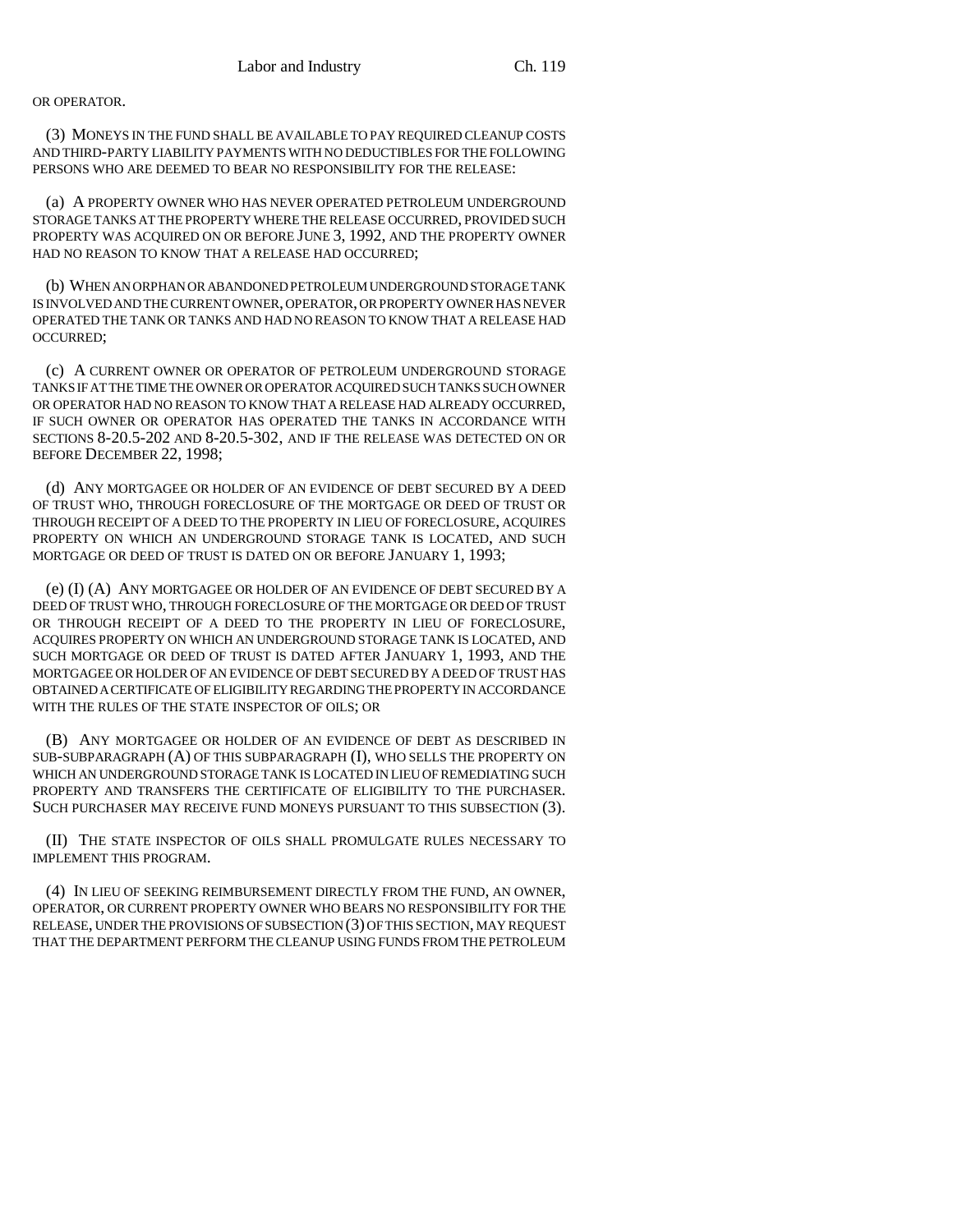STORAGE TANK FUND WITHOUT FURTHER PROVING ELIGIBILITY FOR SUCH USE. IN ADDITION TO ANY PURPOSE PROVIDED FOR IN SECTION 8-20.5-103, MONEYS IN THE PETROLEUM STORAGE TANK FUND MAY BE APPROPRIATED BY THE GENERAL ASSEMBLY TO THE DEPARTMENT FOR THE PURPOSE OF PROVIDING FOR THE CLEANUP AUTHORIZED IN THIS SECTION.

(5) WHENEVER APPROPRIATE, TO PAY COSTS THAT EXCEED THE MAXIMUM ALLOWED TO BE PAID FROM THE FUND UNDER THIS SECTION, THE STATE SHALL SEEK FUNDING FROM THE FEDERAL LEAKING UNDERGROUND STORAGE TANK TRUST FUND.

(6) UNDERGROUND STORAGE TANKS CONTAINING PETROLEUM OR OTHER REGULATED SUBSTANCES WHICH ARE OWNED OR OPERATED BY, OR ARE ON PROPERTY OWNED OR LEASED BY, THE FEDERAL GOVERNMENT OR ANY AGENCY OR SUBCONTRACTOR THEREOF SHALL BE SUBJECT TO FEDERAL FINANCIAL RESPONSIBILITY REGULATIONS. ANY FINANCIAL RESPONSIBILITY REQUIREMENTS FOR DAMAGES CAUSED BY SUCH TANKS ARE NOT THE RESPONSIBILITY OF THE FUND UNLESS SUCH TANKS ARE OWNED OR OPERATED BY A PERSON, OTHER THAN THE FEDERAL GOVERNMENT OR ANY AGENCY OR SUBCONTRACTOR THEREOF, AND LOCATED ON PROPERTY WHICH IS LEASED FROM OR OTHERWISE OCCUPIED PURSUANT TO A PERMIT OR OTHER AGREEMENT WITH THE UNITED STATES OR ANY AGENCY THEREOF OTHER THAN THE DEPARTMENT OF DEFENSE OR THE DEPARTMENT OF ENERGY.

(7) NOTHING IN THIS SECTION SHALL CREATE ANY LIABILITY FOR THE STATE OF COLORADO THAT EXCEEDS THE AMOUNT AVAILABLE IN THE FUND.

**8-20.5-207. Financial responsibility for regulated substances other than petroleum.** OWNERS AND OPERATORS OF UNDERGROUND STORAGE TANKS CONTAINING REGULATED SUBSTANCES OTHER THAN PETROLEUM MAY DEMONSTRATE FINANCIAL RESPONSIBILITY FOR TAKING CORRECTIVE ACTION AND FOR COMPENSATING THIRD PARTIES FOR BODILY INJURY AND PROPERTY DAMAGES BY USING ANY ONE OR MORE OF THE MECHANISMS ALLOWABLE UNDER 40 C.F.R. SECTIONS 280.95, 280.96, 280.97, 280.98, 280.99, 280.102, AND 280.103. OWNERS AND OPERATORS OF UNDERGROUND STORAGE TANKS CONTAINING REGULATED SUBSTANCES OTHER THAN PETROLEUM SHALL NOT BE ELIGIBLE TO PARTICIPATE IN THE PETROLEUM STORAGE TANK FUND, BUT SHALL BE SUBJECT TO FEDERAL FINANCIAL RESPONSIBILITY REGULATIONS.

**8-20.5-208. Reporting of releases - investigation.** (1) IF A RELEASE IS DETECTED OR SUSPECTED, THE OWNER OR OPERATOR SHALL IMMEDIATELY TAKE ALL ACTIONS NECESSARY TO MITIGATE OR STOP THE RELEASE AND SHALL MITIGATE FIRE AND SAFETY HAZARDS.

(2) UPON DETECTION OF ANY RELEASE OF REPORTABLE QUANTITIES OF A REGULATED SUBSTANCE FROM AN UNDERGROUND STORAGE TANK, THE OWNER OR OPERATOR SHALL REPORT SUCH RELEASE TO THE STATE INSPECTOR OF OILS WITHIN TWENTY-FOUR HOURS OF ITS DETECTION. HOWEVER, THE LOCAL FIRE AUTHORITY SHALL BE NOTIFIED IMMEDIATELY IF SUCH RELEASE EXCEEDS REPORTABLE QUANTITIES. IF THE STATE INSPECTOR OF OILS DETERMINES THAT THE RELEASE OF SUCH REPORTABLE QUANTITY WILL AFFECT SUBSURFACE SOILS, GROUNDWATER, OR SURFACE WATER, SAID INSPECTOR SHALL IMMEDIATELY NOTIFY THE DEPARTMENT, AND THE OWNER OR OPERATOR MAY BE REQUIRED TO TAKE CORRECTIVE ACTION IN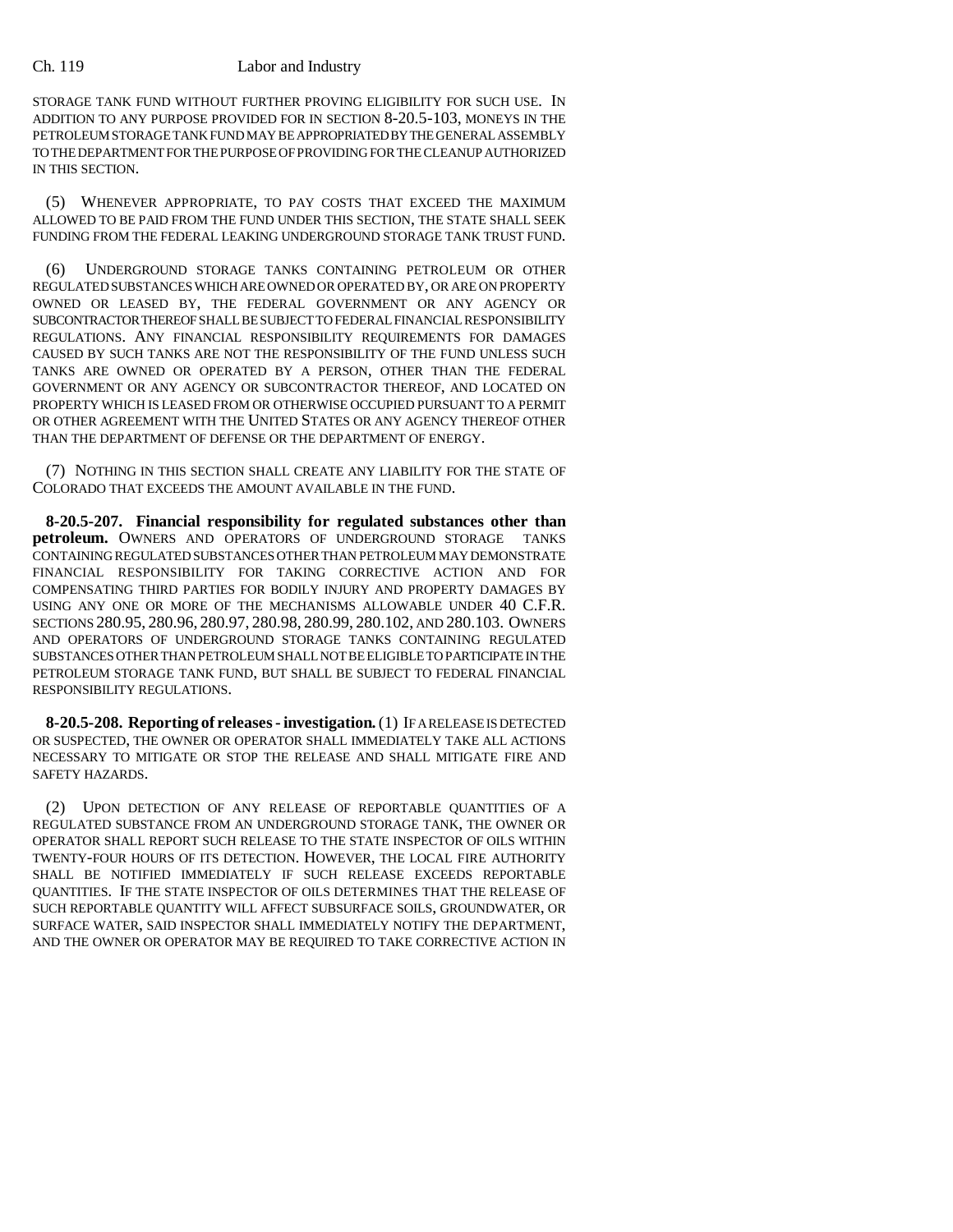#### ACCORDANCE WITH SECTION 8-20.5-209.

(3) IF THE STATE INSPECTOR OF OILS OR A DESIGNEE FINDS THAT A RELEASE HAS OCCURRED, AND THE OWNER OR THE OPERATOR CANNOT BE IDENTIFIED, OR IS UNWILLING TO MITIGATE OR STOP THE RELEASE OR MITIGATE FIRE AND SAFETY HAZARDS, THE STATE INSPECTOR OF OILS OR A DESIGNEE MAY INITIATE FREE PRODUCT REMOVAL AND WHATEVER OTHER ACTIONS ARE NECESSARY TO MITIGATE FIRE AND SAFETY HAZARDS.

(4) FOR THE PURPOSE OF ENFORCING THIS SECTION, IF A RELEASE POSES AN IMMINENT AND SUBSTANTIAL THREAT TO HUMAN HEALTH AND THE ENVIRONMENT, THE STATE INSPECTOR OF OILS OR A DESIGNEE IS AUTHORIZED TO TAKE SUCH ACTION AS IS NECESSARY UNDER THE CIRCUMSTANCES, INCLUDING BUT NOT LIMITED TO:

(a) ENTERING ANY PROPERTY, PREMISES, OR PLACE WHERE AN UNDERGROUND STORAGE TANK IS LOCATED;

(b) MONITORING OR TESTING OR REQUIRING THE OWNER OR THE OPERATOR TO MONITOR OR TEST ANY UNDERGROUND STORAGE TANK OR ANY SURROUNDING SOILS, GROUNDWATER, OR SURFACE WATER. A DUPLICATE SAMPLE TAKEN FOR TESTING SHALL BE PROVIDED TO ANY PERSON, AT SUCH PERSON'S REQUEST, WHO THE STATE INSPECTOR OF OILS OR A DESIGNEE REASONABLY BELIEVES MAY BE RESPONSIBLE FOR THE RELEASE. A DUPLICATE COPY OF THE ANALYTICAL REPORT PERTAINING TO THE SAMPLES TAKEN PURSUANT TO THIS PARAGRAPH (b) SHALL BE PROVIDED AS SOON AS PRACTICABLE TO ANY PERSON WHO THE STATE INSPECTOR OF OILS OR A DESIGNEE REASONABLY BELIEVES MAY BE RESPONSIBLE FOR THE RELEASE. WHEN SUCH TESTS ARE PERFORMED, THE STATE INSPECTOR OF OILS SHALL NOTIFY, WHEN POSSIBLE, ANY PERSON REASONABLY BELIEVED TO BE AN OWNER OR OPERATOR.

(c) ENTERING ANY SITE OR PREMISES IN WHICH RECORDS RELEVANT TO THE OPERATION OF AN UNDERGROUND STORAGE TANK ARE MAINTAINED AND TO INSPECT AND COPY SUCH RECORDS.

(5) IF SUCH ENTRY OR INSPECTION IS DENIED OR NOT CONSENTED TO, THE STATE INSPECTOR OF OILS OR A DESIGNEE SHALL OBTAIN, FROM THE DISTRICT OR COUNTY COURT FOR THE JUDICIAL DISTRICT OR COUNTY IN WHICH SUCH PROPERTY, PREMISES, OR PLACE IS LOCATED, A WARRANT TO ENTER AND INSPECT ANY SUCH PROPERTY, PREMISES, OR PLACE PRIOR TO ENTRY AND INSPECTION. THE DISTRICT AND COUNTY COURTS OF THE STATE OF COLORADO ARE AUTHORIZED TO ISSUE SUCH WARRANTS UPON PROPER SHOWING OF THE NEED FOR SUCH ENTRY AND INSPECTION.

(6) IF REQUESTED BY THE STATE INSPECTOR OF OILS OR A DESIGNEE, THE OWNER OR THE OPERATOR OF AN UNDERGROUND STORAGE TANK SHALL PROVIDE ANY INFORMATION IN SUCH OWNER'S OR OPERATOR'S POSSESSION REGARDING THE TANK.

**8-20.5-209. Regulated substances releases - corrective actions.** (1) IF A RELEASE HAS OCCURRED AT A SITE WHERE THE OWNER OR THE OPERATOR CANNOT BE IDENTIFIED, AFTER THE STATE INSPECTOR OF OILS OR A DESIGNEE HAS MITIGATED FIRE AND SAFETY HAZARDS IN ACCORDANCE WITH SECTION 8-20.5-208, AND DETERMINED THAT A RELEASE EXCEEDS REPORTABLE QUANTITIES, THE STATE INSPECTOR OF OILS MAY INITIATE CORRECTIVE ACTION TO MITIGATE ANY THREAT TO SUBSURFACE SOIL,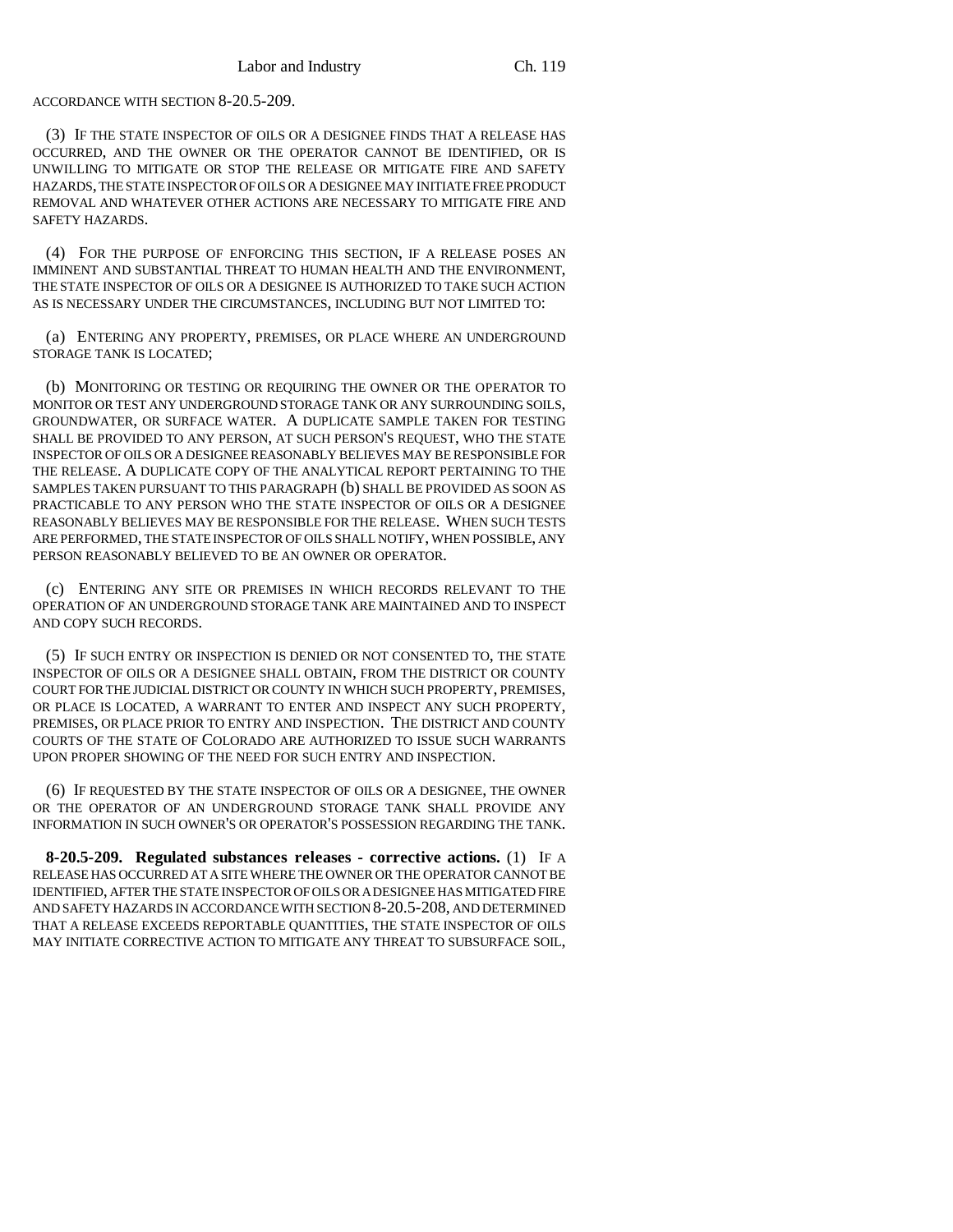GROUNDWATER, OR SURFACE WATER AND DEVELOP A PLAN FOR CLEANUP IN ACCORDANCE WITH SUBSECTION (3) OF THIS SECTION AND SHALL RECOVER COSTS PURSUANT TO SECTION 8-20.5-103.

(2) IF THE RELEASE HAS OCCURRED AT A SITE WHERE THE OWNER OR THE OPERATOR CAN BE IDENTIFIED, AND AFTER FIRE AND SAFETY HAZARDS HAVE BEEN MITIGATED IN ACCORDANCE WITH SECTION 8-20.5-208, AND THE STATE INSPECTOR OF OILS HAS DETERMINED THAT THE RELEASE EXCEEDS REPORTABLE QUANTITIES, THEN THE OWNER OR THE OPERATOR SHALL PROVIDE THE STATE INSPECTOR OF OILS WITH A CORRECTIVE ACTION PLAN TO CLEAN UP SUBSURFACE SOIL, GROUNDWATER, AND SURFACE WATER AS A RESULT OF THE RELEASE. IN ADDITION TO THE CORRECTIVE ACTION PLAN, THE OWNER OR OPERATOR SHALL PREPARE A SUMMARY OF THE COSTS ASSOCIATED WITH THE PREFERRED CORRECTIVE ACTION, TAKING INTO ACCOUNT ECONOMIC AND TECHNOLOGICAL FEASIBILITY, IN ACCORDANCE WITH THE REGULATIONS PROMULGATED PURSUANT TO SECTION 8-20.5-104 (4) (d) AND SUBMIT THE SUMMARY TO THE COMMITTEE CREATED IN SAID SECTION. THE STATE INSPECTOR OF OILS SHALL REVIEW AND APPROVE OR DISAPPROVE THE PLAN AND, IF THE PLAN IS DISAPPROVED, THE STATE INSPECTOR OF OILS SHALL PROVIDE THE OWNER OR THE OPERATOR WITH A STATEMENT SPECIFYING THE DEFICIENCIES IN THE PLAN. THE OWNER OR THE OPERATOR SHALL SUBMIT A REVISED PLAN WITHIN TWENTY WORKING DAYS, AND THE OWNER OR THE OPERATOR SHALL BE GIVEN AN OPPORTUNITY TO TAKE NECESSARY AND APPROPRIATE ACTIONS TO CLEAN UP SUBSURFACE SOILS, GROUNDWATER, AND SURFACE WATER. IF THE OWNER OR THE OPERATOR IS UNABLE OR UNWILLING TO TAKE SUCH NECESSARY AND APPROPRIATE ACTIONS, THE STATE INSPECTOR OF OILS MAY CONDUCT CORRECTIVE ACTION TO THE EXTENT APPROPRIATE TO PROTECT SUBSURFACE SOILS, GROUNDWATER, OR SURFACE WATER AS A RESULT OF THAT RELEASE. SUCH ACTION SHALL BE TAKEN AFTER CONSIDERATION OF THE RISKS POSED TO THE PUBLIC HEALTH AND SHALL BE DETERMINED IN LIGHT OF CURRENT ECONOMIC AND TECHNOLOGICAL FEASIBILITY.

(3) AFTER THE STATE INSPECTOR OF OILS MITIGATES THE THREAT TO SUBSURFACE SOILS, GROUNDWATER, AND SURFACE WATER AS SPECIFIED IN SUBSECTIONS (1) AND (2) OF THIS SECTION, AND THE OWNER OR THE OPERATOR OF THE TANK FROM WHICH PETROLEUM HAS BEEN RELEASED IS IDENTIFIED, THE OWNER OR THE OPERATOR SHALL PAY THE REQUIRED COSTS PURSUANT TO THE FINANCIAL RESPONSIBILITY REQUIREMENTS SET FORTH IN SECTIONS 8-20.5-206, 8-20.5-207, AND 8-20.5-303, INCURRED IN THE INVESTIGATION OF THE RELEASE AND MITIGATION OF THREATS TO SUBSURFACE SOILS, GROUNDWATER, AND SURFACE WATER. THE STATE INSPECTOR OF OILS MAY FILE SUIT IN THE DISTRICT COURT FOR THE JUDICIAL DISTRICT IN WHICH THE RELEASE OCCURRED TO RECOVER SUCH COSTS. THE MONEYS OBTAINED AS A RESULT OF ANY SUIT BROUGHT PURSUANT TO THIS SECTION SHALL BE CREDITED TO THE PETROLEUM STORAGE TANK FUND CREATED IN SECTION 8-20.5-103.

(4) THE STATE INSPECTOR OF OILS MAY ORDER THE OWNER OR THE OPERATOR OF AN UNDERGROUND STORAGE TANK FROM WHICH A REGULATED SUBSTANCE HAS BEEN RELEASED TO IMPLEMENT A CORRECTIVE ACTION PLAN APPROVED UNDER SUBSECTION (2) OF THIS SECTION. SUCH ORDER SHALL BE SERVED PERSONALLY OR BY CERTIFIED MAIL, RETURN RECEIPT REQUESTED, UPON THE OWNER OR THE OPERATOR. THE OWNER OR THE OPERATOR SHALL SUBMIT SUCH PLAN TO THE STATE INSPECTOR OF OILS WITHIN THIRTY DAYS AFTER RECEIPT OF SUCH ORDER.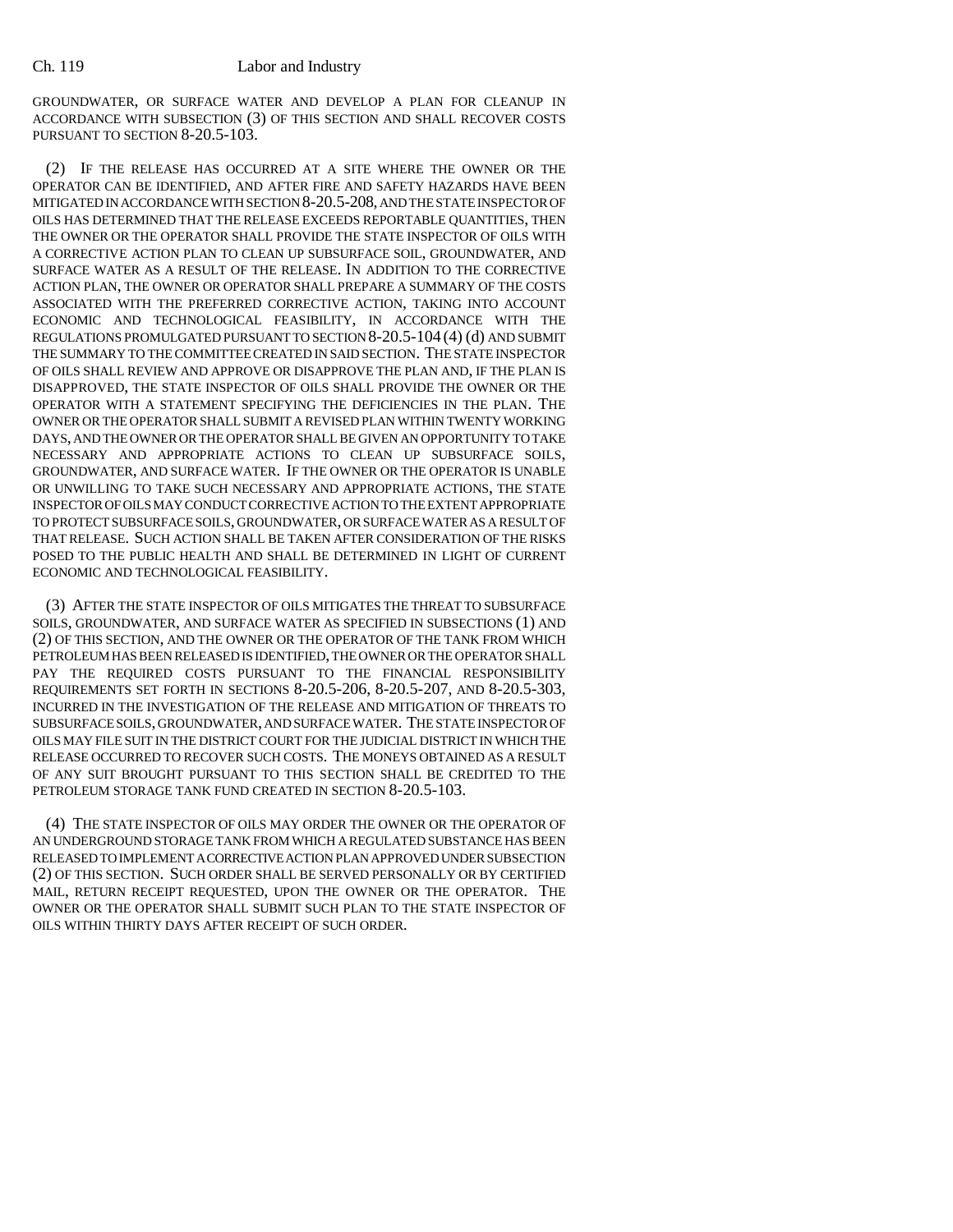(5) IF THE STATE INSPECTOR OF OILS DISAPPROVES OR FAILS TO APPROVE THE PLAN WITHIN THIRTY DAYS FOLLOWING ITS SUBMISSION, IT SHALL IMMEDIATELY PROVIDE A STATEMENT OF FINDINGS OF FACT OUTLINING THE REASONS FOR SUCH DISAPPROVAL OR FAILURE TO APPROVE, INCLUDING THE REASONS THE PROPOSED PLAN FAILS TO MEET THE CRITERIA OUTLINED IN THIS SECTION. THE STATEMENT SHALL BE PROVIDED BY FORMAL NOTICE OR BY CERTIFIED MAIL TO THE OWNER OR THE OPERATOR WITHIN TEN DAYS AFTER THE STATE INSPECTOR OF OILS DECISION.

(6) THE STATE INSPECTOR OF OILS MAY WAIVE THE REQUIREMENT FOR SUCH A PLAN IF IT DETERMINES THAT REASONABLE STEPS HAVE BEEN TAKEN TO PREVENT FURTHER RELEASES AND THAT ANY PREVIOUSLY RELEASED REGULATED SUBSTANCE HAS BEEN CLEANED UP TO THE EXTENT APPROPRIATE TO PROTECT SUBSURFACE SOILS, GROUNDWATER, OR SURFACE WATER AS A RESULT OF THAT RELEASE AT THAT SPECIFIC LOCATION. SUCH ACTION SHALL BE TAKEN AFTER CONSIDERATION OF THE RISKS POSED TO THE PUBLIC HEALTH AND SHALL BE DETERMINED IN LIGHT OF CURRENT ECONOMIC AND TECHNOLOGICAL FEASIBILITY.

(7) WITHIN TEN DAYS AFTER NOTIFICATION OF DISAPPROVAL OF THE PLAN, THE OWNER OR THE OPERATOR MAY FILE A WRITTEN REQUEST WITH THE STATE INSPECTOR OF OILS FOR AN INFORMAL CONFERENCE REGARDING THE DISAPPROVAL. UPON RECEIPT OF SUCH A REQUEST, THE STATE INSPECTOR OF OILS SHALL PROVIDE THE OWNER OR THE OPERATOR WITH A WRITTEN NOTICE OF THE DATE, TIME, AND PLACE OF THE INFORMAL CONFERENCE. THE EXECUTIVE DIRECTOR OF THE DEPARTMENT OR A DESIGNEE SHALL PRESIDE AT THE INFORMAL CONFERENCE, DURING WHICH THE OWNER OR THE OPERATOR AND THE DEPARTMENT MAY PRESENT INFORMATION AND ARGUMENTS REGARDING THE ISSUES RAISED IN THE STATEMENT OF FINDINGS OF FACT.

(8) WITHIN TWENTY DAYS AFTER THE CONFERENCE, THE OWNER OR OPERATOR MAY RESUBMIT A MODIFIED PLAN WHICH ADDRESSES THE DEFICIENCIES IDENTIFIED BY THE DEPARTMENT IN THE ORIGINAL PLAN. THE DEPARTMENT SHALL REVIEW THE MODIFICATIONS TO THE PLAN AND, WITHIN TWENTY DAYS, APPROVE OR DISAPPROVE THE RESUBMITTED PLAN. IF, AFTER THE CONFERENCE, THE OWNER, THE OPERATOR, OR THE DEPARTMENT DETERMINES THAT THE ISSUES IDENTIFIED IN THE STATEMENT OF FINDINGS OF FACT CANNOT BE REASONABLY RESOLVED, THE OWNER, THE OPERATOR, OR THE DEPARTMENT MAY REQUEST THAT THE COMMITTEE, CREATED IN SECTION 8-20.5-104, SCHEDULE AND HOLD A HEARING WITHIN THIRTY DAYS TO RESOLVE THE ISSUES IDENTIFIED IN THE STATEMENT OF FINDINGS OF FACT.

(9) AT ANY TIME AFTER THE RECEIPT OF THE STATEMENT OF FINDINGS OF FACT, THE OWNER, THE OPERATOR, OR THE DEPARTMENT MAY REQUEST, IN WRITING, A FORMAL HEARING BEFORE THE COMMITTEE CREATED IN SECTION 8-20.5-104. UPON SUCH REQUEST, THE COMMITTEE SHALL MEET AND REVIEW THE INITIAL PLAN AND STATEMENT OF FINDINGS OF FACT.

(10) THE COMMITTEE SHALL RECOMMEND SUCH PLAN IF ANY CURRENT RELEASE HAS BEEN MITIGATED AND IF ANY REGULATED SUBSTANCE WHICH HAS BEEN RELEASED HAS BEEN OR WILL BE CLEANED UP TO THE EXTENT APPROPRIATE TO PROTECT SUBSURFACE SOILS, GROUNDWATER, OR SURFACE WATER AS A RESULT OF THE RELEASE AT THAT SPECIFIC LOCATION. THE DEPARTMENT SHALL GIVE SERIOUS CONSIDERATION TO THE RECOMMENDATION OF THE COMMITTEE.SUCH ACTION SHALL BE TAKEN AFTER CONSIDERATION OF THE RISKS POSED TO THE PUBLIC AND SHALL BE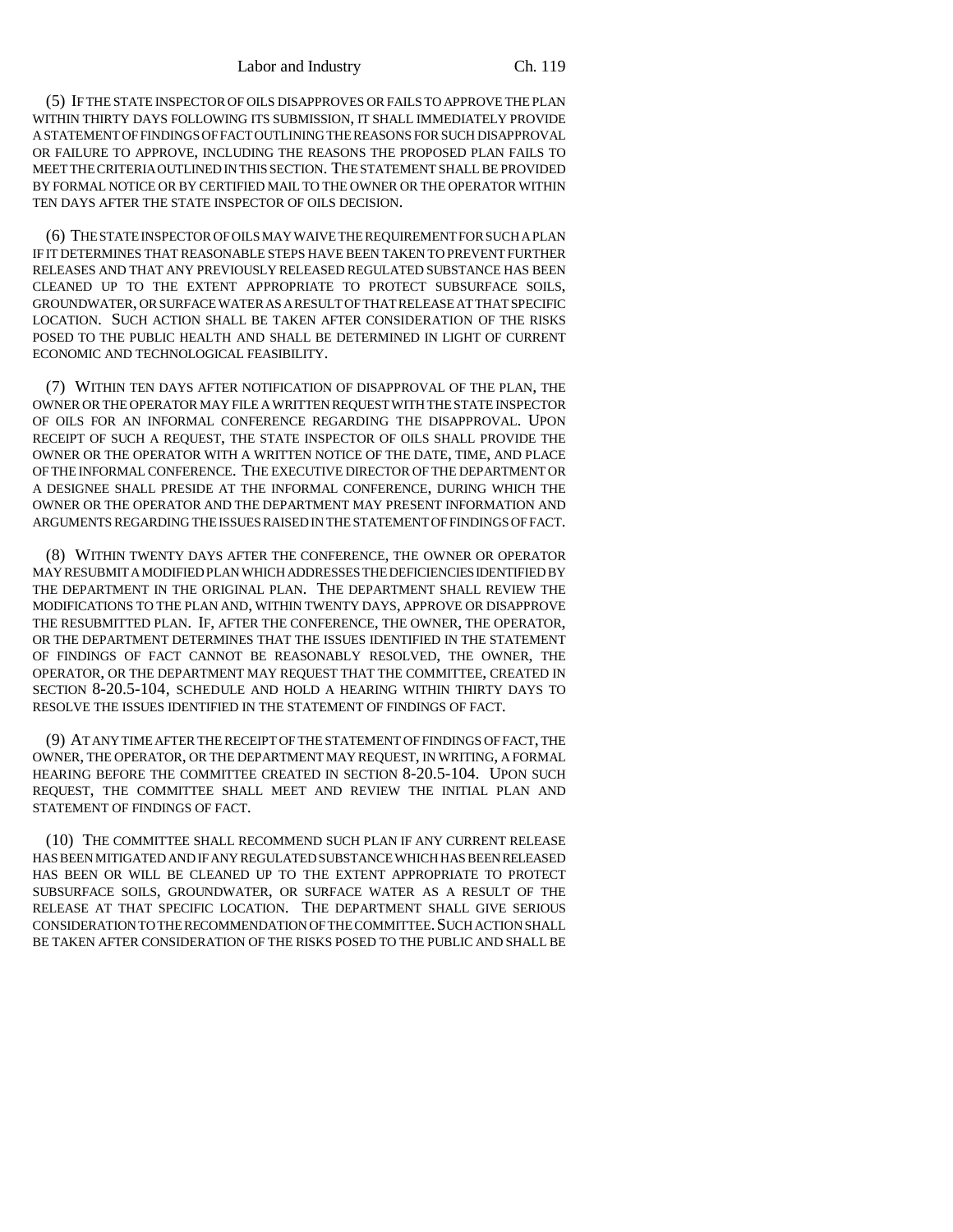DETERMINED IN LIGHT OF CURRENT ECONOMIC AND TECHNOLOGICAL FEASIBILITY. IF THE COMMITTEE FINDS THAT A CURRENT RELEASE HAS NOT BEEN MITIGATED OR THAT ANY REGULATED SUBSTANCE WHICH HAS BEEN RELEASED WILL NOT BE CLEANED UP TO THE EXTENT APPROPRIATE, THE COMMITTEE SHALL ISSUE A STATEMENT OF FINDINGS OF FACT AND RECOMMENDATIONS TO THE DEPARTMENT FOR REVISIONS TO THE PLAN. SUCH REVISIONS, IF APPROVED BY THE DEPARTMENT, SHALL BE INCORPORATED INTO THE PLAN BY THE DEPARTMENT, AND THE REVISED PLAN SHALL THEN BE APPROVED AS PROVIDED IN SUBSECTION (2) OF THIS SECTION.

(11) WITHIN THIRTY DAYS FOLLOWING MITIGATION AND CLEANUP, THE DEPARTMENT SHALL NOTIFY THE OWNER OR THE OPERATOR, IN WRITING, THAT THE OWNER OR THE OPERATOR HAS COMPLIED WITH THE REQUIREMENTS FOR MITIGATION AND CLEANUP AS OUTLINED IN THIS SECTION.

(12) FOR THE PURPOSE OF IMPLEMENTING THE PROVISIONS OF THIS SECTION, THE DEPARTMENT OR ITS DESIGNEE IS AUTHORIZED FOR JUSTIFIABLE CAUSE:

(a) TO ENTER THE PROPERTY, PREMISES, OR PLACE WHERE A RELEASE OR SUSPECTED RELEASE FROM AN UNDERGROUND STORAGE TANK IS LOCATED;

(b) TO MONITOR OR TEST OR REQUIRE THE OWNER OR THE OPERATOR TO MONITOR OR TEST AN UNDERGROUND STORAGE TANK OR ANY SURROUNDING SOILS, GROUNDWATER, OR SURFACE WATER WHERE A SUSPECTED RELEASE FROM AN UNDERGROUND STORAGE TANK HAS OCCURRED. A DUPLICATE SAMPLE TAKEN FOR TESTING SHALL BE PROVIDED TO ANY OWNER OR OPERATOR WHO THE DEPARTMENT REASONABLY BELIEVES MAY BE RESPONSIBLE FOR THE VIOLATION UPON REQUEST OF SUCH PERSON. A DUPLICATE COPY OF THE ANALYTICAL REPORT PERTAINING TO THE SAMPLES TAKEN PURSUANT TO THIS PARAGRAPH (b) SHALL BE PROVIDED AS SOON AS PRACTICABLE TO ANY PERSON THE DEPARTMENT OR ITS DESIGNEE REASONABLY BELIEVES MAY BE RESPONSIBLE FOR THE VIOLATION. WHEN SUCH TESTS ARE PERFORMED, THE DEPARTMENT SHALL NOTIFY, WHEN POSSIBLE, ANY PERSON REASONABLY BELIEVED TO BE AN OWNER OR OPERATOR.

(13) IF SUCH ENTRY OR INSPECTION IS DENIED, THE DEPARTMENT SHALL OBTAIN, FROM THE DISTRICT OR COUNTY COURT FOR THE JUDICIAL DISTRICT OR COUNTY IN WHICH SUCH PROPERTY, PREMISES, OR PLACE IS LOCATED, A WARRANT TO ENTER AND INSPECT ANY SUCH PROPERTY, PREMISES, OR PLACE PRIOR TO ENTRY AND INSPECTION. THE DISTRICT AND COUNTY COURTS OF THE STATE OF COLORADO ARE AUTHORIZED TO ISSUE SUCH WARRANTS UPON PROPER SHOWING OF THE NEED FOR SUCH ENTRY AND INSPECTION.

(14) IF REQUESTED BY THE DEPARTMENT OR ITS DESIGNEE, THE OWNER OR OPERATOR OF AN UNDERGROUND STORAGE TANK SHALL PROVIDE ANY INFORMATION IN SUCH OWNER'S OR OPERATOR'S POSSESSION REGARDING THE TANK.

(15) THE DEPARTMENT MAY CONSIDER WATER QUALITY STANDARDS ADOPTED BY THE WATER QUALITY CONTROL COMMISSION AS GUIDELINES FOR CLEANUP BUT MUST ASSURE THAT CLEANUP REQUIREMENTS ARE APPROPRIATE, IN LIGHT OF ECONOMIC AND TECHNICAL FEASIBILITY AND AFTER CONSIDERATION OF THE RISKS TO PUBLIC HEALTH, TO PROTECT SUBSURFACE SOILS, GROUNDWATER, OR SURFACE WATER AS A RESULT OF A RELEASE AT A SPECIFIC LOCATION.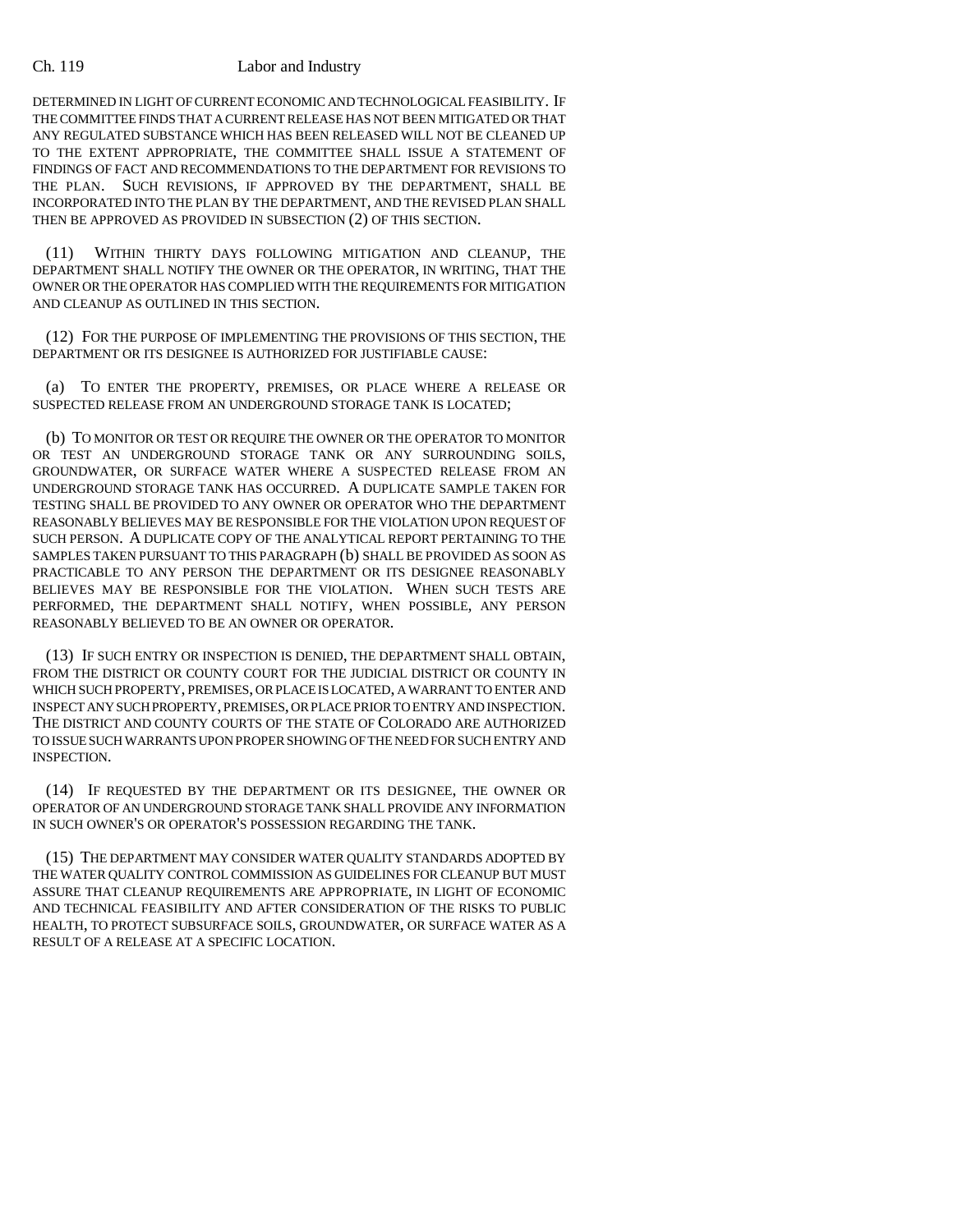(16) THE DEPARTMENT SHALL, IF NECESSARY, NEGOTIATE AND ENTER INTO MEMORANDA OF AGREEMENT WITH AND APPLY FOR AND RECEIVE GRANTS FROM THE UNITED STATES ENVIRONMENTAL PROTECTION AGENCY PURSUANT TO THE PROVISIONS OF THIS ARTICLE.

### PART 3 ABOVEGROUND STORAGE TANKS

**8-20.5-301. Legislative declaration.** THE GENERAL ASSEMBLY HEREBY FINDS AND DECLARES THAT THE RISING EXPENSE OF OPERATING AND MAINTAINING ABOVEGROUND STORAGE TANKS, INCLUDING BUT NOT LIMITED TO THE COST OF LIABILITY INSURANCE, HAS RESULTED IN THE DISCONTINUANCE OF BUSINESS BY SEVERAL SMALL GASOLINE SERVICE STATION OPERATORS AND IMPOSES AN INCREASING HARDSHIP ON THOSE SERVICE STATIONS STILL IN OPERATION. THE GENERAL ASSEMBLY FURTHER FINDS THAT THE VIABILITY OF ABOVEGROUND STORAGE TANKS IS BEING RECOGNIZED AND THAT RULES AND REGULATIONS FOR ABOVEGROUND STORAGE TANKS HAVE BEEN PROMULGATED AND ENDORSED BY THE WESTERN FIRE CHIEFS ASSOCIATION'S UNIFORM FIRE CODE COMMITTEE AND THE NATIONAL FIRE PROTECTION ASSOCIATION'S AUTOMOTIVE AND SERVICE STATION CODE COMMITTEE. THE GENERAL ASSEMBLY FURTHER FINDS THAT ABOVEGROUND STORAGE TANKS FOR FUEL PRODUCTS ARE FEASIBLE AND ECONOMICAL AND SHOULD BE PERMITTED UNDER CERTAIN NARROWLY DRAWN CIRCUMSTANCES.

**8-20.5-302. Duties of the state inspector of oils.** (1) THE STATE INSPECTOR OF OILS SHALL MAKE, PROMULGATE, AND ENFORCE REGULATIONS FOR ABOVEGROUND STORAGE TANKS INSTALLED BEFORE JULY 1,1993, WHICH REGULATIONS SHALL BE NO MORE STRINGENT THAN THE REGULATIONS IN PLACE ON THE DATE OF INSTALLATION, EXCEPT AS MANDATED BY FEDERAL SPILL PREVENTION, CONTROL, AND COUNTERMEASURES REGULATIONS PROMULGATED BY THE UNITED STATES ENVIRONMENTAL PROTECTION AGENCY.

(2) THE STATE INSPECTOR OF OILS SHALL MAKE, PROMULGATE, AND ENFORCE RULES CONCERNING THE DESIGN, CONSTRUCTION, INSTALLATION, AND OPERATION OF ABOVEGROUND STORAGE TANKS PERMITTED TO BE USED AND INSTALLED ON OR AFTER JULY 1, 1993, WHICH ARE NO MORE STRINGENT, EITHER SUBSTANTIALLY OR PROCEDURALLY, THAN THE REQUIREMENTS CONTAINED IN THE CURRENT EDITION OF THE NATIONAL FIRE CODE PUBLISHED BY THE NATIONAL FIRE PROTECTION ASSOCIATION, AS REVISED BY THE ASSOCIATION FROM TIME TO TIME, AND IN SPILL PREVENTION CONTROL AND COUNTERMEASURES REGULATIONS PROMULGATED BY THE UNITED STATES ENVIRONMENTAL PROTECTION AGENCY.

**8-20.5-303. Financial responsibility for aboveground storage tanks.** (1) (a) MONEYS IN THE PETROLEUM STORAGE TANK FUND, CREATED PURSUANT TO SECTION 8-20.5-103, AND REFERRED TO IN THIS SECTION AS THE "FUND" MAY BE USED BY CERTAIN OWNERS AND OPERATORS OF ABOVEGROUND STORAGE TANKS TO DEMONSTRATE COMPLIANCE WITH THE FINANCIAL RESPONSIBILITY REQUIREMENTS IN FEDERAL REGULATIONS. ANY OWNER OR OPERATOR OF AN ABOVEGROUND STORAGE TANK WITH A CAPACITY OF AT LEAST SIX HUNDRED SIXTY GALLONS AND LESS THAN FORTY THOUSAND GALLONS, EXCLUDING ABOVEGROUND STORAGE TANKS USED FOR AGRICULTURAL PURPOSES, SHALL BE ELIGIBLE TO PARTICIPATE IN THE FUND.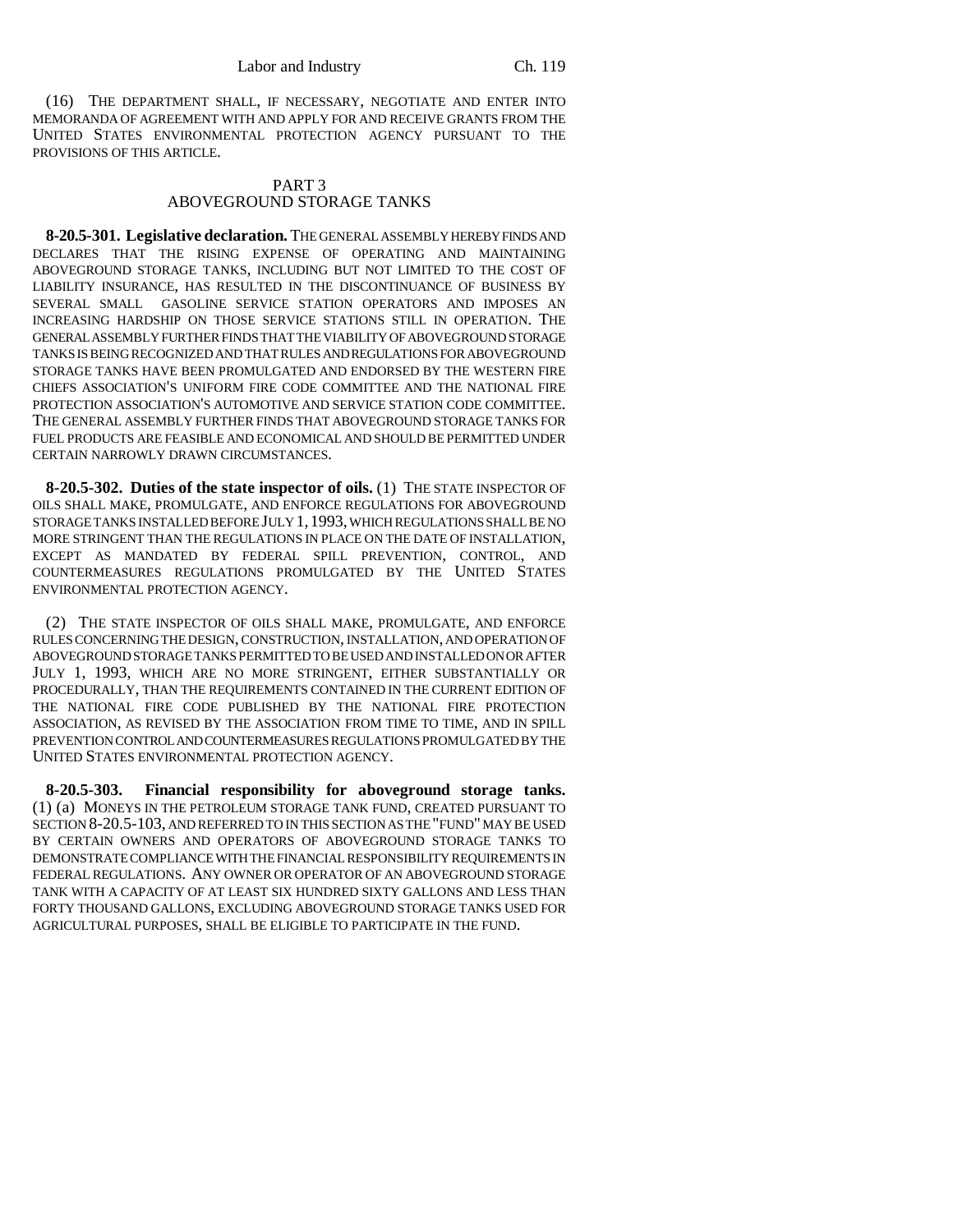(b) AFTER PAYMENT IS MADE FROM THE FUND FOR REMEDIATION EXPENSES, THE OWNER OR OPERATOR ON WHOSE BEHALF THE PAYMENT WAS MADE SHALL PAY TO THE FUND THE REMEDIATION AMOUNT OR TEN THOUSAND DOLLARS, WHICHEVER IS LESS.

(c) AFTER PAYMENT IS MADE FROM THE FUND FOR PERSONAL INJURY OR PROPERTY DAMAGE AFTER A COURT JUDGMENT OR A SETTLEMENT AGREED TO BY THE ATTORNEY GENERAL'S OFFICE, OR A COMBINATION OF BOTH, THE OWNER OR OPERATOR ON WHOSE BEHALF THE PAYMENT WAS MADE SHALL PAY TO THE FUND THE AGGREGATE SETTLEMENT PAYMENT AMOUNT OR TWENTY-FIVE THOUSAND DOLLARS, WHICHEVER IS LESS.

(d) MONEYS IN THE FUND SHALL NOT BE USED FOR ANY REMEDIATION ACTIVITY AT A LOCATION THAT IS WITHIN A SITE IDENTIFIED BY THE NATIONAL PRIORITIES LIST, OR WHERE A RESPONSE ACTION BY THIS STATE HAS BEGUN PURSUANT TO THE FEDERAL "COMPREHENSIVE ENVIRONMENTAL RESPONSE,COMPENSATION, AND LIABILITY ACT OF 1980".

(e) IF AN OWNER OR OPERATOR CANNOT MEET THE FINANCIAL REQUIREMENTS OF THIS SUBSECTION (1), ANOTHER APPROVED FINANCIAL ASSURANCE MECHANISM SHALL BE IDENTIFIED FOR SUCH OWNER OR OPERATOR TO REMAIN IN SUBSTANTIAL COMPLIANCE WITH THIS SECTION AND TO BE ALLOWED TO CONTINUE OPERATION OF AN ABOVEGROUND STORAGE TANK.

(2) THE MAXIMUM AMOUNT OF LIABILITY OF THE FUND UNDER THIS SECTION DURING ANY FISCAL YEAR SHALL BE ONE MILLION DOLLARS PER OCCURRENCE AND TWO MILLION DOLLARS AGGREGATE, FOR TANKS THAT ARE THE RESPONSIBILITY OF AN INDIVIDUAL OWNER OR OPERATOR. FOR PURPOSES OF THIS SECTION, AN "OCCURRENCE" MEANS THE PERIOD OF TIME FROM IDENTIFICATION THROUGH REMEDIATION OF A LEAK, SPILL, OR RELEASE OF A PETROLEUM PRODUCT FROM AN ABOVEGROUND STORAGE TANK. IN THE EVENT THE COST OF REMEDIATION OR THIRD-PARTY CLAIMS EXCEEDS THE AMOUNT AVAILABLE TO PAY SUCH COSTS, SUCH COSTS AND CLAIMS SHALL BE PAID ON A PRO RATA BASIS AS DETERMINED BY THE COMMITTEE CREATED IN SECTION 8-20.5-104. ANY BALANCE OWED SHALL BE PAID AS MONEYS BECOME AVAILABLE IN THE FUND. ANY EXCESS COSTS THAT ARE NOT PAID BY THE FUND SHALL BE PAID BY AND ARE THE SOLE RESPONSIBILITY OF THE RESPONSIBLE OWNER OR OPERATOR.

(3) MONEYS IN THE FUND SHALL BE AVAILABLE TO PAY REQUIRED CLEANUP COSTS AND THIRD-PARTY LIABILITY PAYMENTS WITH NO DEDUCTIBLES FOR THE FOLLOWING PERSONS WHO ARE DEEMED TO BEAR NO RESPONSIBILITY FOR THE RELEASE:

(a) A PROPERTY OWNER WHO HAS NEVER OPERATED ABOVEGROUND STORAGE TANKS AT THE PROPERTY WHERE THE RELEASE OCCURRED, PROVIDED SUCH PROPERTY WAS ACQUIRED ON OR BEFORE JUNE 3, 1992, AND THE PROPERTY OWNER HAD NO REASON TO KNOW THAT A RELEASE HAD OCCURRED;

(b) A CURRENT OWNER OR OPERATOR OF ABOVEGROUND STORAGE TANKS IF AT THE TIME THE OWNER OR OPERATOR ACQUIRED SUCH TANKS SUCH OWNER OR OPERATOR HAD NO REASON TO KNOW THAT A RELEASE HAD ALREADY OCCURRED, IF SUCH OWNER OR OPERATOR HAS OPERATED THE TANKS IN ACCORDANCE WITH SECTIONS 8-20.5-202 AND 8-20.5-302, AND IF THE RELEASE WAS DETECTED ON OR BEFORE DECEMBER 22,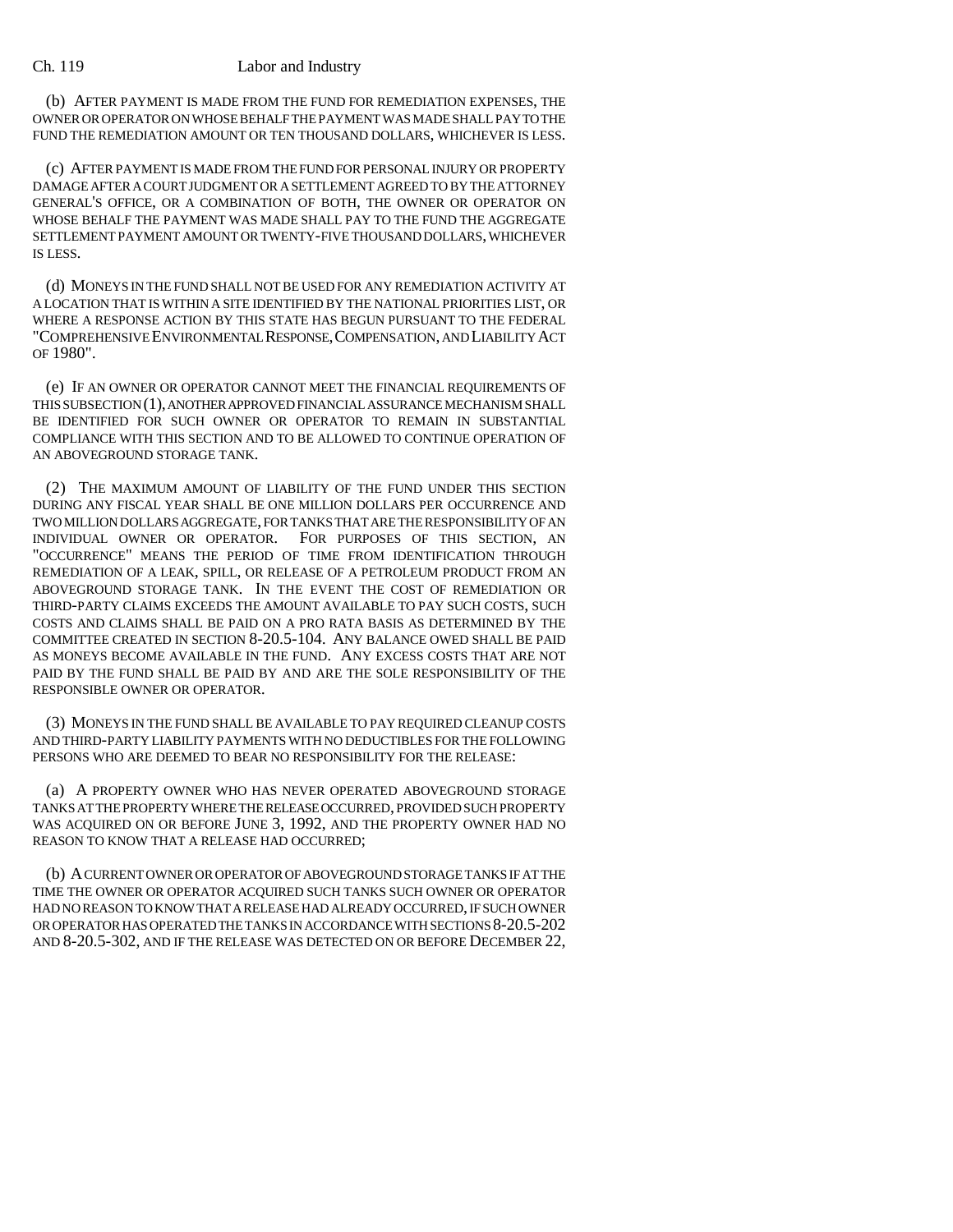1998;

(c) WHEN AN ORPHAN OR ABANDONED ABOVEGROUND STORAGE TANK IS INVOLVED AND THE CURRENT OWNER, OPERATOR, OR PROPERTY OWNER HAS NEVER OPERATED THE TANK OR TANKS AND HAD NO REASON TO KNOW THAT A RELEASE HAD OCCURRED;

(d) ANY MORTGAGEE OR HOLDER OF AN EVIDENCE OF DEBT SECURED BY A DEED OF TRUST WHO, THROUGH FORECLOSURE OF THE MORTGAGE OR DEED OF TRUST OR THROUGH RECEIPT OF A DEED TO THE PROPERTY IN LIEU OF FORECLOSURE, ACQUIRES PROPERTY ON WHICH AN ABOVEGROUND STORAGE TANK IS LOCATED, AND SUCH MORTGAGE OR DEED OF TRUST IS DATED ON OR BEFORE JANUARY 1, 1993; OR

(e) (I) ANY MORTGAGEE OR HOLDER OF AN EVIDENCE OF DEBT SECURED BY A DEED OF TRUST WHO, THROUGH FORECLOSURE OF THE MORTGAGE OR DEED OF TRUST OR THROUGH RECEIPT OF A DEED TO THE PROPERTY IN LIEU OF FORECLOSURE, ACQUIRES PROPERTY ON WHICH AN ABOVEGROUND STORAGE TANK IS LOCATED, AND SUCH MORTGAGE OR DEED OF TRUST IS DATED AFTER JANUARY 1, 1993, AND THE MORTGAGEE OR HOLDER OF AN EVIDENCE OF DEBT SECURED BY A DEED OF TRUST HAS OBTAINED A CERTIFICATE OF ELIGIBILITY REGARDING THE PROPERTY IN ACCORDANCE WITH THE RULES OF THE STATE INSPECTOR OF OILS. THE STATE INSPECTOR OF OILS SHALL PROMULGATE RULES NECESSARY TO IMPLEMENT THIS PROGRAM.

(II) ANY MORTGAGEE OR HOLDER OF AN EVIDENCE OF DEBT AS DESCRIBED IN SUBPARAGRAPH (I) OF THIS PARAGRAPH (e) WHO SELLS THE PROPERTY ON WHICH AN ABOVEGROUND STORAGE TANK IS LOCATED IN LIEU OF REMEDIATING SUCH PROPERTY AND TRANSFERS THE CERTIFICATE OF ELIGIBILITY TO THE PURCHASER. SUCH PURCHASER MAY RECEIVE FUNDS PURSUANT TO THIS SUBSECTION (3).

(4) IN LIEU OF SEEKING REIMBURSEMENT DIRECTLY FROM THE FUND, AN OWNER, OPERATOR, OR CURRENT PROPERTY OWNER WHO BEARS NO RESPONSIBILITY FOR THE RELEASE AS SET FORTH IN SUBSECTION (3) OF THIS SECTION MAY REQUEST THAT THE DEPARTMENT PERFORM THE CLEANUP USING MONEYS FROM THE PETROLEUM STORAGE TANK FUND WITHOUT FURTHER PROVING ELIGIBILITY FOR SUCH USE. IN ADDITION TO ANY PURPOSE PROVIDED FOR IN SECTION 8-20.5-103, MONEYS IN THE PETROLEUM STORAGE TANK FUND MAY BE APPROPRIATED BY THE GENERAL ASSEMBLY TO THE DEPARTMENT FOR THE PURPOSE OF PROVIDING FOR THE CLEANUP AUTHORIZED IN THIS SECTION.

(5) AN OWNER, OPERATOR, OR PROPERTY OWNER OF AN ABOVEGROUND STORAGE TANK INSTALLED BEFORE JUNE 6, 1993, SHALL BE ELIGIBLE TO PARTICIPATE IN THE FUND IF ELIGIBILITY REQUIREMENTS ESTABLISHED BY THE PETROLEUM STORAGE TANK COMMITTEE, CREATED PURSUANT TO SECTION 8-20.5-104, ARE MET.

(6) ABOVEGROUND STORAGE TANKS CONTAINING PETROLEUM OR OTHER REGULATED SUBSTANCES WHICH ARE OWNED OR OPERATED BY, OR ARE ON PROPERTY OWNED OR LEASED BY, THE FEDERAL GOVERNMENT OR ANY AGENCY OR SUBCONTRACTOR THEREOF SHALL BE SUBJECT TO FEDERAL FINANCIAL RESPONSIBILITY REGULATIONS. ANY FINANCIAL RESPONSIBILITY REQUIREMENTS FOR DAMAGES CAUSED BY SUCH TANKS ARE NOT THE RESPONSIBILITY OF THE FUND UNLESS SUCH TANKS ARE OWNED OR OPERATED BY A PERSON, OTHER THAN THE FEDERAL GOVERNMENT OR ANY AGENCY OR SUBCONTRACTOR THEREOF, AND LOCATED ON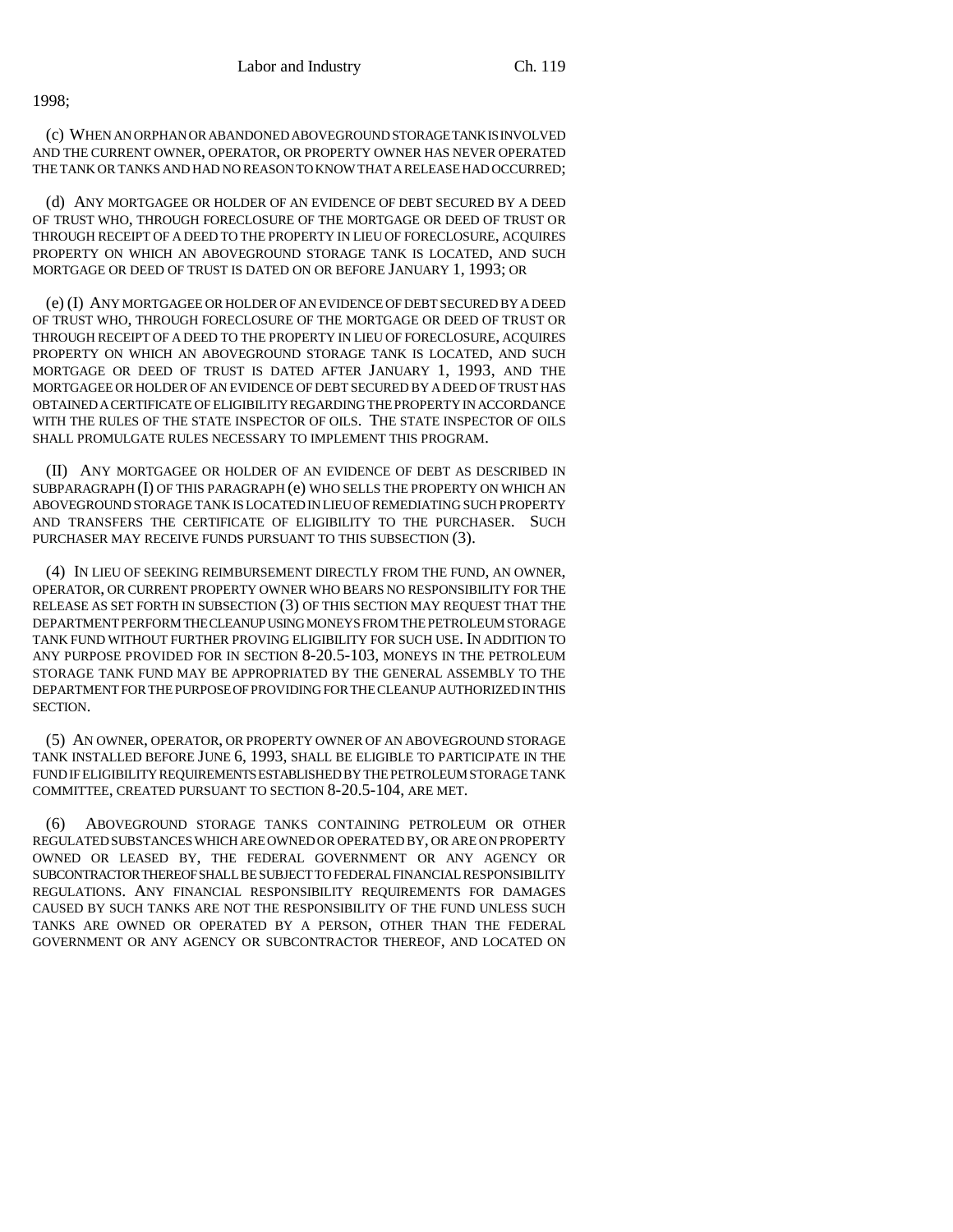PROPERTY WHICH IS LEASED FROM OR OTHERWISE OCCUPIED PURSUANT TO A PERMIT OR OTHER AGREEMENT WITH THE UNITED STATES OR ANY AGENCY THEREOF OTHER THAN THE DEPARTMENT OF DEFENSE OR THE DEPARTMENT OF ENERGY.

(7) NOTHING IN THIS SECTION SHALL CREATE ANY LIABILITY FOR THE STATE OF COLORADO THAT EXCEEDS THE AMOUNT AVAILABLE IN THE FUND.

# PART 4

## UNDERGROUND STORAGE TANK INSTALLERS

**8-20.5-401. Licensing of underground storage tank installers - required installation and upgrading - plan submission and inspection required.** (1) NO PERSON SHALL, UNLESS LICENSED PURSUANT TO THIS PART 4:

(a) ENGAGE IN THE PRACTICE OF INSTALLING UNDERGROUND STORAGE TANKS; OR

(b) HOLD HIMSELF OR HERSELF OUT AS BEING LICENSED OR QUALIFIED TO ENGAGE IN THE PRACTICE OF INSTALLING OR UPGRADING UNDERGROUND STORAGE TANKS; OR

(c) USE THE TITLE "UNDERGROUND STORAGE TANK INSTALLER".

(2) (a) NO OWNER OR OPERATOR SHALL HAVE AN UNDERGROUND STORAGE TANK INSTALLED OR UPGRADED WITHOUT:

(I) FIRST SUBMITTING A PLAN FOR INSTALLATION OR UPGRADING TO THE STATE INSPECTOR OF OILS;

(II) HAVING SUCH INSTALLATION OR UPGRADING PERFORMED BY AN INSTALLER LICENSED PURSUANT TO THIS PART 4; AND

(III) HAVING SUCH INSTALLATION OR UPGRADING INSPECTED.

(b) THE PLAN FOR INSTALLATION OR UPGRADING AND THE INSPECTION SHALL BE IN ACCORDANCE WITH SECTION 8-20.5-204.

**8-20.5-402. Duties of the state inspector of oils - repeal.** (1) IN ADDITION TO ANY OTHER DUTIES IMPOSED BY THIS PART 4 OR ANY OTHER PROVISION OF LAW, THE STATE INSPECTOR OF OILS SHALL HAVE THE FOLLOWING DUTIES AND RESPONSIBILITIES UNDER THIS PART 4:

(a) TO MAKE, PROMULGATE, AND ENFORCE REGULATIONS TO IMPLEMENT AND ENFORCE THE PROVISIONS OF THIS PART 4, INCLUDING REGULATIONS FOR THE LICENSING OF UNDERGROUND STORAGE TANK INSTALLERS. SUCH REGULATIONS SHALL BE ADOPTED AND PROMULGATED UNDER THE PROVISIONS OF SECTION 24-4-103,C.R.S. SUCH REGULATIONS SHALL INCLUDE APPLICATION, LICENSING, AND RENEWAL FEES, WHICH FEES SHALL BE SUFFICIENT TO OFFSET THE DIRECT AND INDIRECT COSTS OF SUCH LICENSING.

(b) TO DETERMINE THE COURSE OF STUDY REQUIRED TO TRAIN UNDERGROUND STORAGE TANK INSTALLERS, INCLUDING WHAT TRAINING MATERIALS SHALL BE USED;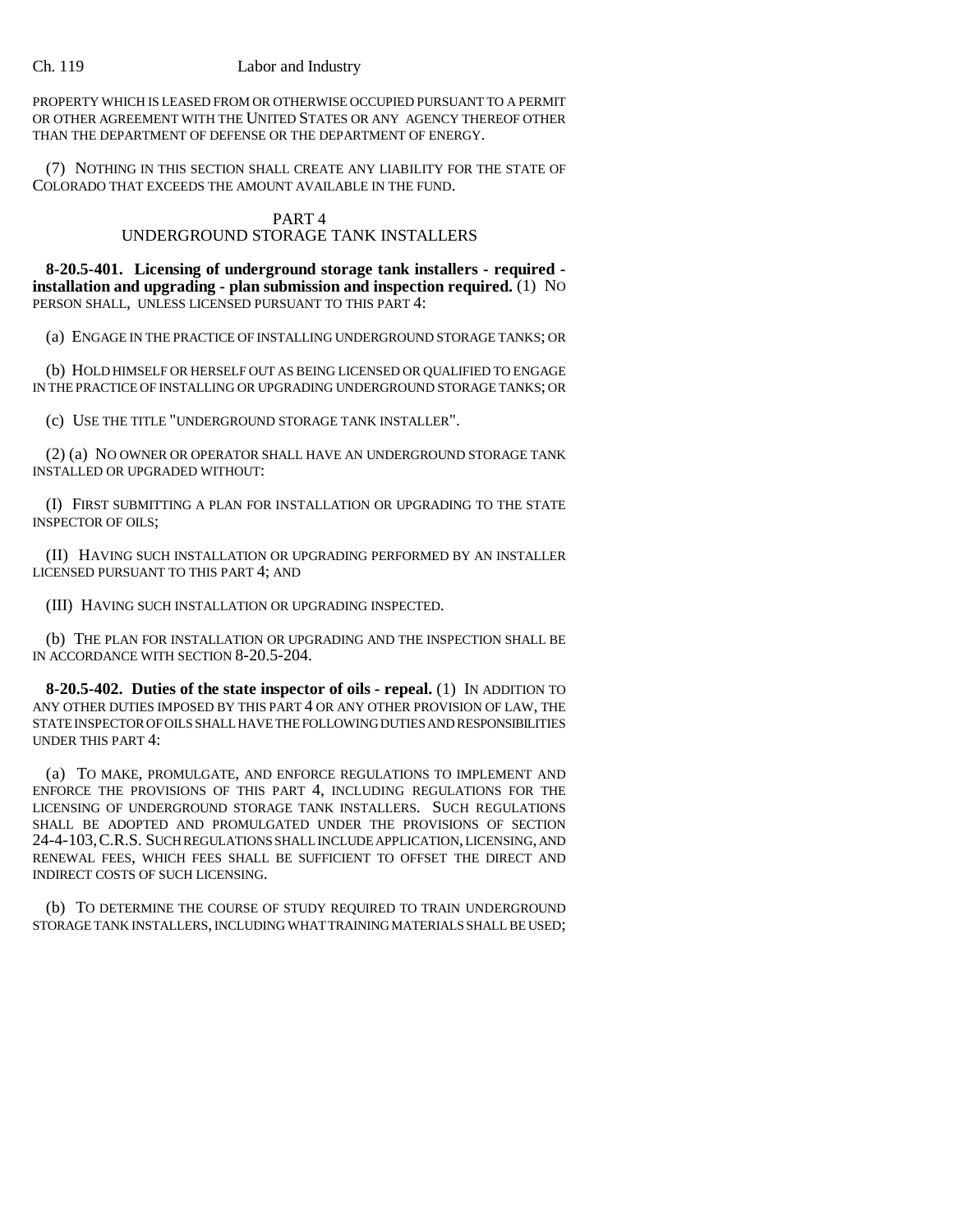(c) TO CONDUCT EXAMINATIONS AT LEAST TWO TIMES EACH YEAR AND TO ENSURE THAT PASSING SCORES ON SUCH EXAMINATIONS ARE SET TO DETERMINE THE MINIMUM LEVEL OF COMPETENCY NECESSARY TO ENGAGE IN THE PRACTICE OF INSTALLING UNDERGROUND STORAGE TANKS;

(d) TO ISSUE A LICENSE AS AN UNDERGROUND STORAGE TANK INSTALLER TO ANY PERSON WHO MEETS THE REQUIREMENTS SPECIFIED IN THIS PART 4:

(e) TO SUSPEND, REVOKE, OR DENY THE LICENSE OF ANY LICENSED UNDERGROUND STORAGE TANK INSTALLER WHO VIOLATES THE PROVISIONS OF, OR ANY REGULATIONS OR ORDERS PROMULGATED PURSUANT TO, THIS PART 4;

(f) TO ASSESS FINES PURSUANT TO THE PROVISIONS OF THIS PART 4 AGAINST ANY OWNER OR OPERATOR OR ANY PERSON WHO VIOLATES THE PROVISIONS OF, OR ANY REGULATION ADOPTED PURSUANT TO, THIS PART 4;

(g) TO INVESTIGATE OR CAUSE TO BE INVESTIGATED ON SAID INSPECTOR'S OWN MOTION OR IN RESPONSE TO COMPLAINTS ANY SUSPECTED VIOLATION OF THE PROVISIONS OF, OR OF THE REGULATIONS ADOPTED PURSUANT TO, THIS PART 4;

(h) TO APPLY TO A COURT OF COMPETENT JURISDICTION TO ENJOIN ANY ACTIVITY THAT IS IN VIOLATION OF THE PROVISIONS OF, OR THE REGULATIONS PROMULGATED PURSUANT TO, THIS PART 4;

(i) TO APPOINT AN ADVISORY COMMITTEE TO ADVISE SAID INSPECTOR CONCERNING IMPLEMENTATION OF THE PROVISIONS OF THIS PART 4.

(2) (a) PARAGRAPH (i) OF SUBSECTION (1) OF THIS SECTION AND THIS SUBSECTION (2) ARE REPEALED, EFFECTIVE JULY 1, 1995.

(b) PRIOR TO SAID REPEAL, ANY ADVISORY COMMITTEE SHALL BE REVIEWED AS PROVIDED FOR IN SECTION 2-3-1203, C.R.S.

**8-20.5-403. Requirements for licensure - installers - inspectors.** (1) THE STATE INSPECTOR OF OILS SHALL LICENSE AS AN UNDERGROUND STORAGE TANK INSTALLER ANY PERSON WHO:

(a) HAS FILED A WRITTEN APPLICATION CONTAINING ALL REQUIRED INFORMATION, INCLUDING WHETHER THE APPLICANT HAS EVER BEEN DISCIPLINED FOR AN ACTION RELATING TO THE UNDERGROUND STORAGE TANK INDUSTRY IN ANY OTHER STATE OR JURISDICTION, ON A FORM PRESCRIBED BY THE STATE INSPECTOR OF OILS;

(b) HAS PAID A NONREFUNDABLE APPLICATION FEE;

(c) HAS UNDERGONE A REQUIRED COURSE OF STUDY; AND

(d) HAS PASSED A WRITTEN EXAMINATION.

(2) (a) THE STATE INSPECTOR OF OILS MAY REVIEW AND APPROVE PRIVATE TRAINING AND TESTING PROGRAMS SPONSORED BY MANUFACTURERS OR OWNERS OF UNDERGROUND STORAGE TANKS IF THE STATE INSPECTOR OF OILS DETERMINES THAT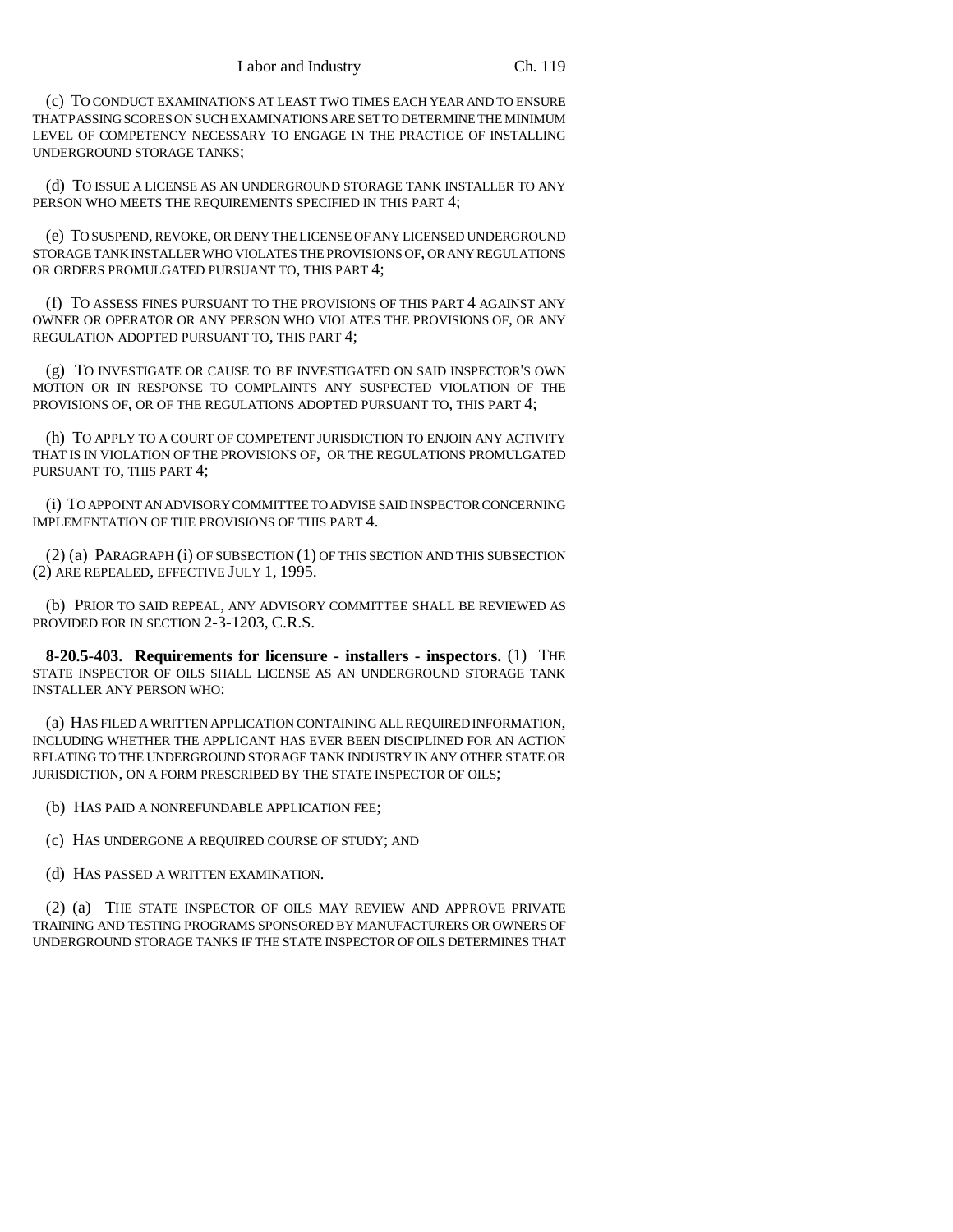SUCH PROGRAM MEETS THE STANDARDS HE OR SHE HAS ESTABLISHED FOR ADEQUACY OF TRAINING AND TESTING OF UNDERGROUND STORAGE TANK INSTALLERS UNDER THIS PART 4. AN APPLICANT WHO HAS COMPLETED SUCH AN APPROVED PRIVATE TRAINING AND TESTING PROGRAM AND WHO COMPLIES WITH THE REQUIREMENTS OF PARAGRAPHS (a) AND (b) OF SUBSECTION (1) OF THIS SECTION MAY BE ISSUED A LICENSE AS AN UNDERGROUND STORAGE TANK INSTALLER. HOWEVER, AN UNDERGROUND STORAGE TANK INSTALLER LICENSED UNDER THIS SUBSECTION (2) IF TRAINED BY A MANUFACTURER SHALL INSTALL ONLY THOSE UNDERGROUND STORAGE TANKS MADE BY SUCH MANUFACTURER AND IF TRAINED BY AN OWNER SHALL INSTALL UNDERGROUND STORAGE TANKS ONLY FOR USE BY SUCH OWNER.

(b) AN UNDERGROUND STORAGE TANK INSTALLER LICENSED PURSUANT TO PARAGRAPH (a) OF THIS SUBSECTION (2) SHALL BE SUBJECT TO ALL THE OTHER PROVISIONS OF THIS PART 4 IN THE SAME MANNER AND DEGREE AS IF THE INSTALLER HAD BEEN LICENSED UNDER SUBSECTION (1) OF THIS SECTION.

(3) (a) THE STATE INSPECTOR OF OILS MAY ISSUE A LICENSE BY ENDORSEMENT TO AN UNDERGROUND STORAGE TANK INSTALLER WHO IS LICENSED AND IN GOOD STANDING UNDER THE LAWS OF ANOTHER STATE OR JURISDICTION IF THE APPLICANT COMPLIES WITH PARAGRAPHS (a) AND (b) OF SUBSECTION (1) OF THIS SECTION AND PRESENTS PROOF SATISFACTORY TO THE STATE INSPECTOR OF OILS THAT THE APPLICANT IS SO LICENSED AND IN GOOD STANDING AND THAT SUCH PERSON POSSESSES QUALIFICATIONS THAT ARE SUBSTANTIALLY EQUIVALENT TO THE REQUIREMENTS FOR LICENSURE UNDER THIS PART 4.

(b) AN UNDERGROUND STORAGE TANK INSTALLER LICENSED PURSUANT TO PARAGRAPH (a) OF THIS SUBSECTION (3) SHALL BE SUBJECT TO ALL THE OTHER PROVISIONS OF THIS PART 4 IN THE SAME MANNER AND DEGREE AS IF THE INSTALLER HAD BEEN LICENSED UNDER SUBSECTION (1) OF THIS SECTION.

(4) A LICENSE ISSUED UNDER SUBSECTION (1), (2), OR (3) OF THIS SECTION SHALL BE VALID FOR A PERIOD OF ONE YEAR AND MAY BE RENEWED THEREAFTER UPON APPLICATION TO THE STATE INSPECTOR OF OILS AND PAYMENT OF A RENEWAL FEE, IF THE APPLICANT IS IN COMPLIANCE WITH ALL OTHER PROVISIONS OF THIS PART 4.

**8-20.5-404. Grounds for disciplinary action - denial of licensure - denial of renewal.** (1) THE STATE INSPECTOR OF OILS MAY DENY AN APPLICATION FOR LICENSURE OR RENEWAL OF A LICENSE OR SUSPEND OR REVOKE A LICENSE ON ANY OF THE FOLLOWING GROUNDS:

(a) THE PRACTICE OF ANY FRAUD OR MATERIAL MISREPRESENTATION OR AIDING OR ABETTING ANOTHER IN THE PRACTICE OF ANY FRAUD OR MATERIAL MISREPRESENTATION IN OBTAINING OR ATTEMPTING TO OBTAIN A LICENSE PURSUANT TO THIS PART 4;

(b) THE PRACTICE OF ANY FRAUD OR MATERIAL MISREPRESENTATION OR AN ATTEMPT TO PRACTICE ANY FRAUD OR MATERIAL MISREPRESENTATION WITH RESPECT TO ANY ACTIVITY COVERED BY THIS PART 4;

(c) ANY ACT OR OMISSION THAT DOES NOT MEET THE GENERALLY ACCEPTED STANDARDS OF PRACTICE IN THE UNDERGROUND STORAGE TANK INDUSTRY;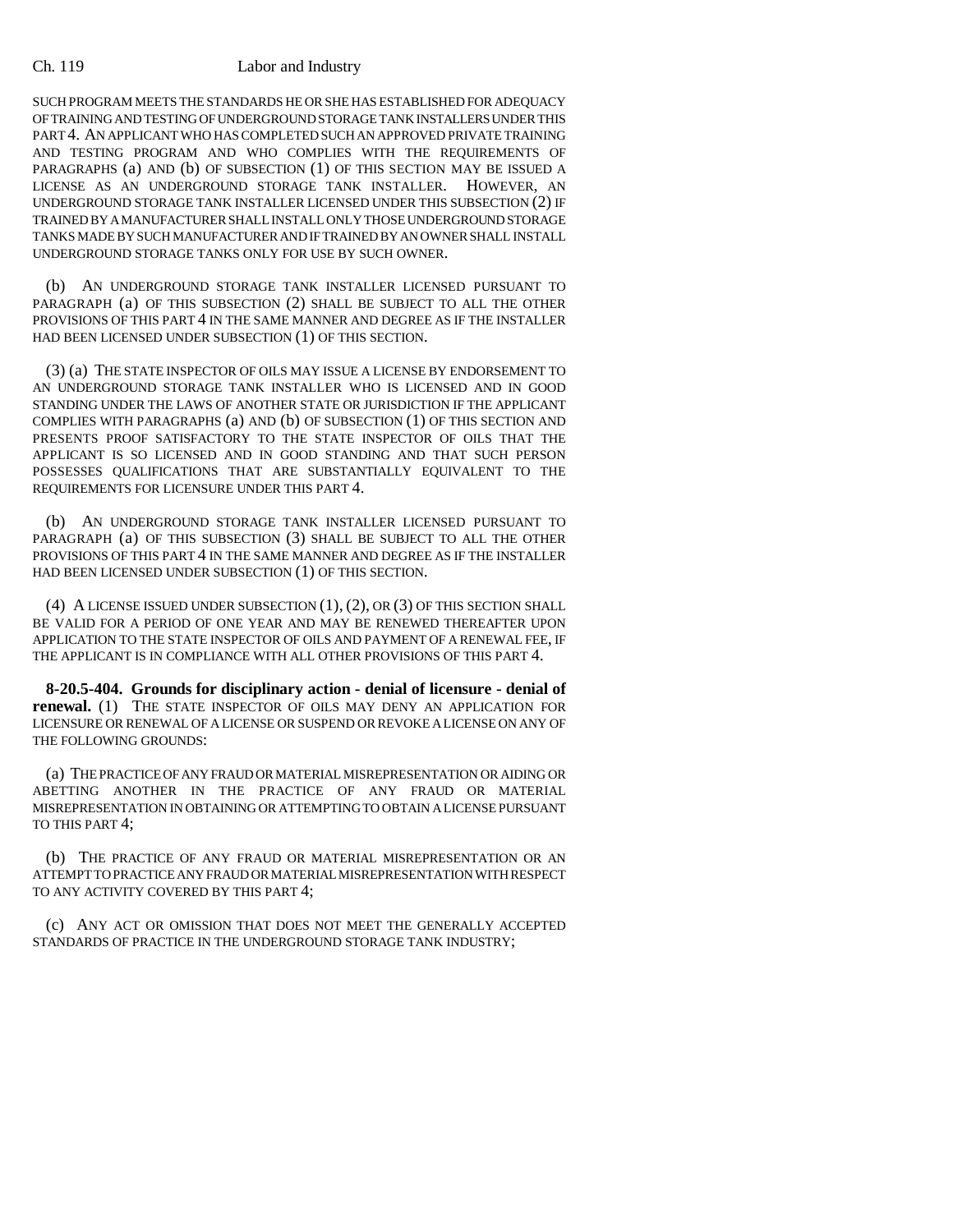(d) VIOLATION OF ANY PROVISION OF THIS PART 4 OR ANY REGULATION ESTABLISHED OR ORDER ISSUED PURSUANT TO THIS PART 4.

(2) A DISCIPLINARY ACTION RELATING TO THE UNDERGROUND STORAGE TANK INDUSTRY IN ANY OTHER STATE OR JURISDICTION SHALL BE DEEMED TO BE PRIMA FACIE EVIDENCE OF GROUNDS FOR DISCIPLINARY ACTION, INCLUDING DENIAL OF LICENSURE, UNDER THIS PART 4. THIS SUBSECTION (2) SHALL APPLY ONLY TO THOSE DISCIPLINARY ACTIONS THAT ARE BASED UPON ACTS OR OMISSIONS IN SUCH OTHER STATE OR JURISDICTION THAT ARE SUBSTANTIALLY SIMILAR TO THOSE SET OUT AS GROUNDS FOR DISCIPLINARY ACTION OR DENIAL OF LICENSURE UNDER THIS PART 4.

(3) DISCIPLINARY PROCEEDINGS SHALL BE CONDUCTED BY THE STATE INSPECTOR OF OILS OR BY AN ADMINISTRATIVE LAW JUDGE APPOINTED PURSUANT TO PART 10 OF ARTICLE 30 OF TITLE 24, C.R.S., AND SHALL BE HELD IN THE MANNER PRESCRIBED IN ARTICLE 4 OF TITLE 24,C.R.S. FINAL ACTIONS AND ORDERS UNDER THIS PART 4 THAT ARE APPROPRIATE FOR JUDICIAL REVIEW MAY BE REVIEWED IN THE COURT OF APPEALS.

**8-20.5-405. Petroleum storage tank licensing fund - creation.** (1) THERE IS HEREBY CREATED IN THE STATE TREASURY THE PETROLEUM STORAGE TANK LICENSING FUND, WHICH SHALL CONSIST OF THE FOLLOWING:

(a) ALL FEES COLLECTED PURSUANT TO THIS PART 4. SUCH FEES SHALL BE TRANSMITTED TO THE STATE TREASURER, WHO SHALL CREDIT THE SAME TO THE PETROLEUM STORAGE TANK LICENSING FUND.

(b) CIVIL PENALTIES OR FINES COLLECTED PURSUANT TO THIS PART 4;

(c) GIFTS OR DONATIONS MADE TO THE STATE OF COLORADO OR ANY AGENCY THEREOF FOR THE PURPOSE OF CARRYING OUT THIS PART 4;

(d) ANY MONEYS APPROPRIATED TO THE FUND BY THE GENERAL ASSEMBLY.

(2) THE MONEYS IN THE PETROLEUM STORAGE TANK LICENSING FUND AND ALL INTEREST EARNED ON MONEYS IN THE FUND SHALL NOT BE CREDITED OR TRANSFERRED TO THE GENERAL FUND AT THE END OF ANY FISCAL YEAR.

(3) THE MONEYS IN THE FUND SHALL BE SUBJECT TO ANNUAL APPROPRIATION BY THE GENERAL ASSEMBLY FOR:

(a) ANY ADMINISTRATIVE COSTS INCLUDING COSTS INCURRED BY THE STATE INSPECTOR OF OILS IN CARRYING OUT THE INSPECTOR'S RESPONSIBILITIES PURSUANT TO THIS PART 4;

(b) ANY FEDERAL PROGRAM PERTAINING TO UNDERGROUND STORAGE TANK INSTALLERS WHICH PROGRAM REQUIRES STATE MATCHING DOLLARS.

**8-20.5-406. Injunctions.** IN ADDITION TO ANY OTHER REMEDIES PROVIDED IN THIS PART 4, THE STATE INSPECTOR OF OILS OR A DESIGNEE IS AUTHORIZED TO APPLY TO THE DISTRICT COURT, IN THE JUDICIAL DISTRICT WHERE THE VIOLATION HAS OCCURRED, FOR A TEMPORARY RESTRAINING ORDER, A PRELIMINARY INJUNCTION, OR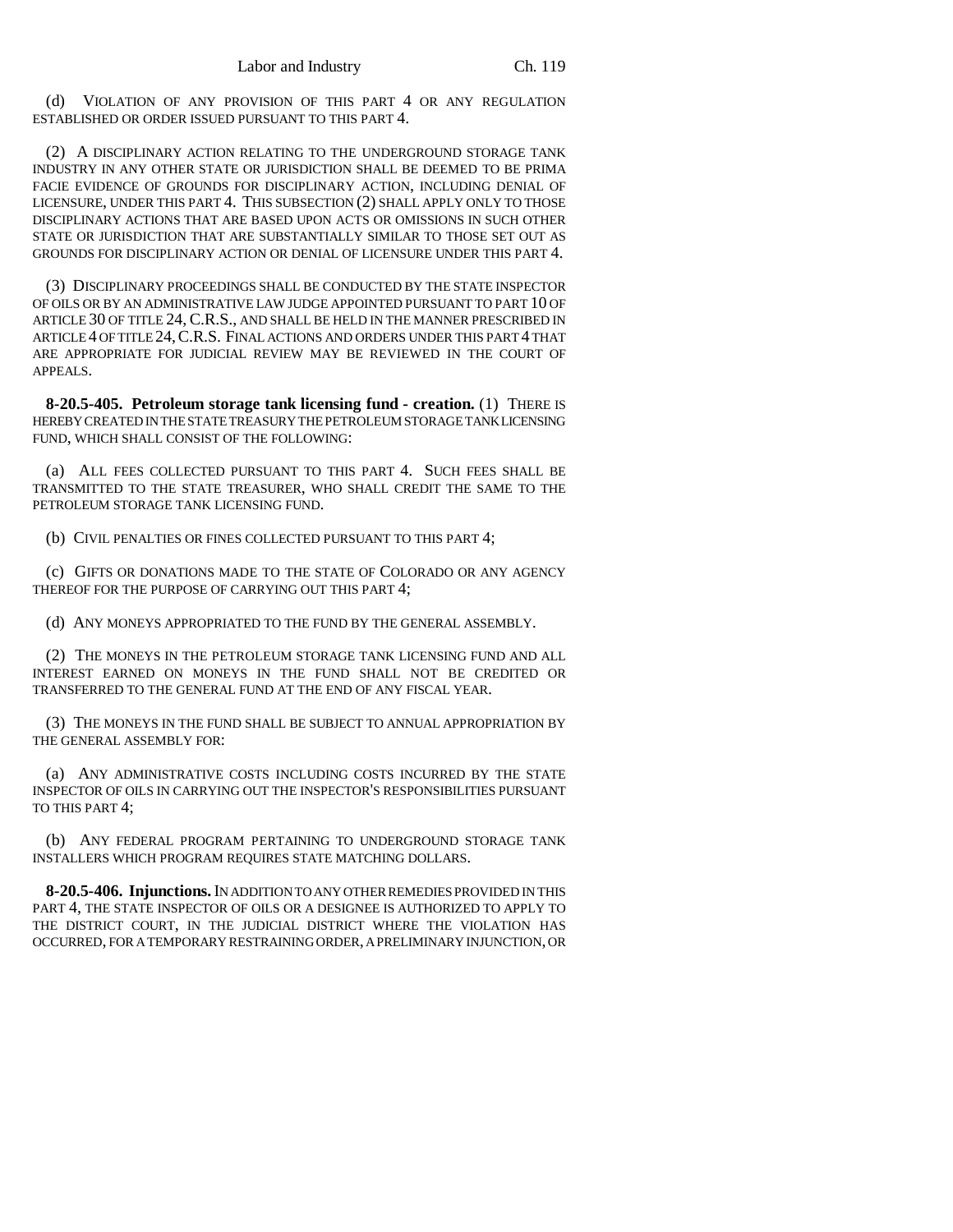A PERMANENT INJUNCTION RESTRAINING ANY PERSON FROM VIOLATING ANY PROVISION OF THIS PART 4 OR THE RULES AND REGULATIONS PROMULGATED PURSUANT TO THIS PART 4. IN SUCH PROCEEDINGS, IT SHALL NOT BE NECESSARY TO ALLEGE OR PROVE EITHER THAT AN ADEQUATE REMEDY AT LAW DOES NOT EXIST OR THAT SUBSTANTIAL OR IRREPARABLE DAMAGE WOULD RESULT FROM THE CONTINUED VIOLATION THEREOF.

**8-20.5-407. Repeal of part - review of functions.** (1) THIS PART 4 IS REPEALED, EFFECTIVE JULY 1, 1996.

(2) PRIOR TO SUCH REPEAL, THE LICENSING FUNCTIONS OF THE STATE INSPECTOR OF OILS SHALL BE REVIEWED AS PROVIDED FOR IN SECTION 24-34-104, C.R.S.

**SECTION 2.** 2-3-1203 (3) (h) (II), Colorado Revised Statutes, 1980 Repl. Vol., as amended, is amended to read:

**2-3-1203. Sunset review of advisory committees.** (3) The following dates are the dates for which the statutory authorization for the designated advisory committees is scheduled for repeal:

(h) July 1, 1995:

(II) The advisory committee for underground storage tanks appointed pursuant to section 25-18-105, C.R.S., and The advisory committee to the state inspector of oils for underground storage tank installers appointed pursuant to section  $8-20-603(1)(i)$ , SECTION 8-20.5-402 (1) (i), C.R.S.;

**SECTION 3.** 8-1-107 (2), Colorado Revised Statutes, 1986 Repl. Vol., as amended, is amended BY THE ADDITION OF A NEW PARAGRAPH to read:

**8-1-107. Powers and duties of director.** (2) In addition to any other duties prescribed by law, the director has the duty and the power to:

(q) ADMINISTER AND ENFORCE ARTICLE 20.5 OF THIS TITLE.

**SECTION 4.** 8-20-206.5 (1) (b), Colorado Revised Statutes, 1986 Repl. Vol., as amended, is amended to read:

**8-20-206.5. Environmental response surcharge.** (1) (b) In the event that the revenues in the *underground* PETROLEUM storage tank fund are less than three million dollars, the fee imposed by paragraph (a) of this subsection (1) shall be fifty dollars per tank truckload until the revenues in the fund exceed ten million dollars. When the revenues in the fund exceed ten million dollars, the tank truckload fee shall be twenty-five dollars. The executive director of the department of revenue shall notify such manufacturers and distributors when the tank truck fees are adjusted. This paragraph (b) is effective January 1, 1990.

**SECTION 5.** 8-20-230 (1), Colorado Revised Statutes, 1986 Repl. Vol., as amended, is amended to read:

**8-20-230. Submittal of plans.** (1) Plans for all installations utilizing liquid fuel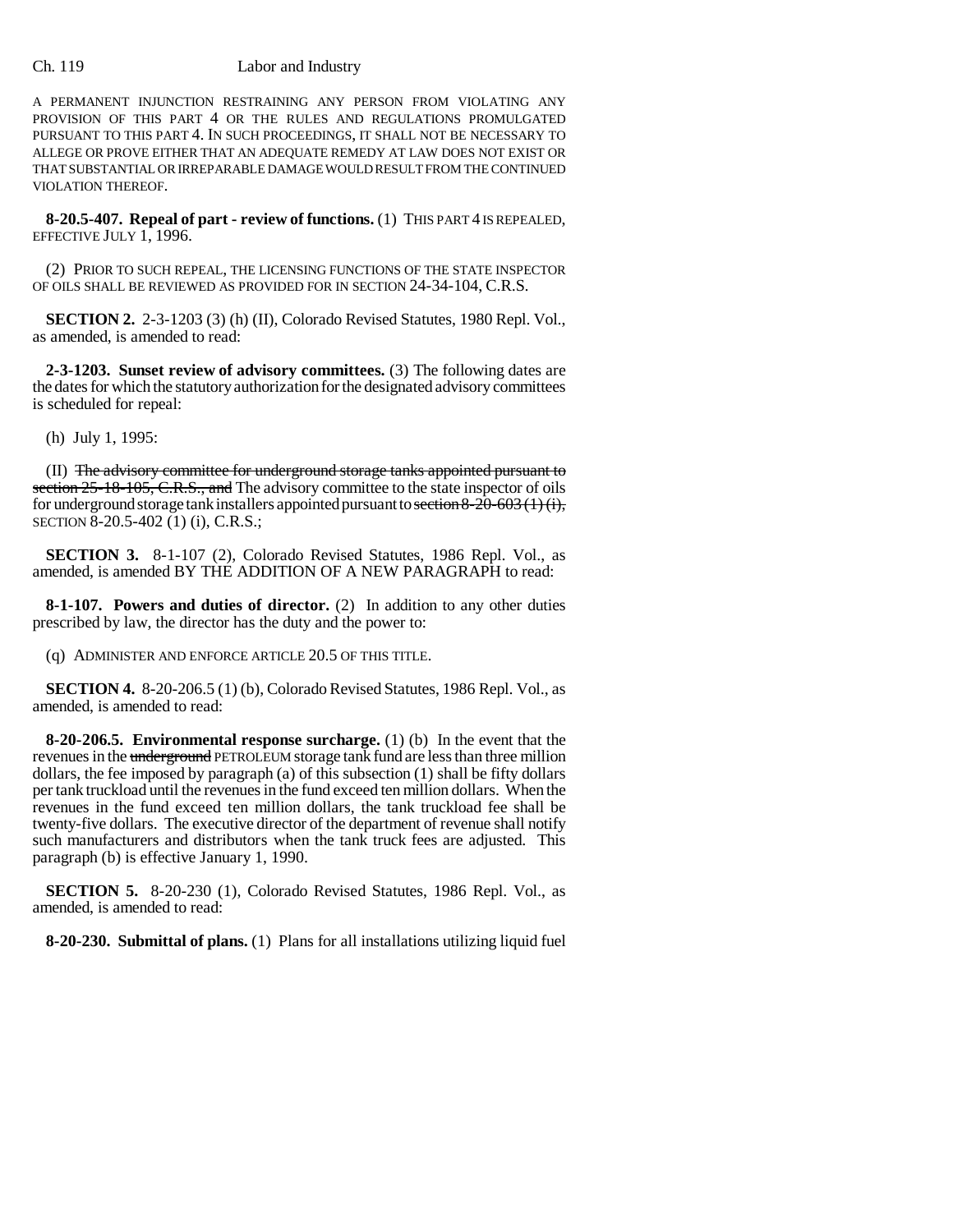Labor and Industry Ch. 119

products, except for those liquid fuel products which are defined as regulated substances and regulated pursuant to part 5 of this article ARTICLE 20.5 OF THIS TITLE, in storage containers of an aggregate of over fifteen hundred gallons water capacity, including gasoline stations, garages, stores, and all other places where said products are dispensed, shall be submitted to the state inspector of oils for his approval before construction thereof begins.

**SECTION 6.** 13-4-102 (2) (aa), Colorado Revised Statutes, 1987 Repl. Vol., as amended, is amended to read:

**13-4-102. Jurisdiction.** (2) The court of appeals shall have initial jurisdiction to:

(aa) Review final actions and orders of the state inspector of oils that are appropriate for judicial review, as provided in part 6 of article 20 PART 4 OF ARTICLE 20.5 of title 8, C.R.S.;

**SECTION 7.** 24-1-121, Colorado Revised Statutes, 1988 Repl. Vol., as amended, is amended BY THE ADDITION OF A NEW SUBSECTION to read:

**24-1-121. Department of labor and employment - creation.** (5) THE PETROLEUM STORAGE TANK COMMITTEE SHALL EXERCISE ITS POWERS AND PERFORM THE DUTIES AND FUNCTIONS SPECIFIED BY ARTICLE 20.5 OF TITLE 8, C.R.S., UNDER THE DEPARTMENT OF LABOR AND EMPLOYMENT AND THE EXECUTIVE DIRECTOR THEREOF AS IF THE SAME WERE TRANSFERRED TO THE DEPARTMENT BY A **TYPE 1** TRANSFER.

**SECTION 8.** 24-34-104 (25.1) (j), Colorado Revised Statutes, 1988 Repl. Vol., as amended, is amended to read:

**24-34-104. General assembly review of regulatory agencies and functions for termination, continuation, or reestablishment.** (25.1) The following functions of the specified agencies shall terminate on July 1, 1996:

(j) The licensing function for underground storage tank installers of the state inspector of oils conducted pursuant to part  $6$  of article 20 of title 8, C.R.S. PART 4 OF ARTICLE 20.5 OF TITLE 8, C.R.S.;

**SECTION 9.** 25-16-303 (3) (b) (V), Colorado Revised Statutes, 1989 Repl. Vol., as amended, is amended to read:

**25-16-303. Voluntary cleanup and redevelopment program - general provisions - fees - access to property during reviews.** (3) (b) The provisions of this part 3 shall not apply to the following:

(V) Property that is subject to the provisions of part  $5$  of article 20 of title  $8$ , C.R.S., or of article 18 of this title. PART 2 OF ARTICLE 20.5 OF TITLE 8, C.R.S.

**SECTION 10.** 32-1-1002 (3) (b) (IV), Colorado Revised Statutes, as amended, is amended to read:

**32-1-1002. Fire protection districts - additional powers and duties.**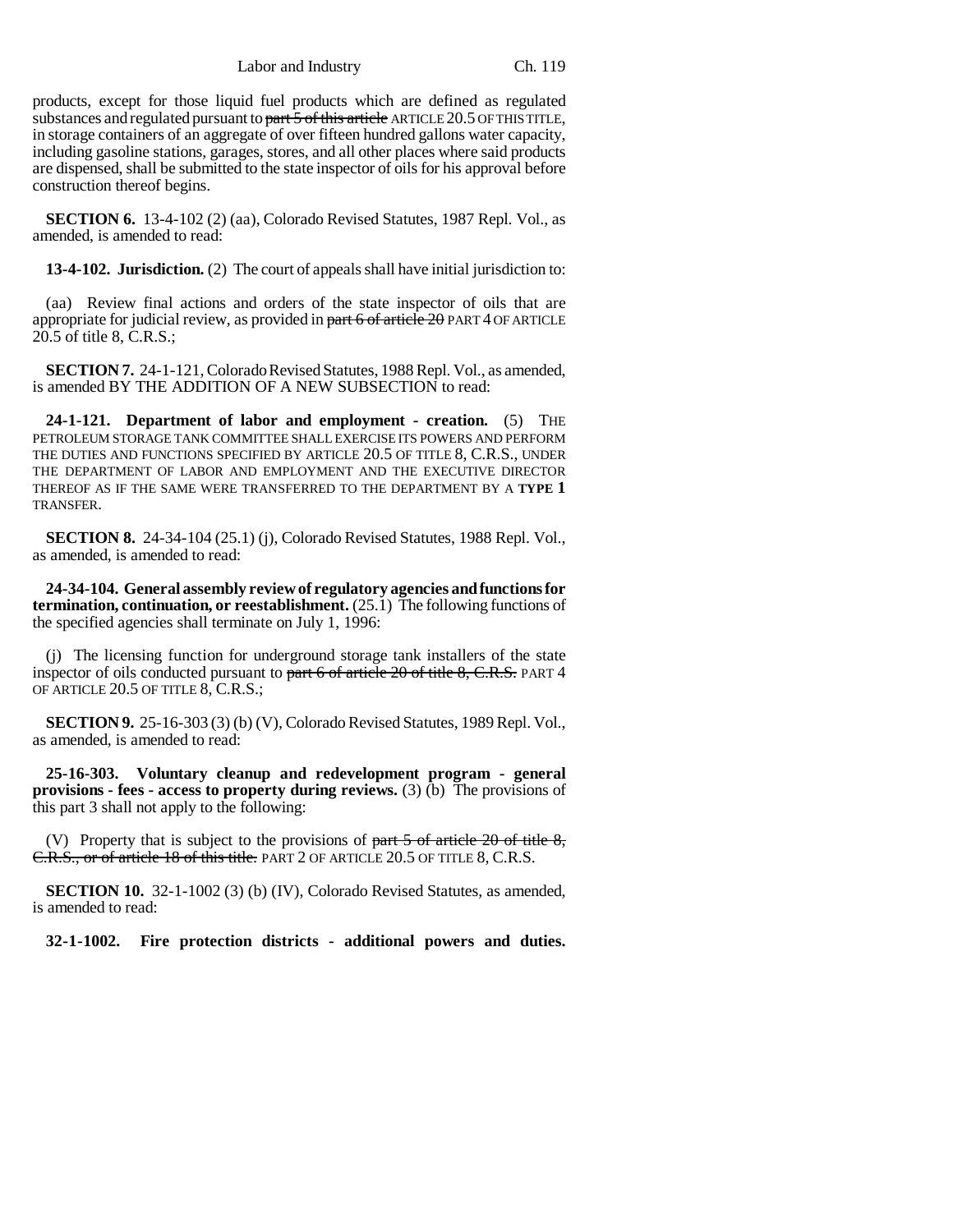(3) (b) The chief of the fire department in each fire protection district shall:

(IV) Enforce, within his respective jurisdiction, all laws of this state and ordinances and resolutions of any appropriate political subdivision pertaining to the keeping, storage, use, manufacture, sale, handling, transportation, or other disposition of highly inflammable materials and rubbish, gunpowder, dynamite, crude petroleum or any of its products, explosive or inflammable liquids or compounds, tablets, torpedoes, or any explosives of a like nature, or any other explosive, including fireworks and firecrackers, and such chief may prescribe the materials and construction of receptacles to be used for the storage of any of said items; but authorization for enforcement of the provisions of this subsection (3) does not extend to the production, transportation, or storage of inflammable liquids as regulated by article ARTICLES 20 AND 20.5 of title 8 and title 34, C.R.S.;

**SECTION 11.** 39-21-110.5 (1), Colorado Revised Statutes, 1994 Repl. Vol., is amended to read:

**39-21-110.5. Rate of interest to be fixed.** (1) When interest is required or permitted to be charged under any provision of articles 20 to 29 of this title in connection with interest on underpayment, nonpayment, extension of time for payment, or overpayment, OR WHEN INTEREST IS REQUIRED TO BE PAID PURSUANT TO SECTION 8-20.5-104, C.R.S., IN CONNECTION WITH AN APPLICATION FOR REIMBURSEMENT FROM THE PETROLEUM STORAGE TANK FUND, such interest shall be computed at the annual rate which has been established pursuant to this section.

**SECTION 12. Repeal.** Parts 5, 6, and 7 of article 20 of title 8, Colorado Revised Statutes, 1986 Repl. Vol., and article 18 of title 25, Colorado Revised Statutes, 1989 Repl. Vol., as amended, are repealed.

**SECTION 13. Adjustments to the 1995 Long Bill.** (1) Any appropriation made in the annual general appropriation act for the fiscal year beginning July 1, 1995, to the department of public health and environment, hazardous materials waste management division, storage tank remediation program, for program costs, and any corresponding FTE, are hereby transferred to the department of labor and employment, division of labor, public safety and inspection programs, for the implementation of this act.

(2) Of the appropriations made to the department of labor and employment, division of labor, public safety and inspection programs, the cash funds appropriation for personal services is increased by two hundred thirty-six thousand one hundred sixty dollars (\$236,160) and the cash funds appropriation for operating expenses is increased by thirty thousand seven hundred ten dollars (\$30,710), for the implementation of this act.

(3) The cash funds appropriation to the department of labor and employment, executive director's office, for leased space is increased by fifty-five thousand two hundred fifty dollars (\$55,250).

(4) Any capital construction appropriation made in the annual general appropriation act for the fiscal year beginning July 1, 1995, to the department of public health and environment, underground storage tank site cleanup, is hereby